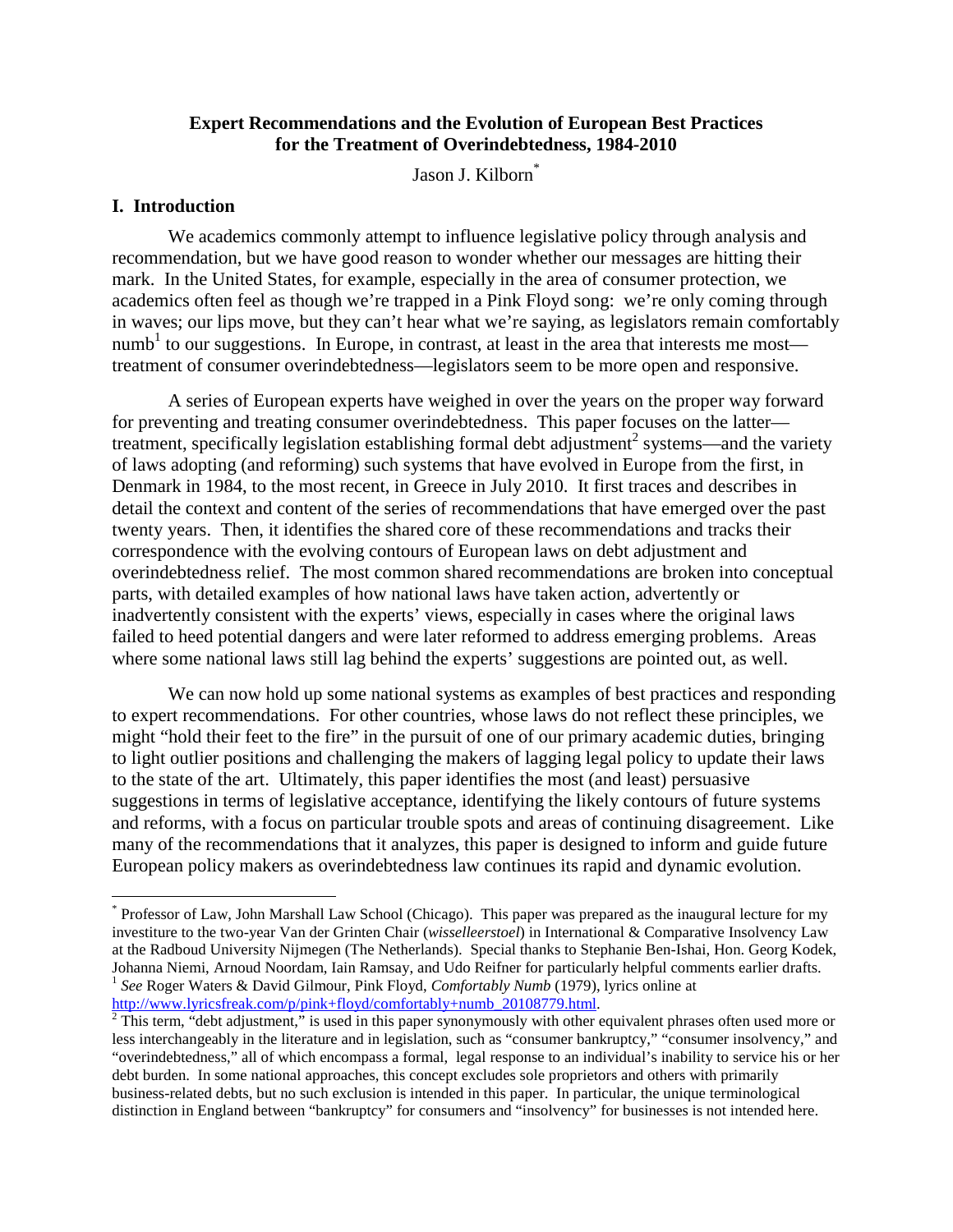#### **II. The Recommendations: Sources, Contexts, and Principles**

This introductory section lays the groundwork by introducing and dissecting the most prominent and authoritative commentaries on developing European debt adjustment law. The publication dates of these works stretch over an extended period, between 1993, when the idea of overindebtedness relief was in the earliest stages of development in Europe, to 2007, by which point most of the present laws were either already adopted (and often already reformed) or in the legislative process. Despite the distance in time and experience separating them, all of these sources are fairly united in their recommendations as to the core principles and "best practices" of debt adjustment procedures.

#### **A. Huls et al., Overindebtedness of Consumers in the EC Member States (1993)**

The first major examination of consumer overindebtedness and collection of recommendations for legislative solutions was commissioned by the Directorate General of the Consumer Policy Services of the EC in November 1991. For this groundbreaking study, the EC authorities reached out to the preeminent scholar in this area, Nick Huls, then-director of the Leyden Institute of Law and Public Policy, who coordinated this work with Udo Reifner and other top consumer debt scholars in Europe, including Thierry Bourgoignie, Françoise Domont-Naert, Johanna Niemi-Kiesiläinen, Norbert Reich, and a large team of national reporters.<sup>3</sup> Begun in 1991, this study was conducted before the explosion of activity in European overindebtedness legislation in the mid- to late-1990s and 2000s, so its recommendations are based on the little accumulated experience in the new overindebtedness systems in Denmark, France, and Britain, proposals in a few other countries (Germany, the Netherlands, Belgium), as well as Huls's careful study of the U.S. consumer bankruptcy system for the Dutch Department of Economic Affairs.

In developing its recommendations for legal responses to overindebtedness, the Huls study also took into account the principles enunciated in the British "Cork Report,"<sup>4</sup> a watershed study of English insolvency law published in 1982. Several consumer-specific principles extracted from the Cork Report set the stage for Huls's study, beginning with the notion that the time had come to recognize that Europe had developed in large part into a credit-based society that required responsible remedies for the inevitable "accidents" of such a society."<sup>5</sup> Acknowledging that the "basic principle should remain that everyone ought to pay back the debts that he has contracted,"<sup>6</sup> Huls notes that already ten years earlier, the Cork Report had called for measures to "protect the debtor and his family from undue demands and harassment by their creditors, and at the same time, to have regard for the rights of the creditor," "establish and encourage professional and independent debt-counseling," "guarantee the public interest which is at issue in case of insolvency," and "lower unproductive costs of ineffective debt-collection."<sup>7</sup>

<sup>&</sup>lt;sup>2</sup><br>3  $^3\,$  NICK HULS ET AL., OVERINDEBTEDNESS OF CONSUMERS IN THE EC MEMBER STATES: FACTS AND SEARCH FOR SOLUTIONS 1, 4-5 (Story Scientia: Diegem 1994); *see also* Nick Huls, *Toward a European Approach to* 

<sup>&</sup>lt;sup>4</sup> Report of the Insolvency Law Review Committee, Insolvency Law and Practice (1982).<br><sup>5</sup> Huls, *supra* note 3, at 220.<br><sup>6</sup> Id. at 223.<br><sup>7</sup> Id. at 220-21.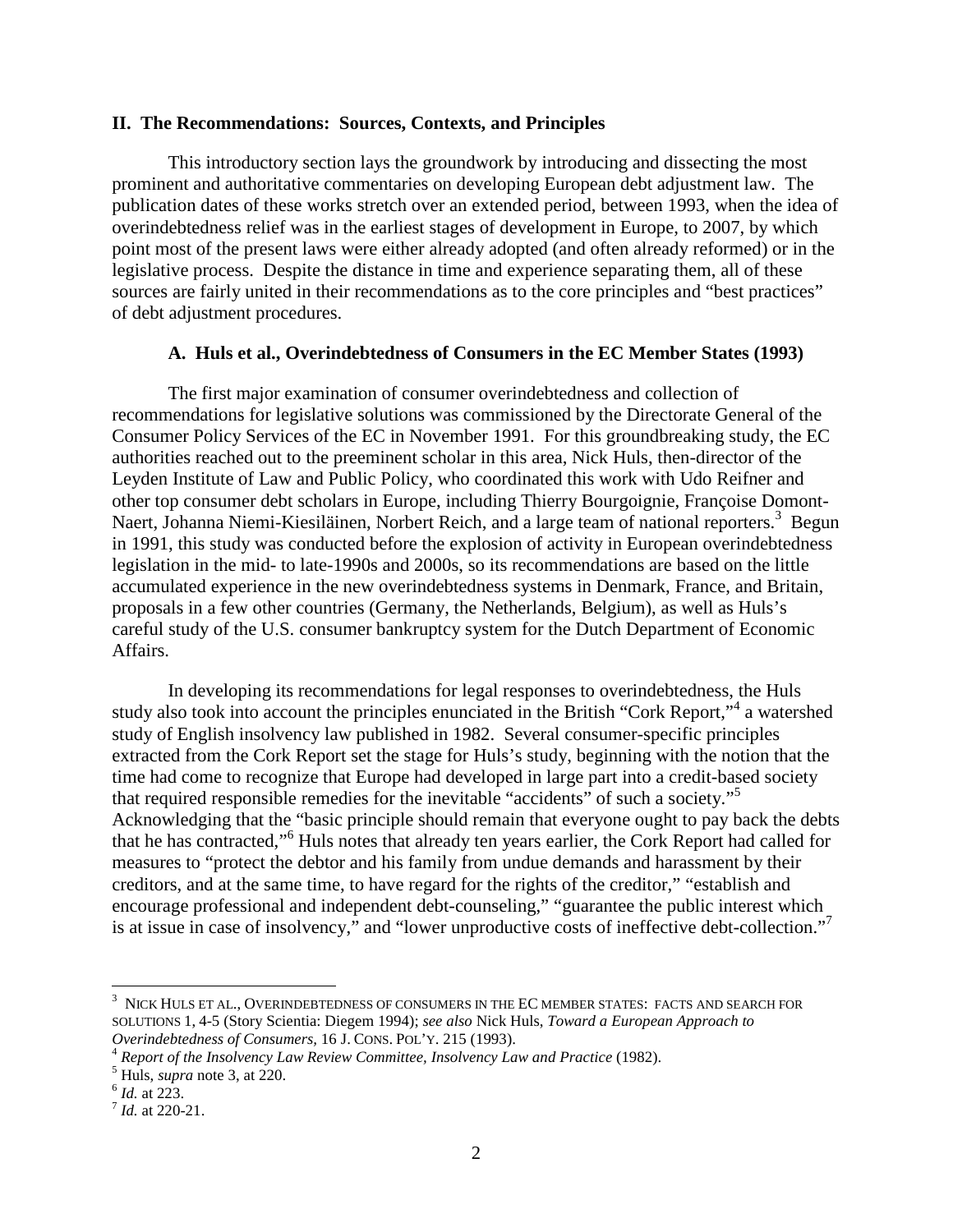Huls then sets out to identify the best formulation of such measures to protect debtors while having due regard for the interests of creditors and society. Addressing immediately the counterintuitive notion that undermining the age-old notion of *pacta sunt servanda* could advance the interests of creditors and society, he points out the reality that creditors do not benefit from wooden application of the theoretical rule entitling them to collect in situations where debtors simply lack the means to meet their obligations. Creditors would, however, benefit from a collective system that offered debtors an incentive to be productive and meet their obligations to the extent possible: relief in the form of a discharge of unpaid debt in exchange for a limited period of "best efforts" payments on those debts. This collective approach also avoids the multiplication of expense in the individual enforcement system, "avert[ing] a disastrous battle of interest among the creditors themselves." Moreover, Huls points out, society suffers from "insisting that the debtor repays heavy debts indefinitely without much likelihood of realistic yield." In the final analysis, a relief system achieves a win-win-win situation, Huls argues, as creditors benefit from greater and more even distributions, debtors benefit from a fresh start and renewed incentive for productivity, and society benefits from debtors' "renewed vigor" and avoiding the well-documented social costs of allowing debtors to languish in overindebtedness. 8

Huls then proceeds to sketch out a model based on the primary goal of offering debtors perspective for a brighter future by means of a discharge of unpaid debt after they had applied their best efforts to paying those debts for a restricted period. First, in Huls's model, debt counselors<sup>9</sup> should deal with overindebtedness outside the courts as far as possible, and the law should be reformed "in order to facilitate and strengthen voluntarily negotiated debt settlements," with a formal, in-court process providing leverage to encourage out-of-court arrangements.<sup>10</sup> Eligibility for entry to the process should be broad, avoiding barriers such as minimum debt levels, which exclude the poor, as well as "rigid application of the good faith test," which excludes deserving debtors on the basis of subjective normative judgments about their way of life: "good faith is supposed, bad faith must be proven" to exclude only those who have acted fraudulently.<sup>11</sup> Another important element of access, " $[c]$ osts should not prevent the consumer seeking the relief that the law offers."<sup>12</sup>

The heart of Huls's and all later suggestions is a proposed plan for applying the debtor's "best efforts" to pay off as much debt as possible within a reasonably restricted period, concluding with a discharge of most remaining debt. In addition to applying the value of whatever few non-exempt assets the debtor might have, debtors should turn over all of their earnings net of essential expenditures. So long as the debtor is "doing all he can" to earn a discharge, however, settlement should be available also to those who lack redemption capacity. "Hopeless cases" with no option other than a zero-payment plan should not be rejected, though Huls speculates that "[e]ven the minimum wage or social security benefit contains some margin."<sup>13</sup> The maximum term of such plans should not exceed four years, and Huls expresses a preference for three years based on the observations of debt counselors as to debtors' ability to

<sup>&</sup>lt;sup>8</sup> *Id.* at 221-23.<br>
<sup>9</sup> On the pivotal role and importance of debt counseling, see id. at 229-232, HULS ET AL., supra note 3, at 258-62.<br>
<sup>10</sup> Huls, *supra* note 3, at 224-25; HULS ET AL., *supra* note3, at 246.<br>
<sup>11</sup> H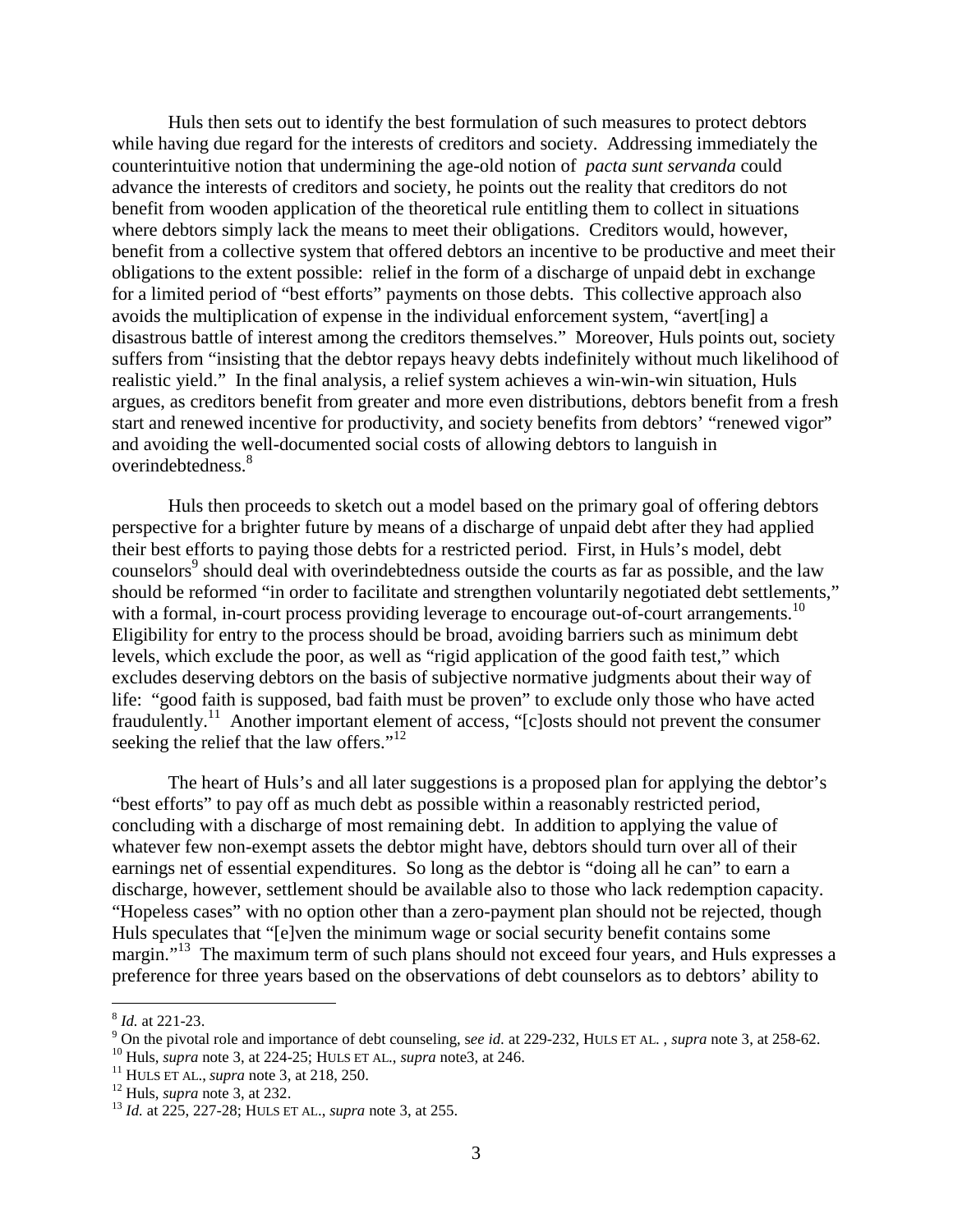withstand extended periods of deprivation. Rather than settling on one clear rule, however, Huls emphasizes that there should be "significant flexibility with respect to the duration of the plan."<sup>14</sup> The debtor should be allowed to operate "as independently as possible" during the plan period, without undue restrictions on the debtor's control over his or her household and property.<sup>15</sup> If changed circumstances affect the promised payment, either positively or negatively, there should be some facility for modification by either debtor or creditors.<sup>16</sup> Exceptions to the discharge should include alimony/support, criminal fines and liabilities resulting from crime or "gross negligence," though public debts like taxes and utilities should be remitted.<sup>17</sup>

Huls recommends that this proposal be prepared and presented by debt counselors for approval by all affected creditors. If creditor unanimity cannot be achieved, there should be some mechanism for imposing the plan on minority dissenters if, for example, 75% of creditors are in favor. Otherwise, the debt counselor should sends this plan to the court for approval and imposition by a judge, with appointment of an administrator or trustee, "most likely the debt counselor," to facilitate implementation of the court-imposed plan.<sup>18</sup>

#### **B. INSOL's Consumer Debt Report (2001)**

The mid- and late-1990s witnessed a proliferation of new national laws creating and modifying systems for treating consumer overindebtedness. Consequently, the second major report on this subject had much more on-the-ground experience and legislative material from which to draw in identifying best practices and formulating recommendations. The International Federation of Insolvency Professionals (INSOL International) generally focuses on business insolvency, but it organized a consumer debt meeting in 1997, which enjoyed unexpected popularity. Expanding over the next few years, the newly formed Consumer Debt Committee collected input from "professionals serving a wide variety of roles in the insolvency system including regulators, judges, practitioners and academics." On the basis of this input, in 2001 it produced its Consumer Debt Report, explicitly designed "to provide a resource for countries developing or reforming laws and systems that attempt to deal with the problems that face consumer debtors."19 INSOL's Consumer Debt Report would serve as the foundation of all of the later major recommendations for overindebtedness legislation discussed in this paper.

The report is divided into four "principles," which are in turn unevenly subdivided into a total of ten "recommendations," a few of which contain numerous details and sub-parts. Only the first three principles are relevant for this paper, as the fourth concerns prevention of overindebtedness rather than its treatment. The first three principles, clearly reflecting the essence of Huls's earlier report, are (1) fair and equitable allocation of consumer credit risks, (2) provision of some form of discharge of indebtedness, rehabilitation, or "fresh start" for the

<sup>&</sup>lt;sup>14</sup> Huls, *supra* note 3, at 228.<br><sup>15</sup> *Id.* at 226.<br><sup>17</sup> *Id.* at 229.<br><sup>18</sup> *Id.* at 226.

<sup>19</sup> INSOL International, *Consumer Debt Report: Report of Findings and Recommendations* (2001), online at <http://www.insol.org/page/38/consumer-debt-report> an[d http://www.insol.org/pdf/consdebt.pdf.](http://www.insol.org/pdf/consdebt.pdf) Note that "consumer debtors" here include small business people, "natural persons . . . whose debts . . . however caused, (private or commercial) exceed their ability to repay within a reasonable period." *Id.* at 3.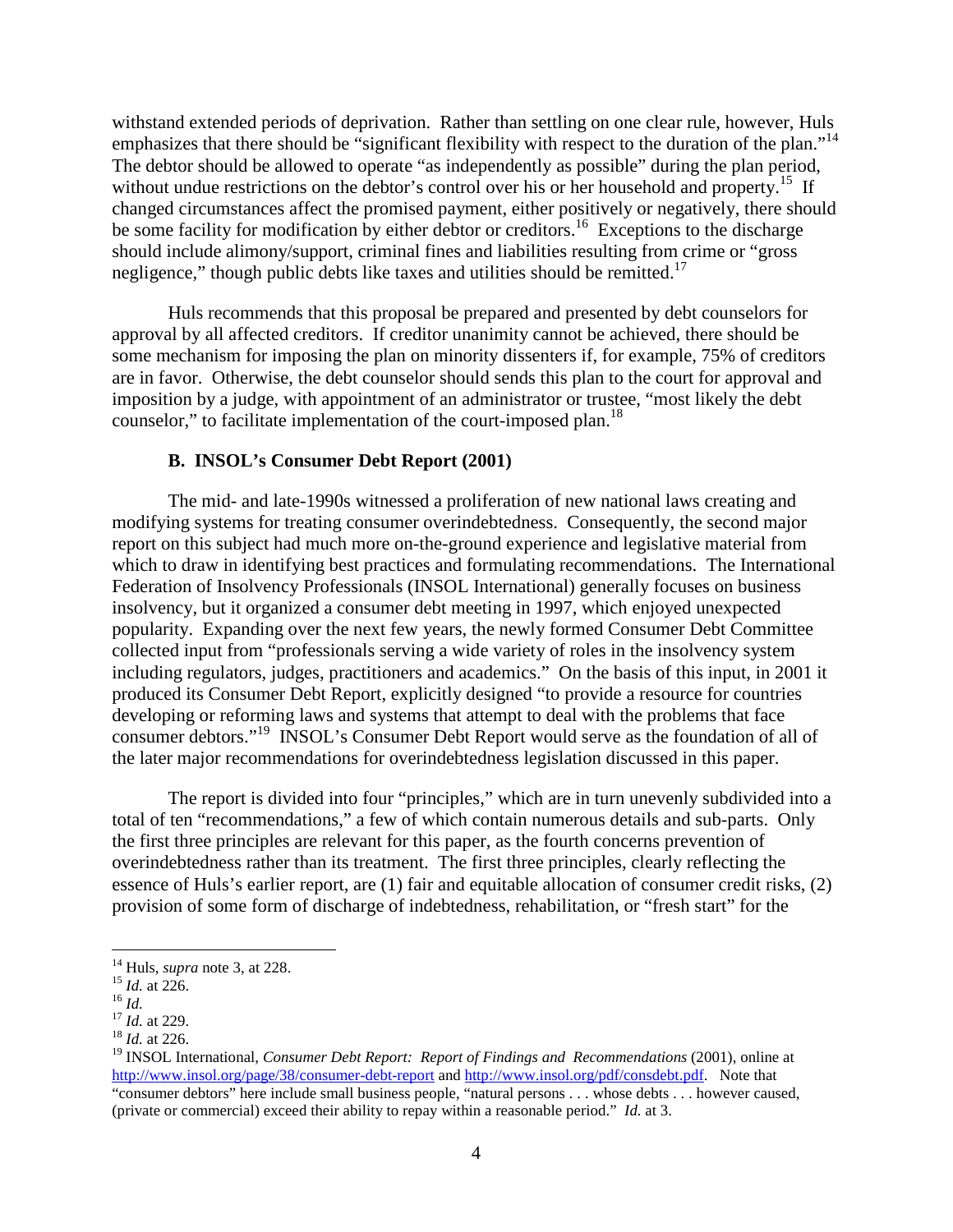debtor, and (3) extra-judicial rather than judicial proceedings where there are equally effective options available.

The first recommendation is the most substantial and detailed, calling on legislators to "enact laws to provide for a fair and equitable, efficient and cost-effective, accessible and transparent settlement and discharge of consumer and small business debts."<sup>20</sup> The string of terms in this broadly encompassing opening submission is parsed to provide essential detail. "Fair and equitable" is defined to mean a "balanced approach" that recognizes, on the one hand, that the system "should not be abusive to debtors and not necessarily designed just to protect and maximise value for creditors," but, on the other hand, a debtor's entire available payment capacity should be available to creditors. Noting that resources should be reserved to debtors to allow them to maintain a "reasonable standard of living," the report does not elaborate on this vague concept, other than to call for assurances that "necessary living expenses . . . of the debtor and his dependents can be met," with special attention given to "the high costs of housing." The period over which the debtor must apply best efforts to pay off debt "can be as long as seven or eight years," the report notes, but it "should not be over-extended" in light of the debtors' having already experienced financial hardship and deprivation during the years leading up to an overindebtedness case. INSOL's report encourages legislators to be mindful that "[t]he risk that the debtor will not be able to cope on a limited budget . . . and will relapse into overspending, is realistic." Continuing to unpack the nest of defined terms, the report explains that "efficient" is meant to recognize that individual debtors "seldom have sizeable estates," so "[c]omplicated and time-consuming procedures should therefore be avoided." "Cost-effective" is primarily a function of access; that is, "debtor[s] should have easy access to the procedure without costs being an obstacle . . . and without numerous or complicated formalities." Finally, "transparent" simply implies that proceedings are not secret; individual debtors and creditors should be able to follow cases concerning them.

The second and third recommendations envision multiple types of proceedings depending on the nature of the case. First, consumers might be offered a choice of a payment plan or immediate discharge, as the report posits "there is no benefit extending insolvency procedures for a longer period" for debtors with no disposable income and no prospects for an improved financial situation within a reasonable period.<sup>21</sup> That being said, the report notes that "[a] debtor is not necessarily helped when a discharge is easily obtained without the underlying causes being solved or taken away."<sup>22</sup> Conversely, given INSOL's general focus on business insolvency, the report suggests separate or alternative proceedings for small business entrepreneurs, whose cases might be far more complicated, with much larger debts, requiring "different approaches" such as an attempt at business rehabilitation. $^{23}$ 

The entire second principle and its one detailed recommendation are devoted to the notion of offering a discharge of debt not paid through the debtor's best efforts plan: "legislators should offer consumer debtors a discharge of indebtedness as a tailpiece of a liquidation or rehabilitation procedure."<sup>24</sup> While this discharge should "not be seen as an easy way out," the

 <sup>20</sup> *Id.* at 14-17. 21 *Id.* at 18. 22 *Id*. at 19. 23 *Id.* at 19-20. 24 *Id.* at 22-24.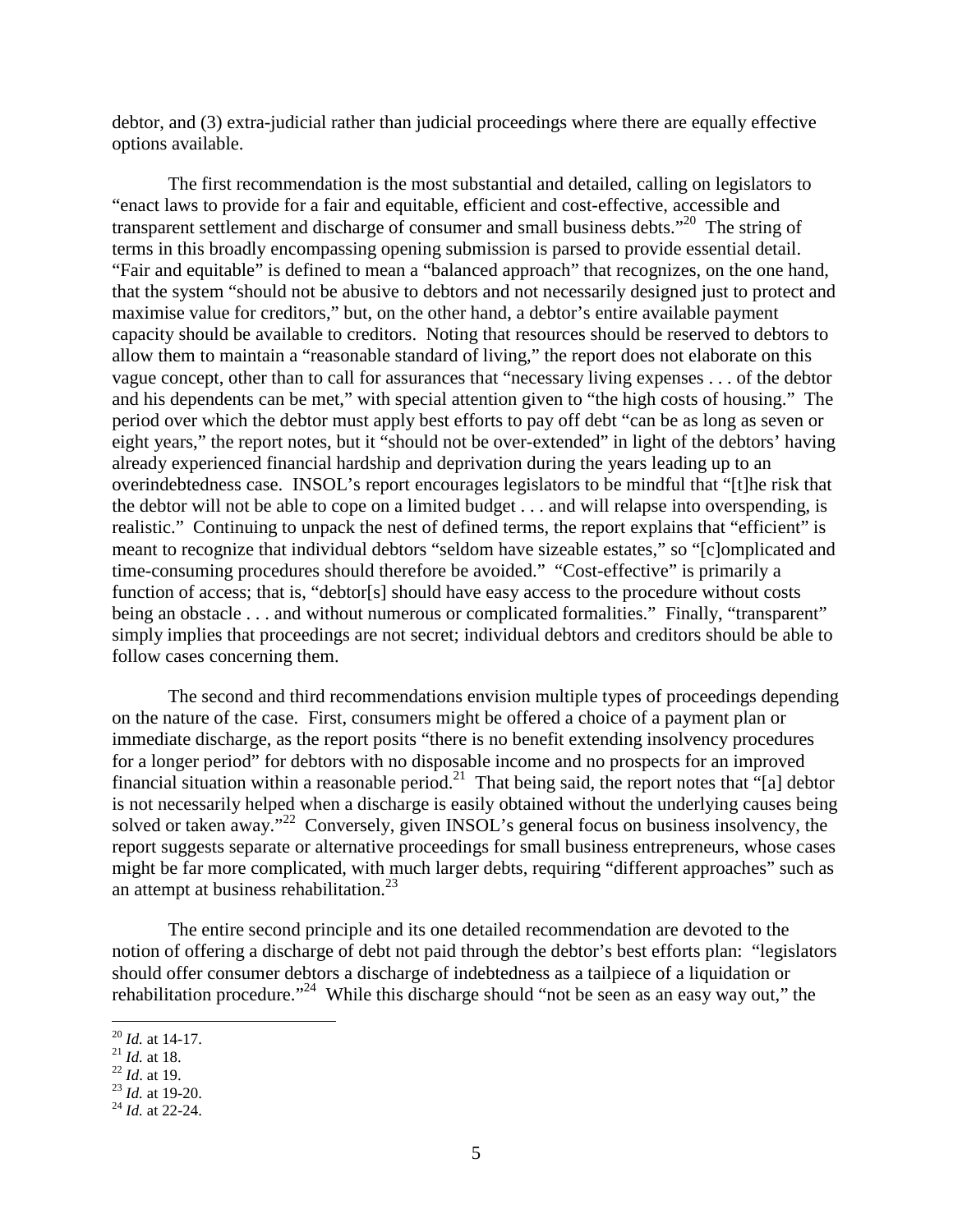INSOL report cautions that "[t]he barriers to obtain a discharge should . . . not be so high that the debtor is discouraged from using the procedure."<sup>25</sup> This discharge "should cover as many debts as possible," though common exceptions such as "maintenance agreements, fraud, court fines, taxes and student loans" are noted. Anti-abuse provisions to deny some debtors a discharge "should be limited and well-defined," generally confined to the "consequences of fraudulent activities by the debtor."26 This recommendation also addresses the international effects of the proposed discharge. Recognizing the adoption in May 2000 of the Council Regulation (EC) No. 1346/2000 on cross-border insolvency proceedings, a separate recommendation encourages legislators to ensure that the discharge (and other benefits of consumer insolvency laws) are "mutually recognized in other jurisdictions."<sup>27</sup> Though it goes on to opine that, optimally, the various national laws "should aim at standardization and uniformity," the INSOL report backs away from this recommendation immediately, capitulating with the observation that "[o]verall uniformity or harmonization of consumer insolvency laws may not be a realistic objective. $^{28}$ 

The third principle carries forward another of the primary themes of Huls's earlier study, calling on legislators to "encourage extra-judicial or out-of-court proceedings for solving consumer and small business debts problems," and supporting this process through the provision of "sufficient competent and independent debt counseling."<sup>29</sup> The INSOL report argues that the major advantage of a non-judicial approach is that, compared to court proceedings, extra-judicial proceedings are less expensive and time consuming. The report endorses judicial cram-down provisions (imposing a plan on creditors against their will) where unanimous creditor acceptance is not obtained, especially if dissenting creditors' "position in and the outcome of extra-judicial proceedings are not materially different from judicial proceedings."30 Finally, the special problem of costs for debtor representation are mentioned, noting again that "[c]osts should never be an obstacle for a debtor to solve his debt problems through an extra-judicial procedure."<sup>31</sup>

### **C. iff Overindebtedness Report, DG Health & Consumer Protection (2003)**

Ten years after the Consumer Policy Directorate General had commissioned the Huls study of overindebtedness, discussed above, that same DG (now of Health and Consumer Protection) followed up by commissioning a second study. Once again, the preeminent European scholars in this area were tapped for the study, led by Udo Reifner and his Institute for Financial Services in Hamburg (*institut für finanzdienstleistungen*, or "iff"), along with Nick Huls again, as well as Johanna Niemi-Kiesiläinen.<sup>32</sup> The result of this study, the "iff report," begins by contrasting the continental and Anglo-American approaches to consumer debt relief, observing that the intervening years had shown that "European countries have somewhat different policy approaches to overindebtedness," in particular an emphasis on prevention rather

 <sup>25</sup> *Id.* at 6. 26 *Id.* at 24. 27 *Id.* at 20. 28 *Id.* at 21.

<sup>&</sup>lt;sup>30</sup> *Id.* at 25-26.<br><sup>31</sup> *Id.* at 26.<br><sup>32</sup> Udo Reifner, Johnanna Kiesiläinen, Nick Huls & Helga Springeneer, *Consumer Overindebtedness and Consumer Law in the European Union: Final Report* 16-17 (Contract Reference No. B5-1000/02/000353) (2003), online at [http://iaclaw.web.its.manchester.ac.uk/Research\\_papers/iff\\_OverindebtednessandConsumerLaw.pdf](http://iaclaw.web.its.manchester.ac.uk/Research_papers/iff_OverindebtednessandConsumerLaw.pdf) and [http://news.iff-hh.de/media.php?id=1886.](http://news.iff-hh.de/media.php?id=1886)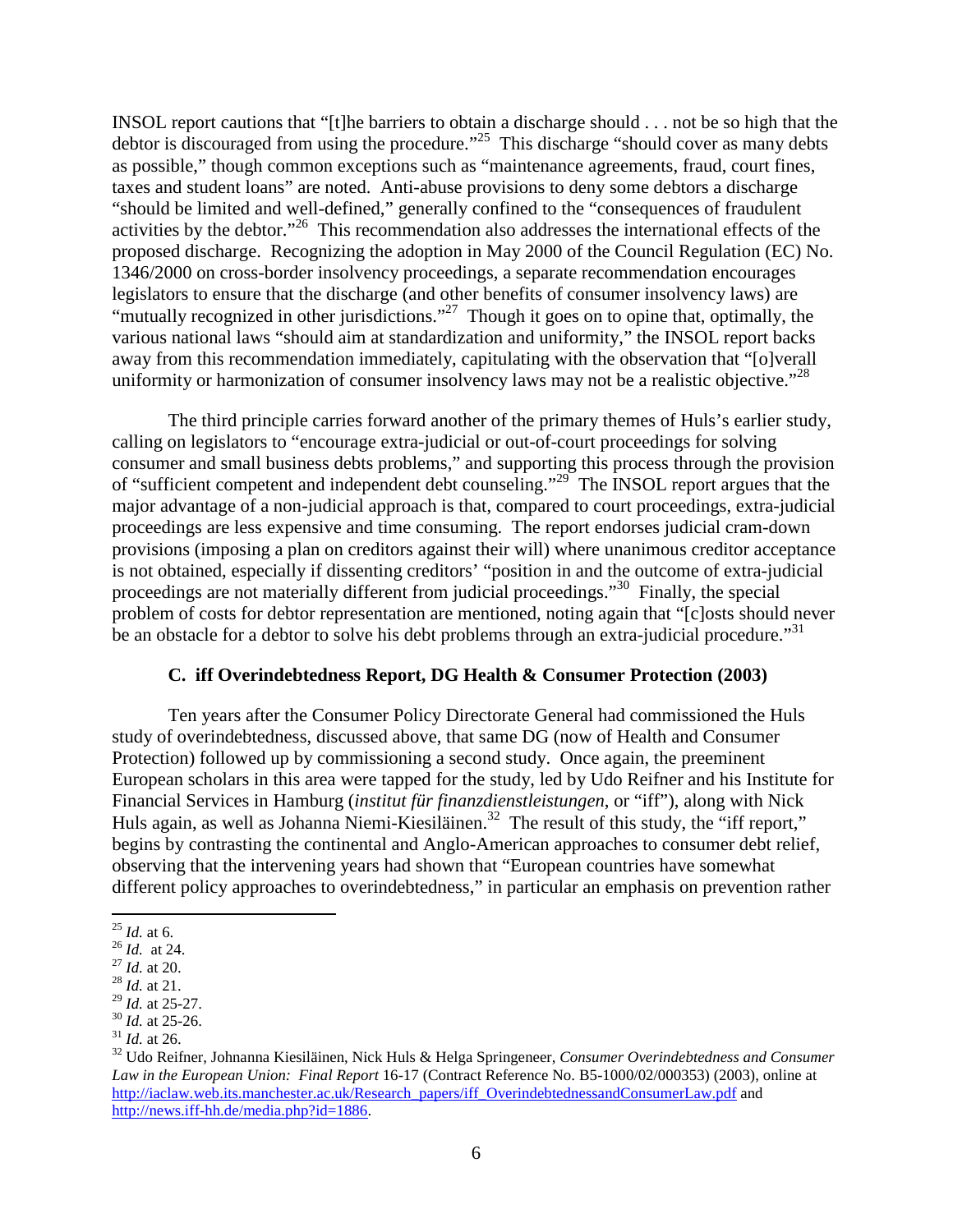than treatment of overindebtedness.<sup>33</sup> It goes on to analyze in great detail existing legislative mechanisms for both prevention and rehabilitation of overindebtedness, including the principles enunciated in both the earlier Huls study and the INSOL Consumer Debt Report. The iff report announces that INSOL's report "presents the international consensus about sound law and policy in insolvency matters" and concludes that it thus represents "the common core of consumer bankruptcy policies for the near future."<sup>34</sup> The iff report distills five core principles of European consumer insolvency law: (1) rehabilitation by way of a broad discharge, (2) earned fresh start through a payment plan, which tends to be "onerous" to avoid moral hazard and public resistance to the institution of debt adjustment, (3) open access to debt adjustment proceedings without prohibitive costs, though restricted to those acting in "good faith," (4) availability of budget and debt counseling, and (5) preference for out-of-court or "pre-court" proceedings.<sup>35</sup>

With respect to overindebtedness treatment legislation, the iff report represents an invaluable resource for charting the progress of what had by that point become a landslide of legislative activity in Europe on this topic. Surprisingly, after cataloguing the various national regimes, the iff report refuses to choose one system as reflecting "best practices," concluding that "[i]t is impossible to say at the moment that one system is better than the other. Therefore there is no basis for any kind of recommendation on harmonisation."36 Rather, the report remains largely descriptive, observing how the variety of evolving systems in Europe had begun to cohere around a "European model" for consumer debt relief. Identifying the core aspect of the European approach, the iff report notes that "European insolvency laws require the that new economic start is earned through a long and demanding payment plan."<sup>37</sup> Taking a markedly more normative stance on this key issue, the report questions the demand for extended payment plans, arguing that it "seems to be more of a manifestation of the importance of 'good payment morals' than of economic interest of the creditors. The yields of the payment plans are never big and in most cases they are quite modest. Some studies have shown that the average outcome to creditors is about 15% of total debt outstanding. It requires quite a large amount of administrative and judicial work to draw up a plan and to monitor it. Therefore, the economic rationale of such plans sometimes seems questionable, this being most obvious in the case of zero-plans."<sup>38</sup> Acknowledging that the requirement of payment plans serves a financialeducational purpose and likely "manifests the European moral attitude towards payment of debts," the iff report nonetheless provocatively concludes that "[i]t is probably time to ask whether it is sensible to make middle class people who have the resources to be productive members of society to live on the subsistence minimum for five years just to satisfy the jealousness of their neighbours."<sup>39</sup>

The iff report's recommendations on insolvency legislation largely track those in the Huls study and the INSOL report, modified by a few comments based on the authors' detailed review of accumulated European experience with new national legislation. Three of these comments are most salient. First, with respect to exceptions to discharge, the iff report goes farther than its

 <sup>33</sup> *Id.* at 14-15. 34 *Id.* at 45. 35 *Id.* at 247-48. 36 *Id.* at 255. 37 *Id*. at 167. 38 *Id.*

<sup>39</sup> *Id.* at 167-68, 248.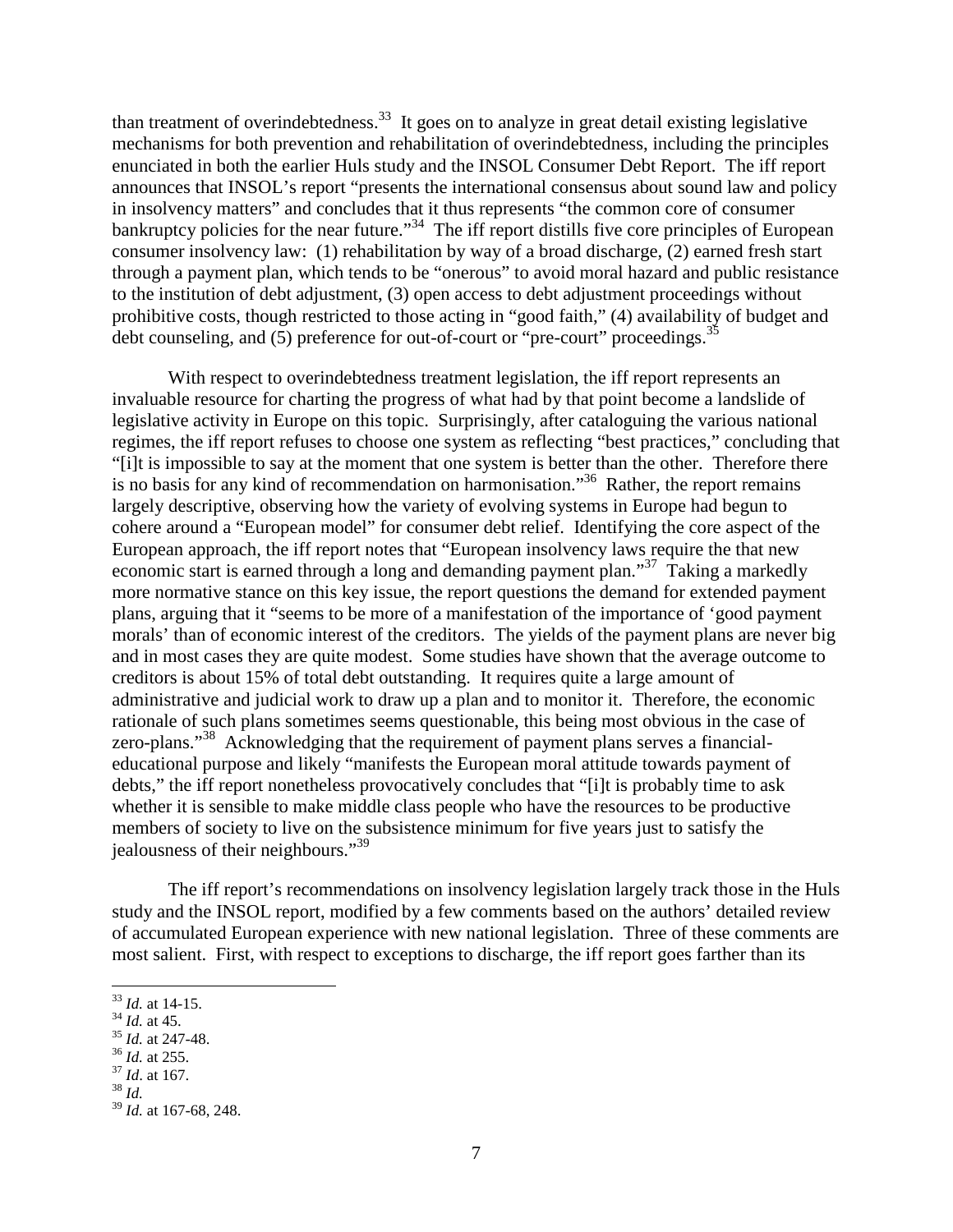predecessors in arguing for a maximally broad discharge, proposing that "exceptions for taxes, fines, [and] damages are not recommended."<sup>40</sup> Second, this is the first report to suggest that guarantors of the debts implicated in a rehabilitation plan should receive some consideration beyond their own ability to seek a separate debt relief case.<sup>41</sup> Third, on the perennial question of how long to require the debtor's best efforts, the iff report returns to Huls's original recommendation: It admits that five years had become the median length of payment plans, but suggests that three years would be preferable. $42$ 

# **D. DG Enterprise Best Project: Restructuring, Bankruptcy and Fresh Start (2003)**

While the Consumer Policy DG was underwriting the iff report, the Enterprise DG was sponsoring another installment of its Lisbon Agenda "Best Procedure," this time relating to insolvency: the Best Project on Restructuring, Bankruptcy and a Fresh Start.<sup>43</sup> Though this project focuses on small- and medium-sized businesses and on the effects of bankruptcy law (as opposed to overindebtedness relief law), many of the ideas in this Best Project's final report are equally applicable to natural persons not engaged in business.

Most importantly, this project reflects a solidified dedication to the basic notion of relief from oppressive debt through discharge. One of the report's key policy recommendations is that an "early discharge" should be available to debtors who have not acted fraudulently.<sup>44</sup> Indeed, it suggests the need for a public campaign to change mindsets with respect to financial failure and to promote the notion of a fresh start for non-fraudulent debtors.<sup>45</sup> The Finnish law on Adjustment of the Debts of a Private Individual, which requires a five-year payment plan, is specifically held up as a "good practice," as is the English policy transition in the Enterprise Act 2002, especially the reduction of the discharge period to one year, subject to a possible income payment order for up to three years.<sup>46</sup>

Further echoing the suggestions in the Huls, INSOL, and iff reports, the Best Project report recommends that entry thresholds for rehabilitation systems should be lowered, making these procedures more accessible.<sup>47</sup> In particular, the Best Project report criticizes the costs of rehabilitation systems, which are "often too expensive for small and medium-sized businesses." Complaining that "[c]osts are sometimes an obstacle" in seeking relief through formal insolvency proceedings, the report recommends that the procedures for rehabilitation should be simplified and thus cost less.<sup>48</sup>

<sup>40</sup> *Id.* at 250. <sup>41</sup> *Id.* at 251-52. <sup>42</sup> *Id.* at 253. <sup>43</sup> European Commission, Enterprise Directorate General, *Best Project on Restructuring, Bankruptcy and a Fresh Start, Final Report of the Expert Group* (2003), online at http://ec.europa.eu/enterprise/policies/sme/files/sme2chance/doc/failure final en.pdf.

<sup>&</sup>lt;sup>[44](http://ec.europa.eu/enterprise/policies/sme/files/sme2chance/doc/failure_final_en.pdf)</sup> *Id.* § 5.3.4 (pp. 20-21); § 7.3.4 (p. 28).<br><sup>45</sup> *Id.* § 6.2 (pp. 23-24); § 7.3.1 (p. 28).<br><sup>46</sup> *Id.* §§ 5.4.1, 5.4.2 (pp. 21-22). On the other hand, the chart at the end of the report indicates "full implementation" of this "early discharge" recommendation in Austria and Germany, both of which required 7 years of payments at this time. *See* Annex II at 33, *see also id.* at 37 (explicitly pointing out Austria's 7-year period).<br><sup>47</sup> *Id.* § 4.3.2 (p. 14); § 7.2.4 (p. 27).<br><sup>48</sup> *Id.* § 4.3.4 (p. 15), §§ 7.2.3, 7.2.5 (p. 27).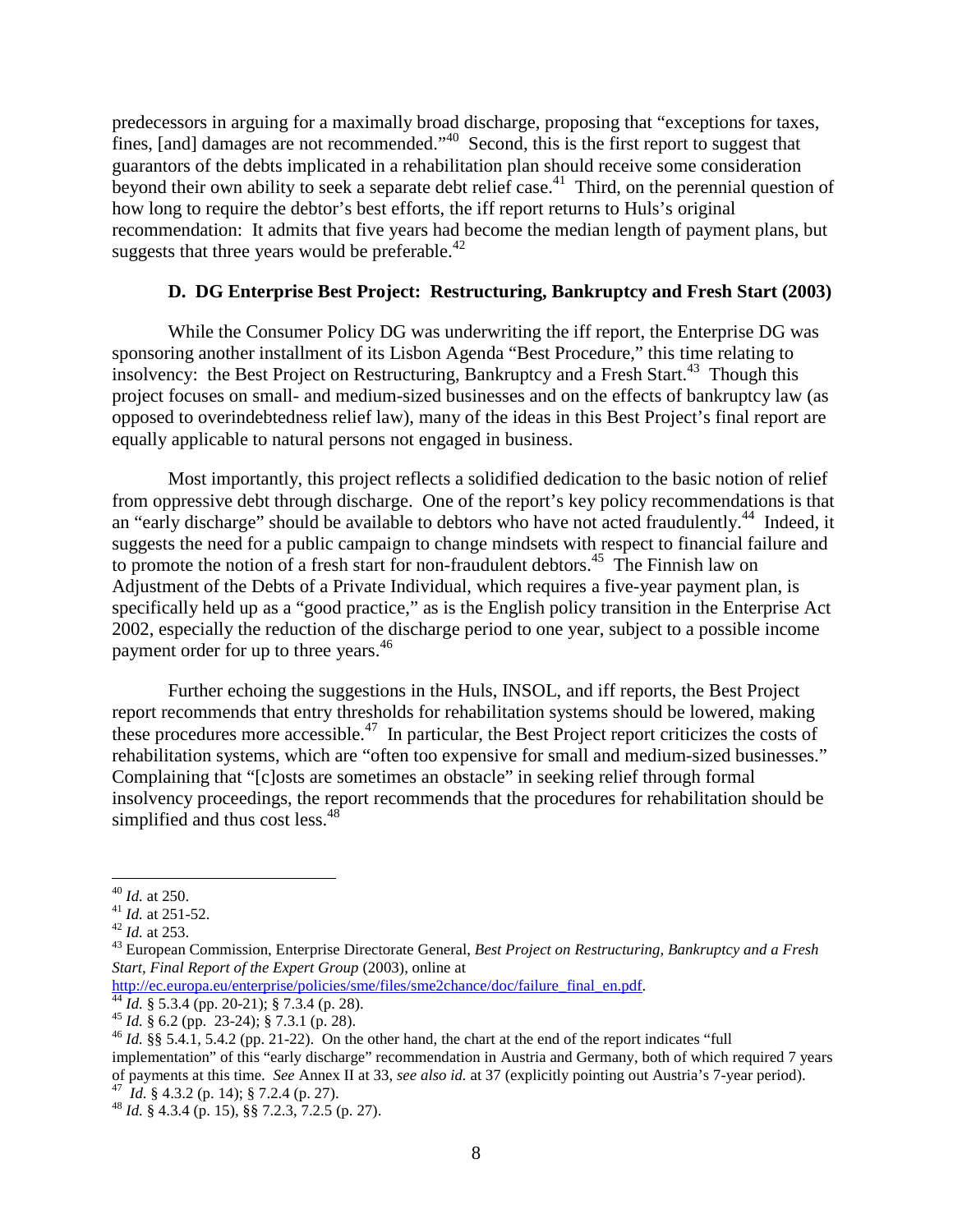## **E. DG Employment "Debt Amnesty" Peer Review (2006)**

European Union authorities continued their search for best practices in the treatment of overindebtedness when, in October 2006, the European Parliament and Council launched a program called PROGRESS – the Community Programme for Employment and Social Solidarity.<sup>49</sup> The program extends from 2007 to 2013 and provides financial backing for the EU's Lisbon Agenda objectives in, among other areas, social protection and inclusion. A "peer review" process is one of the vehicles of the PROGRESS program, by which Member States exchange information and experience on best practices for combating social exclusion.

In November 2006, the Dutch Ministry of Justice, Dutch Association of Credit Banks, and the Municipal Credit Bank in Rotterdam hosted a peer review of the Dutch system of overindebtedness treatment.50 Representatives of five other peer nations took part: Denmark, France, Latvia, Luxembourg, and Sweden. The exchange on the sophisticated and wellestablished Dutch model was free-ranging, with the observers often simply expressing either surprise or admiration for the Dutch approach in one or another area. Three comments from the reviewers are of particular note in terms of evolving supranational policy in this area.<sup>51</sup>

First, "[t]here was general agreement on the need to give people a fresh start after a reasonably short time, rather than after seven years or more as in some countries." The peer reviewers were "impressed" by the Dutch model of a clean slate after completion of a payment plan of only three years (as opposed to five or seven years elsewhere), which was "an eye-opener for several peer countries."One explanation offered was that the short plan term might be counterbalanced by a smaller retained income allowance in the Netherlands. Some observers noted that "debtors are allowed a significantly higher retained income" in other countries, though, as discussed below, it may be that the peer reviewers were unaware of the strong disconnect between the "law in books" and the "law in action" in debtor budgeting by the Dutch courts. In any event, they speculated as to an intentional "correlation between the length of the probationary period and the amount of money that the debtor is allowed to keep."

Second, better support for debtors during court proceedings was noted as a need. Debtors in the Dutch system were often not represented before the court during formal proceedings and were insufficiently prepared for what was to come at the hearing, in particular the need to proffer certain financial information.

Third and finally, the observers emphasized the importance of examining the good faith of *creditors* by way of balance between debtors' and creditors' rights. If debtors were to be scrutinized for their good faith in incurring and dealing with their debts, why should not creditors, too, be subjected to an examination of their good faith in luring debtors into credit arrangements and extending credit under potentially irresponsible circumstances.

<sup>49</sup> *See* [http://www.peer-review-social-inclusion.eu/general-information.](http://www.peer-review-social-inclusion.eu/general-information) 50 European Commission, DG Employment, Social Affairs and Equal Opportunities, *Amnesty of debts: Amicable Agreement and Statutory Solution, Minutes* (2006), online at [http://www.peer-review-social-inclusion.eu/peer](http://www.peer-review-social-inclusion.eu/peer-reviews/2006/amnesty-of-debts-a-three-step-solution/minutes_en/download)[reviews/2006/amnesty-of-debts-a-three-step-solution/minutes\\_en/download,](http://www.peer-review-social-inclusion.eu/peer-reviews/2006/amnesty-of-debts-a-three-step-solution/minutes_en/download) and *Short Report* (2006), online at [http://www.peer-review-social-inclusion.eu/peer-reviews/2006/amnesty-of-debts-a-three-step-solution/short](http://www.peer-review-social-inclusion.eu/peer-reviews/2006/amnesty-of-debts-a-three-step-solution/short-report/download)[report/download.](http://www.peer-review-social-inclusion.eu/peer-reviews/2006/amnesty-of-debts-a-three-step-solution/short-report/download) [51](http://www.peer-review-social-inclusion.eu/peer-reviews/2006/amnesty-of-debts-a-three-step-solution/short-report/download) *See Minutes* at 23-24, 26; *Short Report* at 3-5.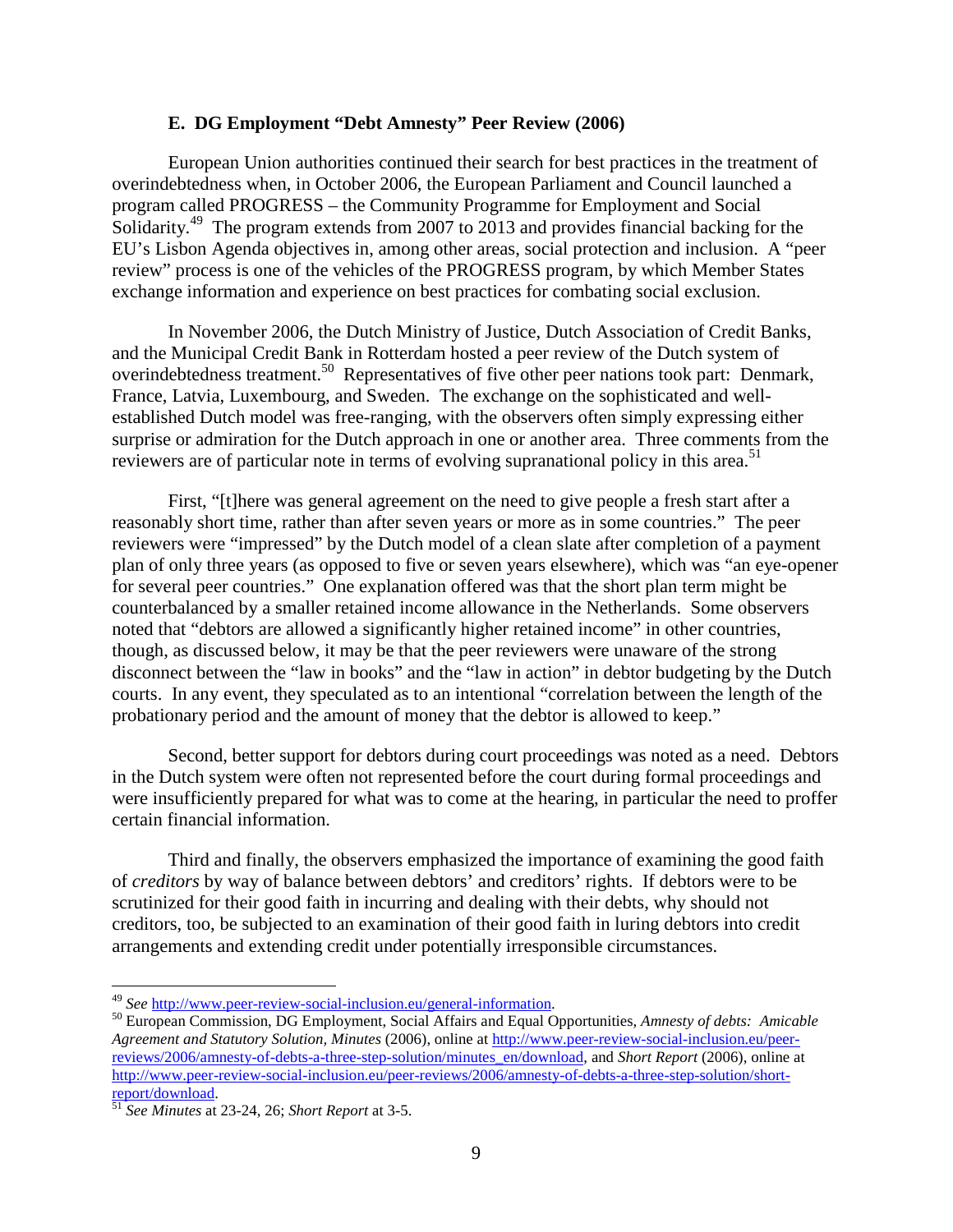## **F. Council of Europe, Recommendation on Legal Solutions to Debt Problems (2007)**

Whereas the EU authorities' sponsorship of the recommendations discussed above focused on the broader economic and cross-border effects of overindebtedness, the most recent<sup>52</sup> elaboration of principles accentuates the individual human rights aspects of this problem. This latest initiative comes from another quite compelling supranational body, the Council of Europe, which is charged with implementing the European Convention on Human Rights. Since 46 European states are signatories to the Convention, the Council of Europe's recommendations, albeit non-binding, are at least more far-reaching than those affecting the now 27 member states of the European Union.

At their 26th Conference, held in April 2005 in Helsinki, the European Ministers of Justice adopted Resolution No. 1 on Seeking Legal Solutions to Debt Problems in a Credit Society.<sup>53</sup> In this Resolution, the Ministers expressed concern about the rising problem of social exclusion arising from overindebtedness in the modern credit societies of Europe. They asked the Council of Europe's decision-making body, the Committee of Ministers, to charge its European Committee on Legal Co-operation (CDCJ) with analyzing the variety of contributing factors to this problem and making recommendations for the best approaches toward solutions.

The CDCJ commissioned an expert report,<sup>54</sup> prepared by eminent scholar Johanna Niemi-Kiesiläinen and her colleague, Ann-Sofie Henrikson. The report concluded with a list of recommendations,<sup>55</sup> including several on the developing contours of overindebtedness legislation. Given Niemi-Kiesiläinen's co-authorship of the iff report, it is not surprising that her recommendations were based on and carried forward those in that earlier report (which itself was based on and carried forward the INSOL Consumer Debt Report principles and recommendations).<sup>56</sup> In response to this report, the Committee of Ministers created a Group of Specialists on Seeking Legal Solutions to Debt Problems (CJ-S-DEBT) and charged it with preparing recommendations for official adoption by the Council of Europe. A series of final recommendations and an explanatory memorandum emerged from this group in February 2007<sup>57</sup> and were adopted by the Committee of Ministers of the Council of Europe in June 2007.<sup>58</sup>

 $52$  Another, later study also mentions the key attributes of overindebtedness treatment regimes, but it does so only in summary fashion. *See* European Commission, Directorate-General for Employment, Social Affairs and Equal Opportunities, *Towards a common operational European definition of over-indebtedness* (February 2008) [hereafter, *Common Definition*], full report online at [http://ec.europa.eu/social/BlobServlet?docId=5093&langId=en;](http://ec.europa.eu/social/BlobServlet?docId=5093&langId=en) summary online at http://ec.europa.eu/social/BlobServlet?docId=762&langId=en

<sup>&</sup>lt;sup>53</sup> [http://www.coe.int/T/E/Legal\\_Affairs/Legal\\_co-operation/Conferences\\_and\\_high](http://www.coe.int/T/E/Legal_Affairs/Legal_co-operation/Conferences_and_high-level_meetings/European_Ministers_of_Justice/MJU-26(2005)Res1E.pdf)[level\\_meetings/European\\_Ministers\\_of\\_Justice/MJU-26\(2005\)Res1E.pdf.](http://www.coe.int/T/E/Legal_Affairs/Legal_co-operation/Conferences_and_high-level_meetings/European_Ministers_of_Justice/MJU-26(2005)Res1E.pdf) [54](http://www.coe.int/T/E/Legal_Affairs/Legal_co-operation/Conferences_and_high-level_meetings/European_Ministers_of_Justice/MJU-26(2005)Res1E.pdf) Johanna Niemi-Kiesiläinen & Ann-Sofie Henrikson, Bureau of the European Committee on Legal Co-Operation

<sup>(</sup>CDCJ-BU), *Report on Legal Solutions to Debt Problems In Credit Societies* (2005), online at [http://www.coe.int/t/e/legal\\_affairs/legal\\_co-operation/steering\\_committees/cdcj/cj\\_s\\_debt/CDCJ-](http://www.coe.int/t/e/legal_affairs/legal_co-operation/steering_committees/cdcj/cj_s_debt/CDCJ-BU_2005_11e%20rev.pdf)

[BU\\_2005\\_11e%20rev.pdf](http://www.coe.int/t/e/legal_affairs/legal_co-operation/steering_committees/cdcj/cj_s_debt/CDCJ-BU_2005_11e%20rev.pdf) and [http://www.coe.int/t/e/legal\\_affairs/legal\\_co-](http://www.coe.int/t/e/legal_affairs/legal_co-operation/steering_committees/cdcj/CJ_S_DEBT/)

[operation/steering\\_committees/cdcj/CJ\\_S\\_DEBT/.](http://www.coe.int/t/e/legal_affairs/legal_co-operation/steering_committees/cdcj/CJ_S_DEBT/)<br>
<sup>55</sup> *See id.* § 6, p. 42.<br>
<sup>56</sup> *Id.* at 5.<br>
<sup>57</sup> *Final Activity Report of the Group of Specialist for Legal Solutions to Debt Problems (CJ-S-DEBT)* (2007), online at http://www.coe.int/t/e/legal\_affairs/legal\_co-operation/steering\_committees/cdcj/cj\_s\_debt/CJ-S-<br>DEBT%20\_2006\_%206%20e%20Final%20-%20web%20version.pdf.

<sup>&</sup>lt;sup>58</sup> Legal solutions to debt problems: Recommendation Rec(2007)8 and explanatory memorandum, online at [https://wcd.coe.int/ViewDoc.jsp?id=1155927&Site=CM&BackColorInternet=9999CC&BackColorIntranet=FFBB5](https://wcd.coe.int/ViewDoc.jsp?id=1155927&Site=CM&BackColorInternet=9999CC&BackColorIntranet=FFBB55&BackColorLogged=FFAC75) [5&BackColorLogged=FFAC75#.](https://wcd.coe.int/ViewDoc.jsp?id=1155927&Site=CM&BackColorInternet=9999CC&BackColorIntranet=FFBB55&BackColorLogged=FFAC75)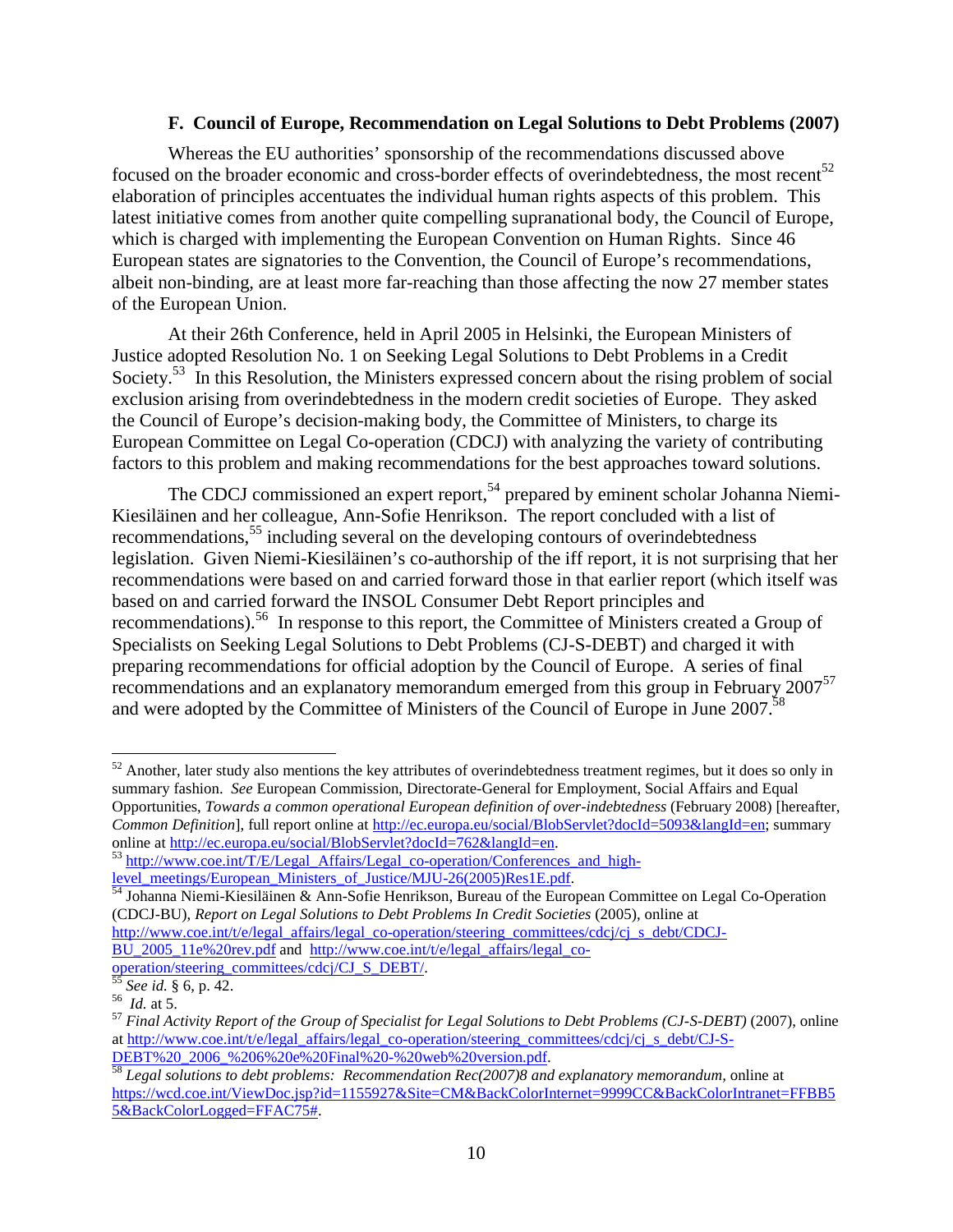Only the fourth of the five recommendations is relevant here. The first presents a broad working definition of "overindebtedness," the second addresses measures to *prevent* excessive consumer debt, the third deals with debtor protections from aggressive individual claim enforcement (*e.g.,* property and wage exemptions), and the fifth concludes with comments on general implementation. With respect to the fourth recommendation—that the governments of member states "introduce mechanisms necessary to facilitate rehabilitation of over-indebted individuals and families and their reintegration into society"—the details of the Council's approach generally track those in Niemi-Kiesiläinen and Henrikson's expert report, with a few notable variations.

The fourth recommendation is broken down into several separate aspects of the "mechanisms necessary to facilitate rehabilitation." One of these is a rather broad exhortation to "encourag[e] effective financial and social inclusion of over-indebted individuals and families, in particular by promoting their access to the labour market." With reference to this point, the explanatory memorandum contains a nice encapsulation of the reasons modern European societies have chosen to offer and should expand offerings of debt relief:

Over-indebtedness may result in exclusion of individuals and families from society including a loss of motivation to be engaged in income-generating activities, exclusion from social activities and health problems. This is not only detrimental to the individuals and families concerned, but also to society as a whole as it suffers evident financial loss. The financial losses caused by overindebtedness include social security expenses, tax losses due to the over-indebted individuals being unemployed, medical costs, accommodation of those evicted from their homes, low recovery rates of creditors, the loss of members who could potentially contribute to the economy and the overall well-being of society. That is why one of the paramount objectives of rehabilitation should be social and financial inclusion of over-indebted individuals and families.<sup>59</sup>

As to the details of the recommended rehabilitation mechanisms, the Council of Europe's position differs only mildly from earlier suggestions. First, virtually axiomatic by this point, the importance of a broad discharge<sup>60</sup> is again emphasized, though only "where other measures have proved to be ineffective." A cornerstone of the European approach to overindebtedness relief has always been and will remain that debtors should fulfill their obligations if at all possible, and freedom from legitimately incurred obligations is a privilege, potentially subject to abuse, that should therefore be a carefully guarded last resort.<sup>61</sup> A preference for out-of-court arrangements supported by debt counselors is also reiterated in the Council's recommendations, noting that the goal of this approach was a desire "to find easier, faster, and cheaper solutions and to avoid an increased case load for the courts."<sup>62</sup> Indeed, the need to limit individual creditors' ability to hinder such arrangements again figures prominently in the Council's recommendation, with a

<sup>&</sup>lt;sup>59</sup> *Id.* ¶ 36 and fn. 3 (footnote moved to text).<br><sup>60</sup> As for exceptions to discharge, the Council recommendation mentions without endorsing such national law exceptions as taxes, fines, and student loans. *See* Explanatory Memorandum ¶ 33. The final recommendation thus diverged from the expert report's suggestions that exceptions be limited to "maintenance payments to a debtor's child." Niemi-Kiesiläinen & Henrikson, *supra* note 54, § 6 at 42.<br><sup>61</sup> *See also* Final Activity Report, *supra* note 57, ¶ 52, at 9.<br><sup>62</sup> Explanatory Memorandum, *supra* note 58, ¶ 34.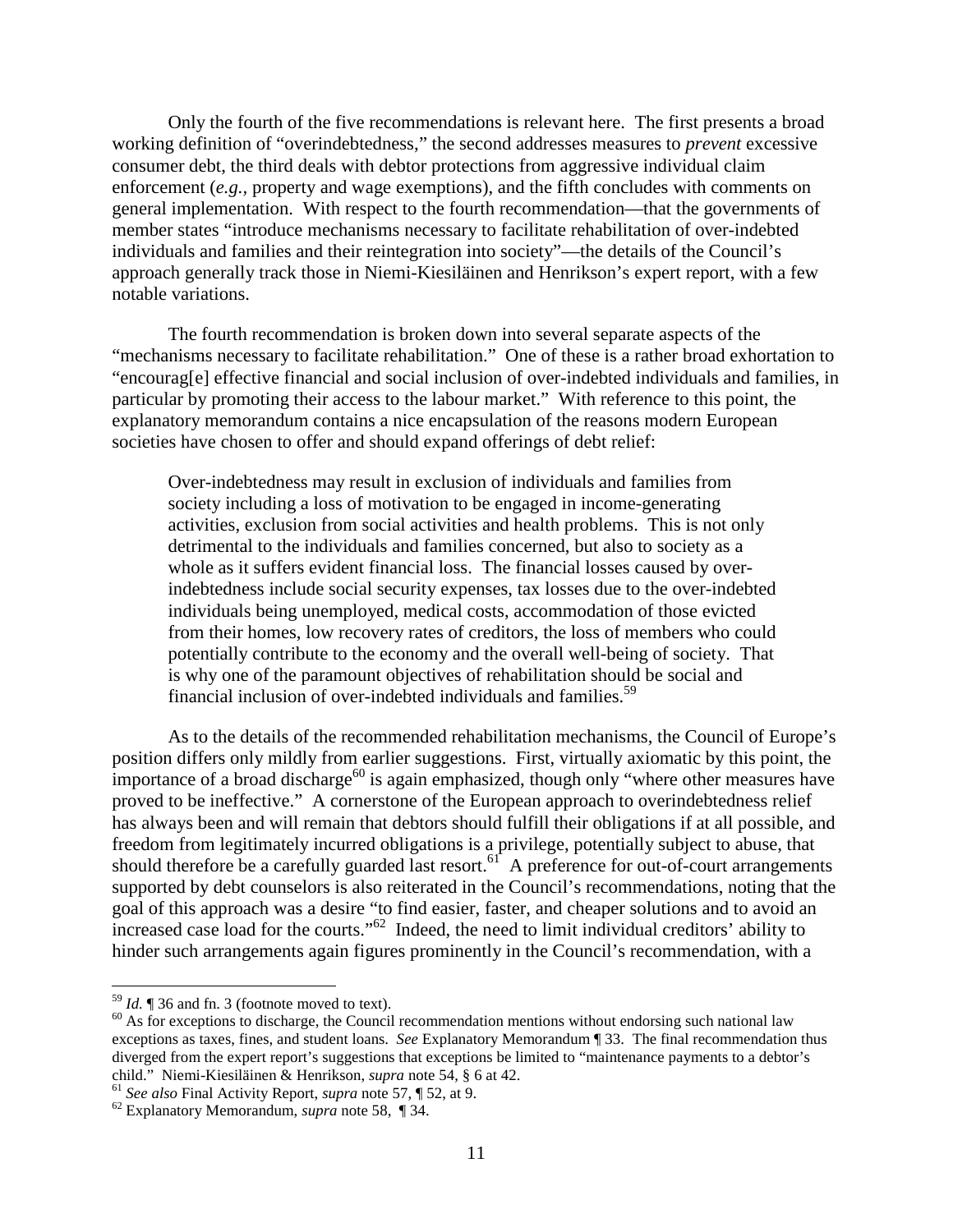suggestion that "a competent body" might impose a settlement when no legitimate reason is provided by a creditor for refusing to respond. 63

Effective access to relief procedures also figures among these recommendations, with a clarification that "effectiveness of access to such procedures implies not only that they should be free of charge (or low cost) and impartial, but also easily accessible on a practical level."<sup>64</sup> Though the expert report had mentioned the common requirement of good faith,<sup>65</sup> the group of specialists' final activity report noted that they had excluded any notion of distinguishing between indebtedness arising from "good" and "bad" faith, at least in part due to problems with identifying reasonable core criteria for "good faith."<sup>66</sup>

With respect to the requirement of an earned start through a payment plan, the Council's recommendation simply calls for plans to be "reasonable, in accordance with national practices, both in repayment obligations and in duration." The explanatory memorandum adds that "[w]hat may be considered 'reasonable' may vary from one member state to another," but it goes on to reaffirm that any plan "should ensure that amounts of payments as well as the duration of the plan do not deprive the debtor and/or his or her family of the ability to satisfy their basic needs with due regard to their human dignity."<sup>67</sup>

One final recommendation raises an important point not emphasized earlier. The human rights notion of equality calls for similar treatment of similarly situated debtors in different regions of a country. Consequently, part of the fifth, "implementation" recommendation calls on member states to "ensur[e] uniformity" of policies relating to rehabilitation. The explanatory memorandum mentions the need to "ensure that all policy decision relating to debt management and treatment of over-indebted individuals and families are uniform and conform to an established countrywide standard, with a view to guaranteeing their equal treatment."<sup>68</sup>

# **III. Recommendations and Their Reflection (***Vel Non***) in Evolving National Systems**

Between the Huls study in 1993 and the appearance of INSOL's Consumer Debt Report in 2001, Europe witnessed a flurry of activity in adoptions and reforms of consumer overindebtedness legislation and policy. The pace of new adoptions and reforms accelerated during and just after the formulation of the Council of Europe's 2007 Recommendation. How have these recommendations been reflected in the national legislative movements? This section extracts the clearest and most common principles and recommendations from the sources described above and tracks the trajectory of national legislative policy in terms of these issues.

### **A. Discharge**

The most ubiquitous recommendation, on which there appears now to be complete unanimity, would have been viewed as a scandalous abdication of responsibility as recently as

<sup>&</sup>lt;sup>63</sup> *Id.* ¶ 35.<br><sup>64</sup> *Id.* ¶ 31.<br><sup>65</sup> Niemi-Kiesiläinen and Henrikson, *supra* note 54, § 5.3 at 29-30, § 6 at 42.<br><sup>66</sup> Final Activity Report, *supra* note 57, at ¶ 27 at 6.<br><sup>67</sup> Explanatory Memorandum, *supra* note 58,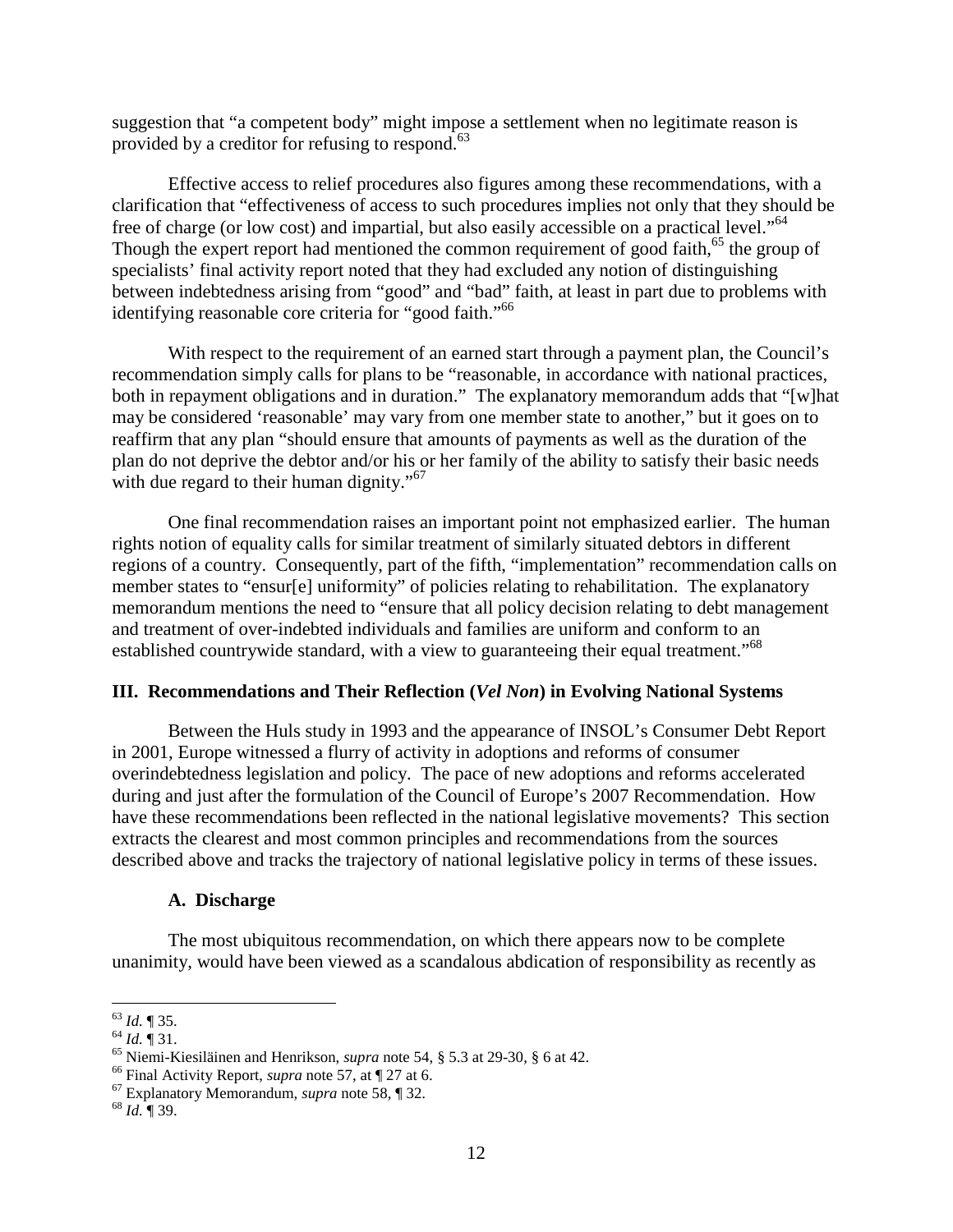two decades ago. Every one of the sources surveyed here (and many others not surveyed) unambiguously recommends that national laws contain a mechanism for allowing debtors, even those not engaged in business, to seek personal and household rehabilitation through some sort of procedure that concludes with a discharge of part or most of their debts. The fear of moral hazard and "de-responsibilisation" is still present, and all sources impose some sort of rigorous *quid pro quo* for this relief. Nonetheless, it is extraordinary that such consensus seems to have emerged for abandoning the historical notion that debts must be paid, whatever the personal and social costs. A more nuanced appreciation has clearly taken hold in analyzing the balancing act involved in enforcing conventional, delictual, and even administrative obligations: *pacta sunt servanda—requiescat in pace*?

#### **1. Offer a legislative path to rehabilitation through discharge**

In 1990, only Denmark and the UK offered consumers a legislative path to court-imposed discharge<sup>69</sup> of some portion of their debts. Today, 19 European states (18 of the 27 EU Member States and Norway) have adopted laws that allow individuals to seek a forced discharge of nonbusiness debts.<sup>70</sup> Four others have developed or are developing drafts of such laws, though drafts have been rejected recently in the legislative process in at least two of these.<sup>71</sup> Of course, this discharge revolution did not occur overnight. Between 1990 and 28 July 2010 (when the Greek legislature adopted the most recent such law), national legislatures adopted debt adjustment and discharge legislation in several distinct waves.

Denmark set the stage with its groundbreaking *Gældssaneringslov*, adopted 9 May 1984 (effective 1 July 1984), which added a new Part IV to its Bankruptcy Act (*Konkurslov*) to provide a rehabilitation and discharge procedure for individuals. Shortly thereafter, the long process of revising English insolvency law culminated in 1986 with the adoption of a new Insolvency Act with a bankruptcy procedure that offered an automatic discharge after three years, though the discharge period would later be reduced to one year with the adoption of the Enterprise Act 2002 (effective 1 April 2004). Completing the first wave, France moved toward a discharge law with the adoption of the Loi Neiertz on 31 December 1989 (effective 1 March 1990), adding a series of sections to the Consumer Code (*Code de la consommation*) for treating overindebtedness of individuals. Though this first law did little more than encourage and facilitate mild consensual debt restructuring, the stage was set for the introduction of a broad

 $^{69}$  France adopted an overindebtedness law in 1989, but it did not offer a discharge until 1999, as discussed below.  $^{70}$  Indeed, within the United Kingdom, two parallel, independent regimes offer a consumer debt dis England & Wales and in Scotland, though the former will be the focus of this paper. *See, e.g.*, Donna McKenzie Skene & Adrian Walters, *Consumer Bankruptcy Law Reform in Great Britain*, 80 AM. BANKR. L.J. 477 (2006). I do not include Ireland here, which provides yet another independent path to discharge, but only following a 12-year waiting period after conclusion of bankruptcy proceedings. Most commentators, including in Ireland, do not consider this to be reasonably *ejusdem generis* with the other laws described here, and I agree that Ireland should be grouped with the countries that have failed to heed even this most fundamental recommendation. *See, e.g.,* Law Reform Commission, Consultation Paper (LRC CP 56-2009), Personal Debt Management and Debt Enforcement s.<br>3(E)(1)(b) (Sept. 2009), online at http://www.lawreform.ie/Consultation\_Papers\_Published/Default.134.html. <sup>71</sup> Draft bills were presented to and rejected by the legislatures in Romania (spring 2010) and Lithuania (spring 2009), though the government has pledged to renew the process in Lithuania in mid-2010. Drafts have been pending for years in Italy, including the latest pending as of May 2010. In Hungary, the government has been working for several years on a draft bill, and as of mid-2010, its latest proposal remains mired in the review process of a newly elected government. Among the EU's neighbors, Ukraine and Russia have also considered or are in the process of considering draft bills on "bankruptcy of physical persons," as well.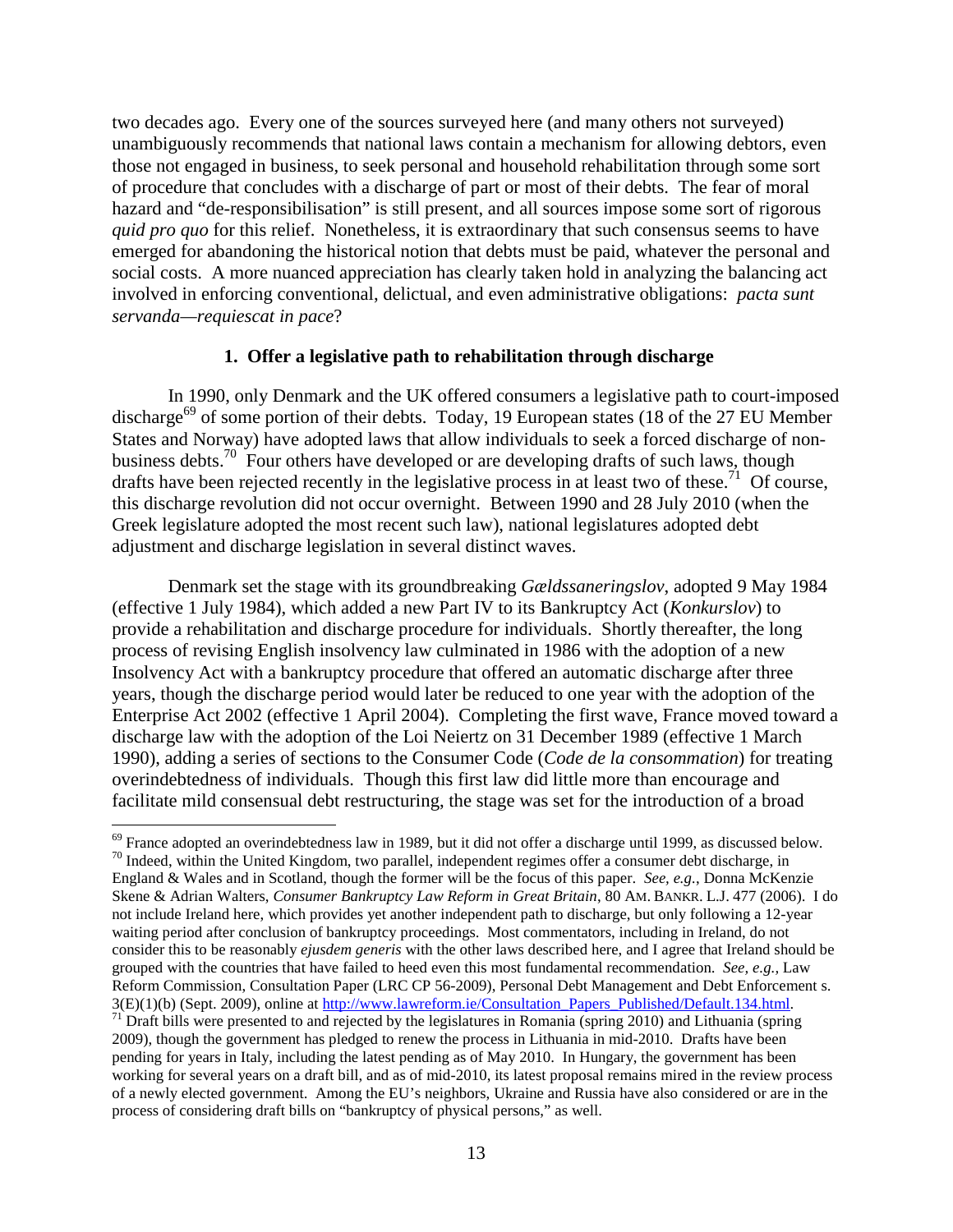discharge provision in the law of 29 July 1998 (effective 1 February 1999), which later expanded into Europe's most "liberal" discharge procedure with the law of 1 August 2003 (effective 25 February 2004) and most recently the law of 1 July 2010 (effective 1 November 2010), as described below.

Denmark's move set in motion a second wave of new discharge legislation, inspiring the other Scandinavian countries to adopt laws with approaches quite similar to the Danish model. Norway adopted a freestanding law on debt adjustment (*Gjeldsordningslov*) on 17 July 1992 (effective 1 January 1993), Finland followed suit with a similar freestanding law on 25 January 1993 (effective 8 February 1993), and Sweden rounded out the Scandinavian peninsula with its *Skuldsaneringslag* on 5 May 1994 (effective 1 July 1994). Further south, extended exploratory processes came to fruition in Austria and Germany around this same time. Austria amended its bankruptcy law (*Konkursordnung*) in 1993 to add a discharge procedure for private individuals (*Privatkonkurs*), effective 1 January 1995. Germany completely revised its bankruptcy law (*Insolvenzordnung*) on 5 October 1994, though the effective date was put off for nearly five years (to 1 January 1999) to allow the justice system to prepare for an expected onslaught of consumer cases seeking relief under the innovative new provisions on discharge, for which the Germans even coined a new term: *Restschuldbefreiung*.

A few years later, a third wave of debt adjustment laws washed over the Benelux region. The Netherlands initiated this third wave on 25 June 1998 by adopting the Law on Debt Adjustment of Natural Persons (*Wet schuldsanering natuurlijke personen*, generally referred to by its abbreviation, *Wsnp*). Effective 1 December 1998, the Wsnp took the Germanic approach of adding a third and final title to the Dutch bankruptcy law (*Faillissementswet*) to implement a new procedure specifically for individuals seeking discharge. Belgian legislation soon followed on 5 July 1998 (effective 1 January 1999), amending the enforcement provisions of the Belgian Judicial Code (*Gerechtelijk Wetboek/Code judiciaire*) to provide a process for debt adjustment and discharge. Finally, on 8 December 2000, Luxembourg followed the French approach of setting up a free-standing law to provide for relief along lines very similar to those in the new Belgian law, though the Luxembourgish law's effective date was delayed for nearly a year until the Grand Ducal regulations were signed on 12 October 2001 putting the framework for the new procedure into place.

The mid-2000s witnessed a fourth large wave of activity, as reformulated general insolvency laws with new provisions for individual discharge emerged in the far eastern and western reaches of Europe. Such redesigned insolvency acts appeared in Estonia on 22 January 2003 (effective 1 January 2004), Portugal on 18 March 2004 (effective September 2004), Slovakia on 9 December 2004 (effective 1 January 2006), the Czech Republic on 9 May 2006 (originally planned to become effective 1 July 2007, but later postponed to 1 January 2008), Latvia on 1 November 2007 (effective 1 January 2008), Slovenia on 17 December 2007 (effective 1 October 2008), and Poland on 5 December 2008 (effective 31 March 2009).

At the beginning of this new decade, Greece finally abandoned its position as one of the few remaining holdouts without a consumer debt relief law. On 28 July 2010, a new freestanding law on non-judicial debt negotiation and judicial debt adjustment, including discharge, emerged from the Greek legislature. The provisions on out-of-court negotiation are effective as of 1 September 2010, though the effectiveness of the provisions for an in-court adjustment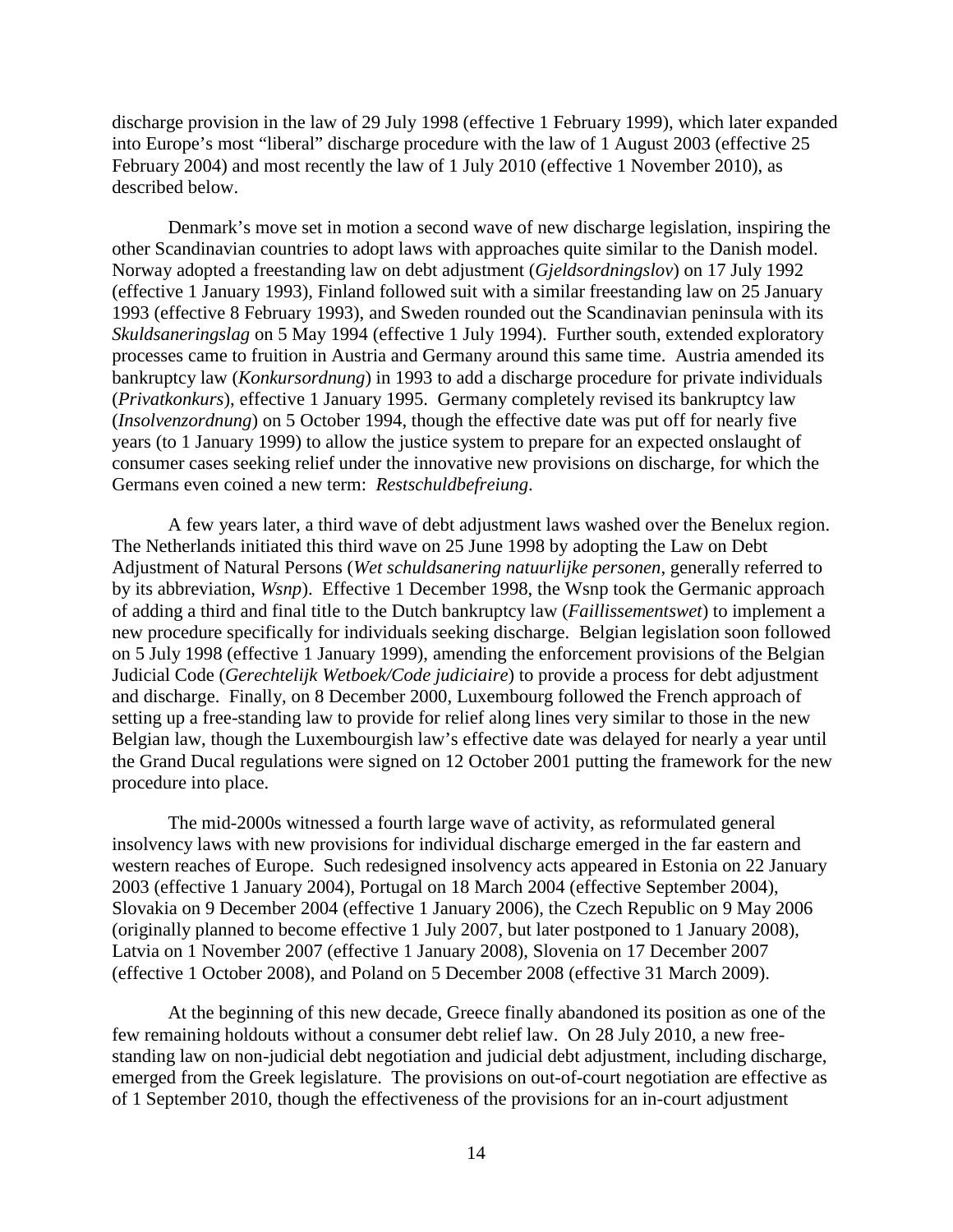process is delayed to 3 January 2011 to allow the judicial authorities to prepare for this new procedure. Within the next few years, one can confidently predict that we will see new individual discharge laws in Romania, Lithuania, Hungary, and Italy, all of whom recently have produced drafts of such legislation.<sup>72</sup> In light of the growing majority of EU Member States with debt adjustment and discharge laws, these countries' legislatures should be able to muster the political will to overcome resistance from the banking sector, especially in light of the challenges European societies are facing in the current recession. This will leave only a few stragglers who now stand clearly outside the mainstream on debt relief. Reform projects have been under consideration for years in Ireland, $^{73}$  with its highly criticized debt collection and bankruptcy regime, and while Spain managed to adopt a new bankruptcy law in July 2003 (effective September 2004), it fails to provide for a discharge. As for the final three EU Member States— Bulgaria, Cyprus, and Malta—publicly available evidence suggests these countries have no consumer discharge law and are not in the process of developing one. One hopes that studies like this one will reveal to these "comfortably numb" countries that their legislation lags behind that of their EU neighbors, and before the close of this decade, the first unanimous recommendation from the experts—to have a law that offers overindebted individuals a discharge of at least some of their debts—will have been unanimously embraced.

## **2. Discharge debts broadly, with few exceptions**

While the experts agree on the desirability of discharge generally, their various recommendations are considerably less united with respect to the breadth of the discharge; that is, how many types of debts should be excluded from the discharge for public policy or other reasons. The academic experts are in favor of very broad discharge with very few exceptions, while INSOL and the Council of Europe are more standoffish on this delicate political question. The experts seems to agree that maintenance and support debts for children and perhaps even former spouses should be excluded, and national laws all but universally refuse to allow parents to escape the financial obligations of parenthood (there are isolated exceptions to even this principle). The experts are also relatively unified in excluding fines from the discharge (as well as debts incurred through fraud, when the existence of such debts does not bar relief altogether), though a number of national laws discharge even fines.

Significant disagreement surfaces with respect to non-punitive debts to the state, especially taxes, and delictual obligations resulting from the debtor's gross negligence. In his first set of recommendations, Huls originally accepts an exclusion for gross negligence delicts, as well as taxes and debts to public utilities, though the iff study, in which Huls later participated, concludes that "exceptions for taxes, fines, [and] damages are not recommended." Another member of the iff report team reached a similar conclusion years later, as Johanna Niemi-Kiesiläinen's expert report to the Council of Europe suggests restricting excluded debts to just one: "maintenance payments to a debtor's child." The Council of Europe and its Group of Specialists, however, make no recommendation with respect to such an ultra-inclusive discharge. The final explanatory memorandum to the Council's recommendations mentions (without endorsing) such national law exceptions as taxes, fines, and even student loans. The INSOL

<sup>72</sup> *See supra* note 71. <sup>73</sup> *See, e.g.,* Law Reform Commission, *supra* note 70, ch. 5 (recommending the adoption of an "earned debt discharge" through a payment plan, much like other European overindebtedness laws).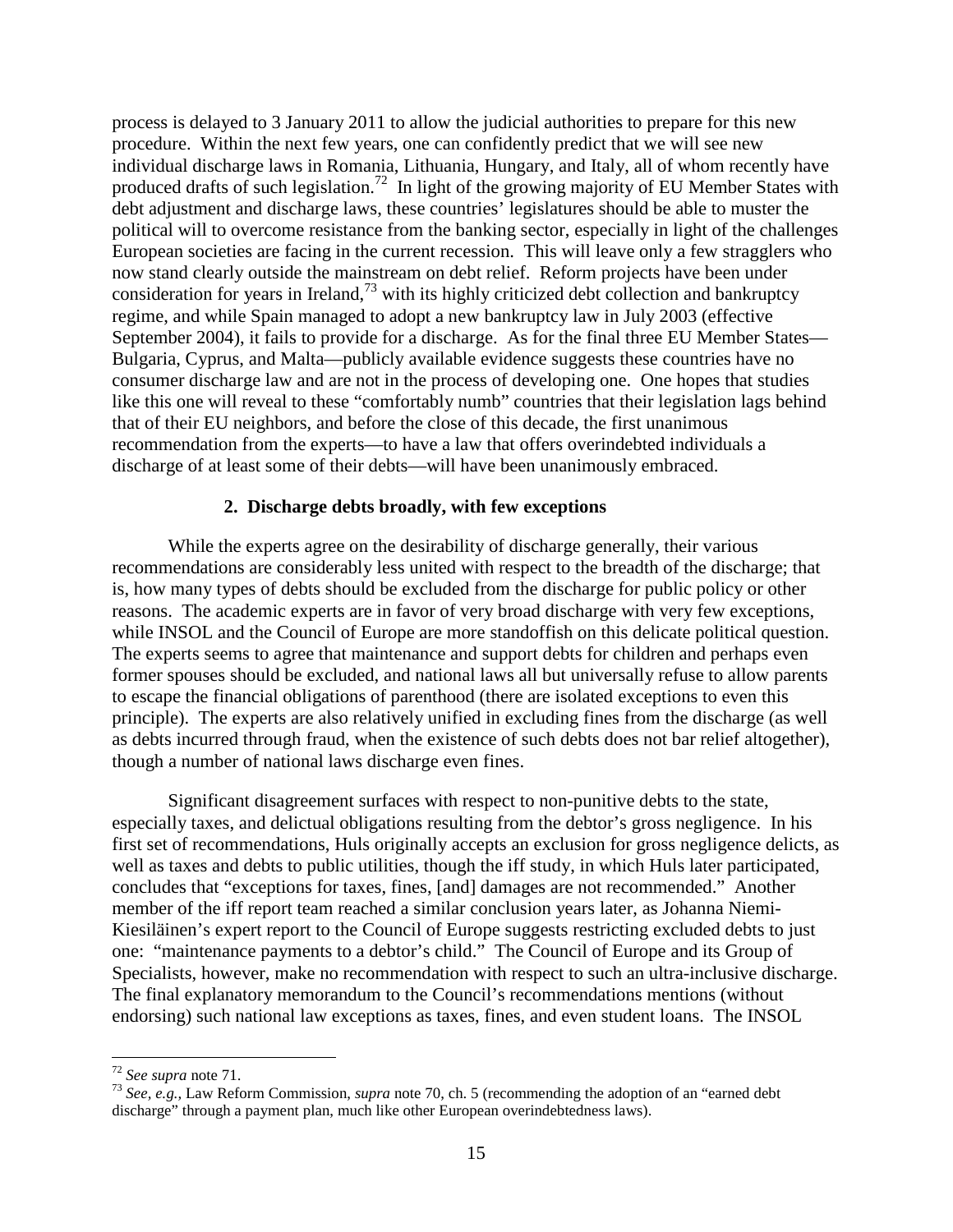report also remains relatively neutral on this point, simply noting the common exceptions for maintenance, fraud, fines, taxes, and student loans.

National laws have largely sided with the academic experts on these debts, offering an expansive discharge of tax, delict, and study debts. With respect to taxes and similar public debts, most legislatures have forthrightly foregone their right to pursue public debts just as they deprived creditors of their right to collect private debts. A few of the more recent laws, however, maintain the state's right to pursue tax and similar debts in the public interest, subjecting only private creditors to the discharge. The new Greek law (art. 1, para. 2), for example, excepts taxes and fees owed to the central government and local authorities, and the Latvian law (sec. 177(2)) also excepts tax debts. Only a handful of laws exclude delictual obligations, and even then only a few specific kinds of delicts.<sup>74</sup> With respect to study loans for living expenses or, increasingly in recent years, tuition fees, such loans are excepted from discharge in the Netherlands, England, and Sweden, though a separate Swedish government agency administers the complex student-loan repayment program (the *Centrala Studiestödsnämnden*, commonly abbreviated "CSN"). This agency offers forbearances and possibly even forgiveness to borrowers in financial difficulty. Problems with student loan collections for which the CSN has *not* offered forbearance have been significant in Sweden, however. 75

Beyond these and a few other minor variations, existing laws in Europe seem to adhere to the recommendation to avoid eroding the discharge with exceptions. Europe thus stands in stark contrast with the United States, where the discharge in consumer bankruptcy cases (in both liquidation and payment plan cases) has long been riddled with exceptions.<sup>76</sup> Not only most taxes, fines, fraudulent debts, criminal restitution orders, maintenance obligations, and student loans are excepted from the U.S. discharge, but also debts related to property settlements in divorce cases, delictual obligations for "willful and malicious injury," and drunk driving debts are also excluded, among a few others. A total of 19 broad categories of debt are specifically identified in U.S. law as not subject to discharge. While it is understandable that governments would attempt to avoid a public outcry by freeing debtors from certain sensitive debts, the clear European trend to limit these exclusions is commendable and should continue.

### **B. Extra-judicial solutions**

The experts are also firmly united in their desire that debtors should have access to professional debt counseling, and that it is preferable for debtors and creditors to work out situations of distress in informal, or at least extra-judicial, processes (most likely with the assistance of such counseling). The only surprising point here is what appears to be a further rhetorical degradation of the bedrock notion of *pacta sunt servanda*; that is, experts do not base

 $74$  In the few laws that exclude delictual liabilities from discharge, the level of culpability required to exclude these claims varies. The insolvency acts in Germany (s. 302), Austria (s. 215), Czech Republic (s. 416(1)) and Estonia (s. 176(2)) exclude only damages from intentional delicts, while Belgian law (*Gerechtelijk Wetboek/Code judiciaire* art. 1675/13 § 3) excepts unintentional delictual obligations, but only for reparations for bodily injuries. The French law (*Code de la consommation* art. 331-1(2)) excepts only reparations orders entered in favor of victims of crime committed by the debtor.

<sup>75</sup> *See* Jason Kilborn, *Out with the New, In with the Old: As Sweden Aggressively Streamlines Its Consumer Bankruptcy System, Have U.S. Reformers Fallen Off the Learning Curve?, 80 AM. BANKR. L.J. 435, 449 n.86 (2007)* <sup>76</sup> *See* 11 U.S. Code ss. 523(a), 1328(a).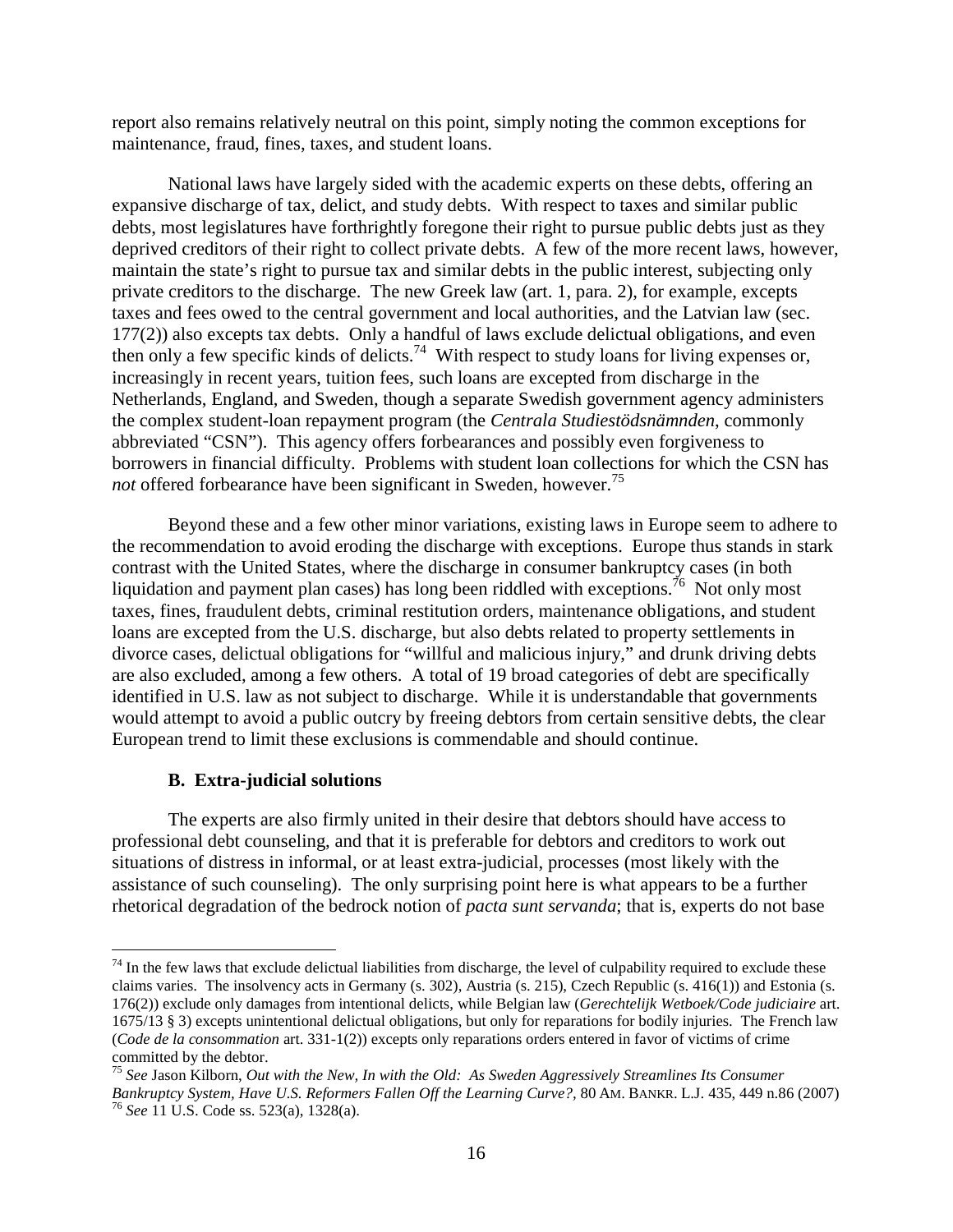this recommendation on a desire to leave private contractual obligations in the hands of the private contracting parties, respecting the sanctity of private ordering. Rather, both of the two major recommendations that offer an explanation of why states should prefer out-of-court arrangements base their suggestions on cost-savings and efficiency. The INSOL report argues for a non-judicial approach because such proceedings are less expensive and time consuming, while the Council of Europe similarly couches its recommendation in a desire "to find easier, faster, and cheaper solutions and to avoid an increased case load for the courts." One would have expected at least a bit of the traditional encomium for honoring private contracts, and it is quite telling that only efficiency and avoiding court overload are offered as justifications for this unanimous policy. In stark contrast to commentary from the 1990s, *pacta sunt servanda* is no longer present even in spirit, let alone in name.

### **1. Offer low-cost or cost-free debt counseling and representation**

Most national legislatures have shared the experts' view that the treatment of overindebtedness should begin as soon as possible, when mild intervention and financial counseling might suffice to put debtors back on the right track. Virtually every country in Northern and Western Europe offers expansive credit counseling to overindebted individuals, though the sources and types of and funding for such counseling differ substantially from country to country. <sup>77</sup> In Southern and Eastern Europe, credit counseling networks are generally either non-existent or are relatively under-developed, though a few selected countries, especially Hungary, have well-developed programs of counseling and even financial education. Of particular note, the new Greek law on overindebtedness<sup>78</sup> seems to lay the foundation for more developed credit counseling and intermediation with creditors, though this will doubtless take some time. A similar effort has been underway in Portugal since 31 March 2009, by which the Justice Ministry accredits credit counseling agencies to aid overindebted individuals in order to bridge the gap between these people and agencies that might help them to achieve workouts with creditors. 79

In the many cases where counseling is insufficient, and a formal insolvency case is opened, however, national laws too often leave debtors without adequate representation or support in the formal, legal process. Only in the largely non-judicial system in Sweden<sup>80</sup> do counselors systematically continue to support debtors in formal insolvency proceedings; elsewhere, even where free legal advice is available in civil matters, it is generally not extended the intervence, over where the regardance is available in even matters, it is generally not entended to in-court insolvency and overindebtedness cases.<sup>81</sup> The Debt Amnesty Peer Review observers specifically noted the problem of poor debtor representation in the formal process, and failing to offer such support may make the entire procedure not "easily accessible on a practical level," as called for by the Council of Europe. This is an area where both existing systems and those under consideration could be improved in a very meaningful way, and very few countries have effectively responded to expert calls for greater low-cost support of debtors in the formal system.

 <sup>77</sup> For a nice overview of credit counseling activities in Europe, see the iff report, *supra* note 32, at 199-216; *see also* Debt advice in Europe,  $\frac{http://www.sfz.uni-mainz.de/2626.php}$  (describing counseling in 29 European countries).<br><sup>78</sup> See especially section 2(3).<br><sup>79</sup> Information on this program is available from the Justice Ministry's website at

http://www.mj.gov.pt/sections/newhome/sobreendividamento-e/.<br><sup>80</sup> *See* Kilborn, *supra* note 75, at 443 (note 46 and accompanying text). <sup>81</sup> *See* iff report, *supra* note 32, at 208-10.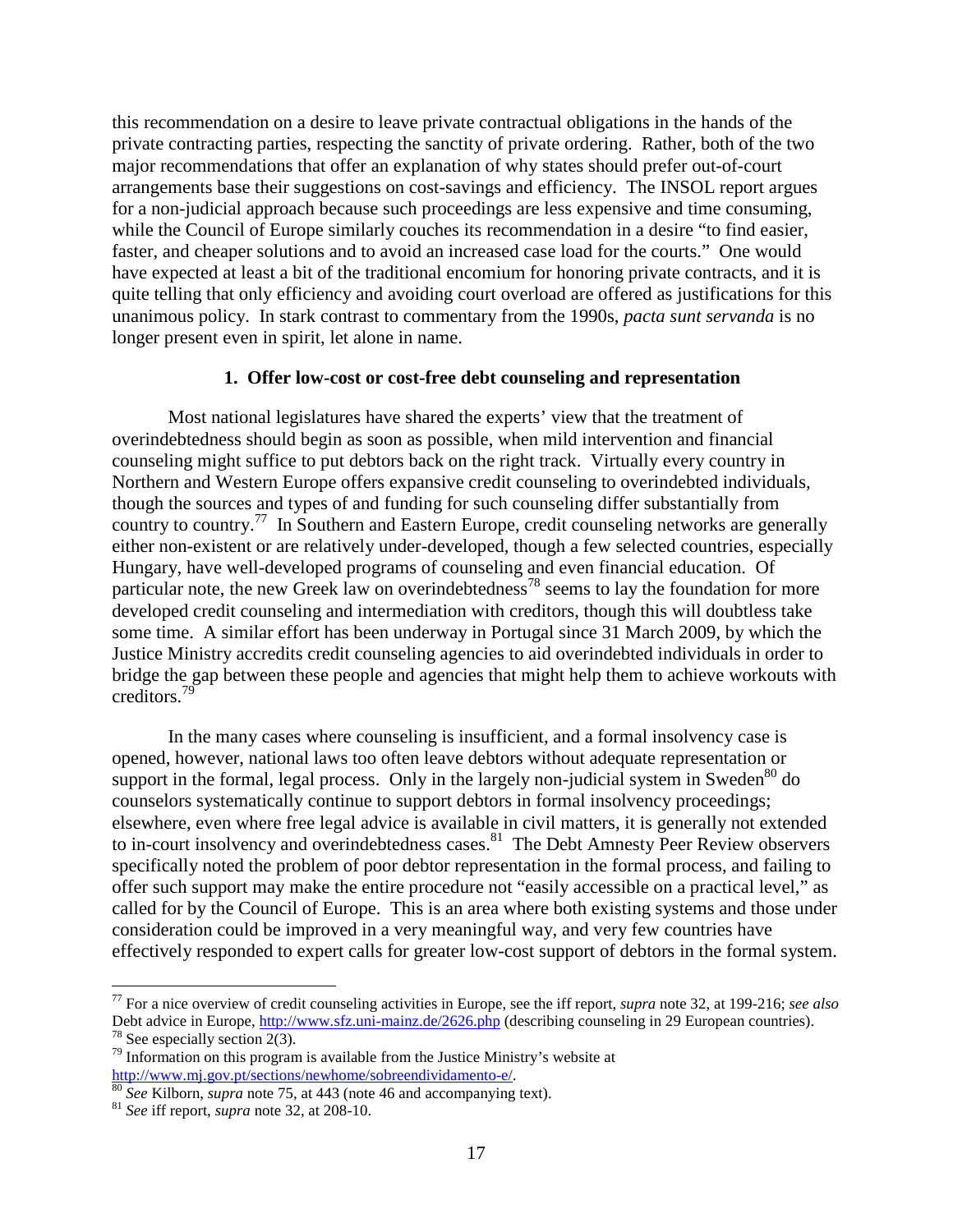#### **2. Require negotiation with creditors before opening a formal case?**

One extremely common way in which national laws express their preference for extrajudicial solutions is not only to support counseling and negotiation, but to require it as a precondition to entry into the formal debt adjustment system. In one form or another, such a prerequisite to opening an overindebtedness case was included in every law adopted in 2000 or before, with the exception of those in Denmark and the UK. One explanation for these two exceptions is that these two countries are among the few that lacked broad scale credit counseling when their overindebtedness laws became effective. Continuing weakness of counseling systems in Eastern and Southern Europe partly explains the absence of a pre-court negotiation requirement in most of the laws adopted after 2000; that is, in Estonia, Portugal, Slovakia, the Czech Republic, Latvia, Slovenia and Poland. The one exception is the most recently adopted law: Greece reverted to the 20th-century approach of requiring an attempt at a negotiated settlement before seeking formal relief.

Another explanation for the Danish resistance to this requirement is more fundamental. On a basic policy level, the Danish commission that developed the debt adjustment law concluded that the business-bankruptcy concept of "forced compromise" (*tvangsakkord*) was unsuitable for consumer debtors. The debt adjustment system was designed to force creditors in every case to accept a legally imposed reasonably compromise in order to rehabilitate consumers struggling with hopeless debt. These debtors most likely would be unable to offer a significant and relatively quick dividend to creditors, so resort to a negotiation predestined for failure made little sense.<sup>82</sup> In 2007, Swedish policymakers joined their Danish predecessors in scrapping this requirement. They did so in response to years of criticism of the long delays and fruitless waste of labor in the required consensual renegotiation stage, which even many creditor representatives considered "nearly meaningless."<sup>83</sup>

Other countries have sought different solutions to the problem of low rates of out-ofcourt compromise. First, France designed its system with a brilliant built-in incentive for at least commercial lenders to agree to informal settlements: the system is administered largely under the auspices of the Banque de France, which proposes the debt adjustment plans and has lobbied creditor groups aggressively to cooperate with the out-of-court process.<sup>84</sup> A persuasive negotiator is particularly helpful in situations like these, in which consumer debtors have little leverage and little to offer to entice creditors into offering needed relief.

Second, resistance to out-of-court settlement often comes from public agencies, such as tax authorities and fine collection bureaux, and Belgium and the Netherlands have dealt with this particular problem by directly engaging the source. In Belgium, the finance ministry and social security administration early on developed a policy of categorically refusing to agree to any settlement that involved remitting any portion of debt to the public fisc. The Prime Minister vociferously criticized this stance, but legislative intervention was ultimately necessary to break the logjam. In the law of 15 December 2005, the first major reform of the Belgian system, a new

<sup>&</sup>lt;sup>82</sup> *See* Jason Kilborn, *Twenty-Five Years of Consumer Bankruptcy in Continental Europe: Internalizing Negative Externalities and Humanizing Justice in Denmark, 18 INT'L. INSOL. REV. 155, 168-69 (2009)* <sup>83</sup> See Kilborn, supra note 75, at 458-59<br><sup>84</sup> See Jason Kilborn, La Responsabilisation de l'Economie: What the United States Can Learn From the New

*French Law on Consumer Overindebtedness,* 26 MICH. J. INT'L L. 619, 638-39 (2005)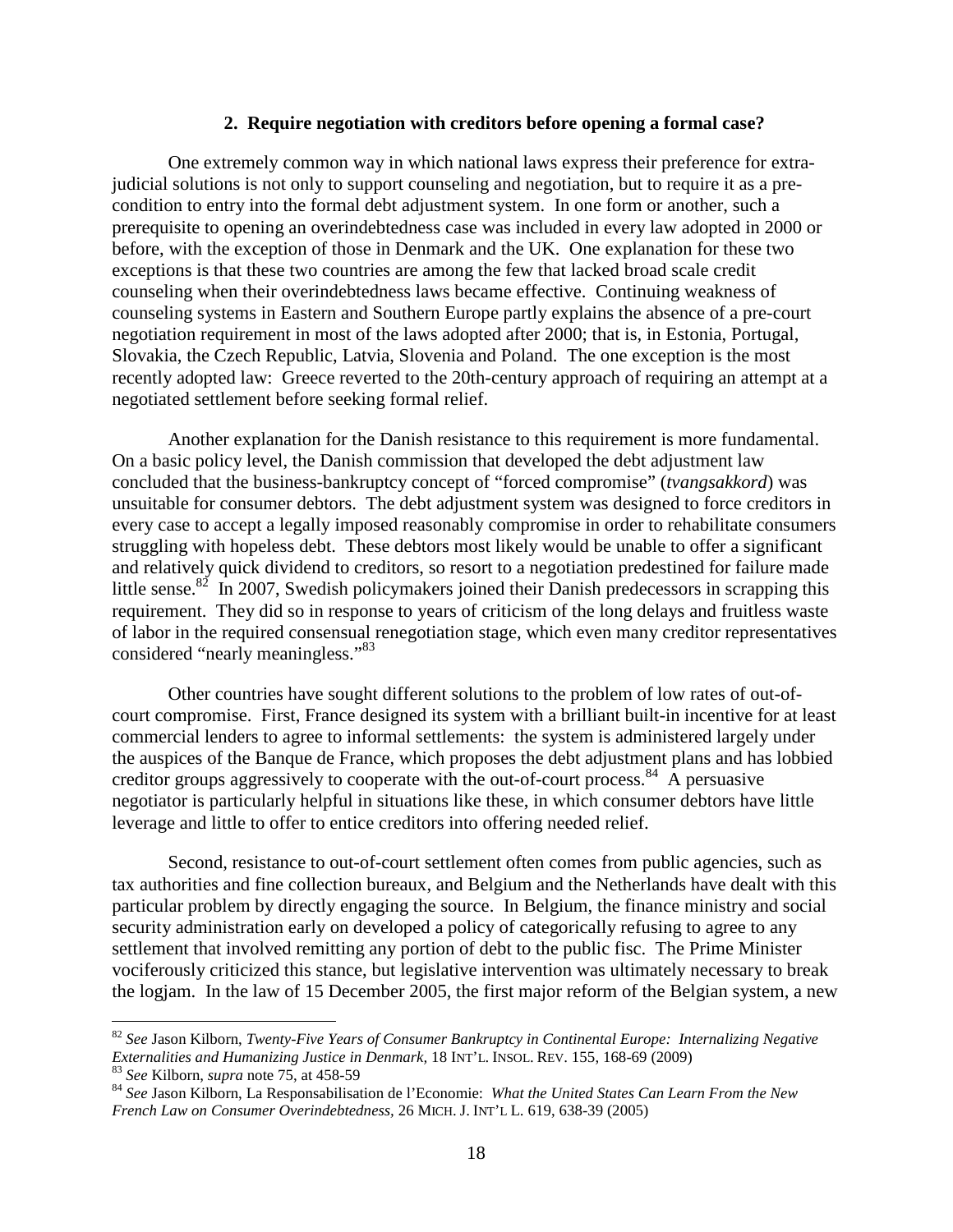section was added to the provisions on amicable settlements, specifically authorizing public creditors to agree to a remission of debt.<sup>85</sup> It is not possible with the scarce publicly available statistics on the Belgian system to gauge the effect of this new explicit legal authorization, but one hopes public authorities will accept the legislature's invitation to be more cooperative.

A somewhat similar story played out in the Netherlands, where amicable settlement enjoyed a long and successful history. In the early 1990s, however, a precipitous decline occurred in the rate of settlements, a decline that accelerated after adoption of the new Dutch debt adjustment law in 1998.<sup>86</sup> By 2004, only 9% of proposed out-of-court plans were accepted by creditors. This troubling trend was reversed in part by counseling agencies' abandoning their unbending focus on pushing every debtor into a voluntary arrangement. Debtors that are clearly destined for the formal debt adjustment system are now prepared for and routed directly to that system, with a certificate attesting that any attempt at a voluntary arrangement would be pointless. This allows counselors to focus their limited resources and enhance success rates in cases that are better candidates for a voluntary arrangement. More to the point here, the national coordinating association for credit counseling (the NVVK) noticed that one-third of unsuccessful negotiations failed as a result of rejection by the Central Fine and Collection Agency (*Centraal Justitieel Incassobureau*, generally called by its acronym, CJIB). The NVVK brokered an agreement with the CJIB that seems to have had a dramatic impact on the success rate for negotiated adjustments: The rate of successful negotiations climbed to 18% in 2006, 22% in 2007, and 33% in 2008, remaining at 30.5% in 2009.<sup>87</sup> Other factors may have contributed to this spike in success rates, including a substantial revision of the debt adjustment law itself in 2008, but clearly among the primary influences here were the concerted efforts of the NVVK to reform counseling procedures and convince the CJIB to stop undermining the process.

Perhaps the absence of a pre-court negotiation requirement in the post-2000 laws (with the exception of the new Greek law) indicates that governments have internalized the lessons of Denmark, Sweden, and the Netherlands. Perhaps they have concluded that Denmark and Sweden had the right approach to this issue, since even in jurisdictions like the Netherlands that are most supportive of out-of-court workouts, the success rate of such negations is still well below 50%. While extra-judicial solutions might well save time and money in the cases where creditors can be convinced to accept a compromise, if the overwhelming majority of these cases end up proceeding to the judicial stage anyway, the delays and expenses of a required negotiation stage are not only superfluous, they are seriously detrimental. As Swedish reformers observed, deluging counselors with cases in which no settlement can reasonably be expected has the doubly negative effect of diluting already scarce counseling resources. States should encourage extra-judicial solutions, but not by distracting counselors from the few cases in which a settlement is a reasonable possibility. The challenge for the future here is achieving the delicate balance between favoring out-of-court adjustments while focusing counseling resources on the clear minority of cases that are reasonable candidates for voluntary settlement.

<sup>&</sup>lt;sup>85</sup> *Gerechtelijk Wetboek/Code judiciaire* art. 1675/10 s. 3 bis.<br><sup>86</sup> For a particularly insightful discussion of why adoption of a more closely monitored and predictable alternative in the formal law has shifted creditors' incentives toward refusing informal arrangements, see Nick Huls, Nadja Jungmann & Bert Niemeijer, *Can Voluntary Debt Settlement and Consumer Bankruptcy Coexist? The Development of Dutch Insolvency Law, in* CONSUMER BANKRUPTCY IN GLOBAL PERSPECTIVE 269, 273, 274-75 & tbl. 1 (Johanna

 $N^2$  Statistics and other information are available on the NVVK's website, [http://www.nvvk.eu/.](http://www.nvvk.eu/)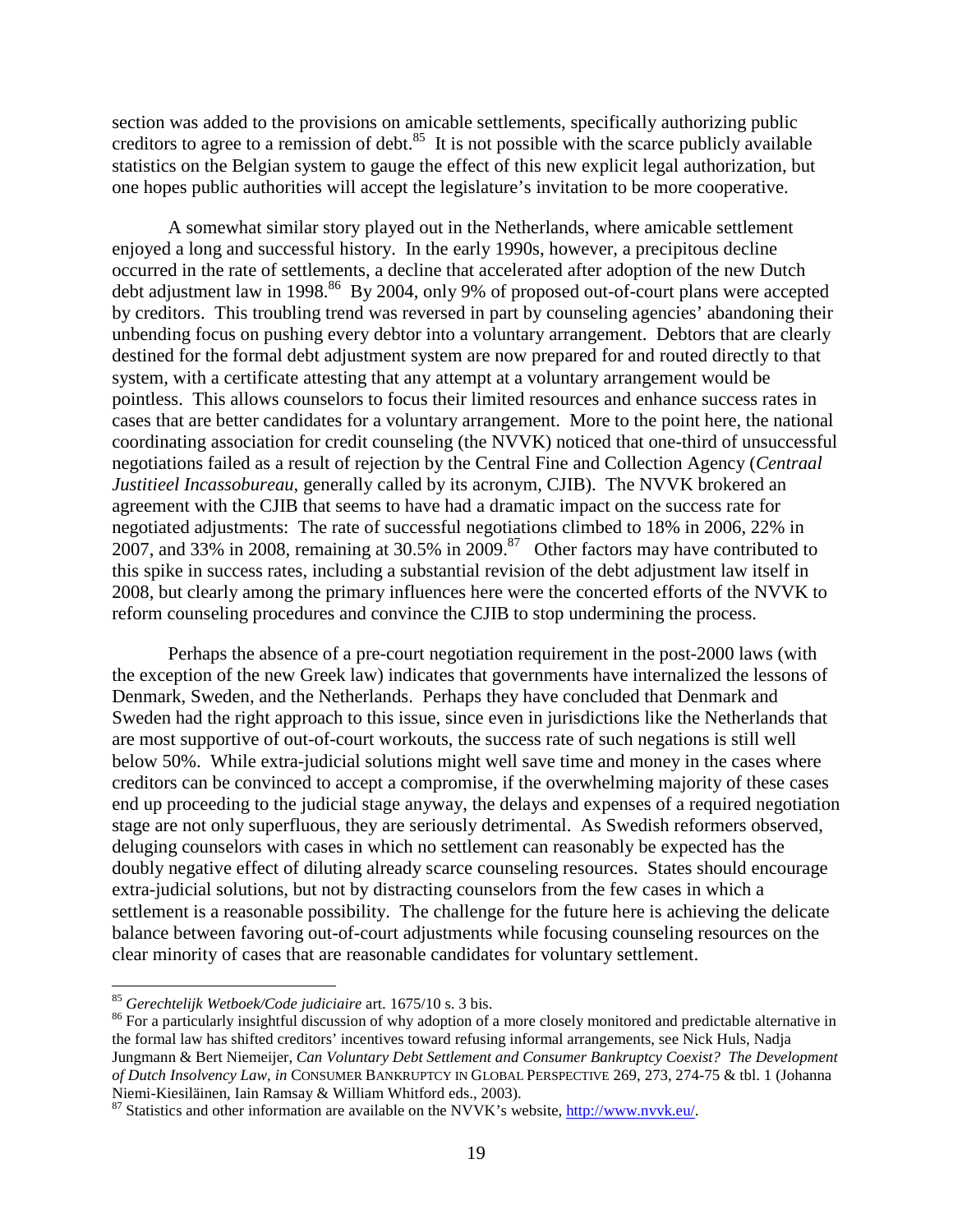#### **3. Provide a mechanism for overcoming creditor resistance to settlement**

Another more direct way of overcoming creditor resistance and achieving greater success for extra-judicial compromises is by imposing such settlements on creditors. If a requisite majority of creditors accepts an out-of-court workout proposal, it might be "crammed down" on dissenters, to use the U.S. terminology. Huls, the INSOL report, and the Council of Europe all suggest that some form of imposed agreement should be considered to support extra-judicial adjustment proceedings. Huls suggests cram-down on dissenters if a plan is supported by 75% of creditors. The INSOL report vaguely endorses cram-down, especially when dissenting creditors' "position in and the outcome of extra-judicial proceedings are not materially different from judicial proceedings." The Council of Europe also recommends limiting creditors' ability to hinder out-of-court workouts "unreasonably," though the explanatory memorandum seems to reserve cram-down to situations where creditors fail to respond to a settlement offer at all. Forcing creditors to accept a reasonable extra-judicial plan might be a solid first step toward accepting the recommendation of the Debt Amnesty Peer Review observers, who emphasized the need to demand good faith from creditors, as well. If, as was repeatedly observed by Swedish and Belgian reformers, creditors reject plans on no basis other than obstinacy or a general opposition to compromise, this hardly seems to satisfy a call for good faith from creditors.

Despite solid support for this approach, the debtor's proposed plan accepted by a majority of creditors can be "crammed down" on a dissenting minority only in Germany, the Netherlands, Austria, Sweden (since 2007), and France (since November 2010), as well as in England through the bankruptcy alternative of "individual voluntary arrangements."<sup>88</sup> Practically, the meager resources of most debtors are seldom sufficient to fund a plan that can entice acceptance from anywhere near a majority of creditors. The historical experience in Germany and the Netherlands in particular has shown that true cram-down of the debtor's proposal has been the rare exception. Despite some success for a unique type of cram-down in Austria, the successful aspect of that system can hardly be called a "cram down" in light of the similarities between the imposed plan and an ordinary discharge proceeding. Recent reforms in Swedish and French law more powerfully leverage non-judicial actors and may represent a better approach going forward.

The German law allows the court to impose the debtor's proposed plan on creditors if the plan is accepted by majorities in both number of creditors and amount of claims.<sup>89</sup> The notion of a second consideration of the failed out-of-court proposal, however, was criticized from the very beginning. A federal-state working group reported in 2000 that this cram-down process often represented a "pure formality" because in most cases "it is clear from the beginning that the necessary majority of creditors supporting the plan cannot be achieved." After courts in 2001 were given the option of discarding this stage and proceeding directly to the formal insolvency case, the cram-down provision faded into desuetude.<sup>90</sup>

<sup>&</sup>lt;sup>88</sup> Though the processes in France, Belgium, and Luxembourg also often lead to something similar to a judicial cram-down, this approach is substantially different from "cram-down" as described here. In these three countries, the court imposes its *own* plan, generally subject to greater restrictions than an out-of-court plan would be (particularly regarding discharge of debt) and possibly subject to greater protections for the debtor, as well, in terms of limitations on plan length and resources to be left to the debtor during the repayment period. <sup>89</sup> *Insolvenzordnung* ss. 305-309.

<sup>90</sup> *See* Jason Kilborn, *The Innovative German Approach to Consumer Debt Relief: Revolutionary Changes in German Law, and Surprising Lessons for the United States,* 24 NW. J. INT'L L. & BUS. 257, 276-77 (2004)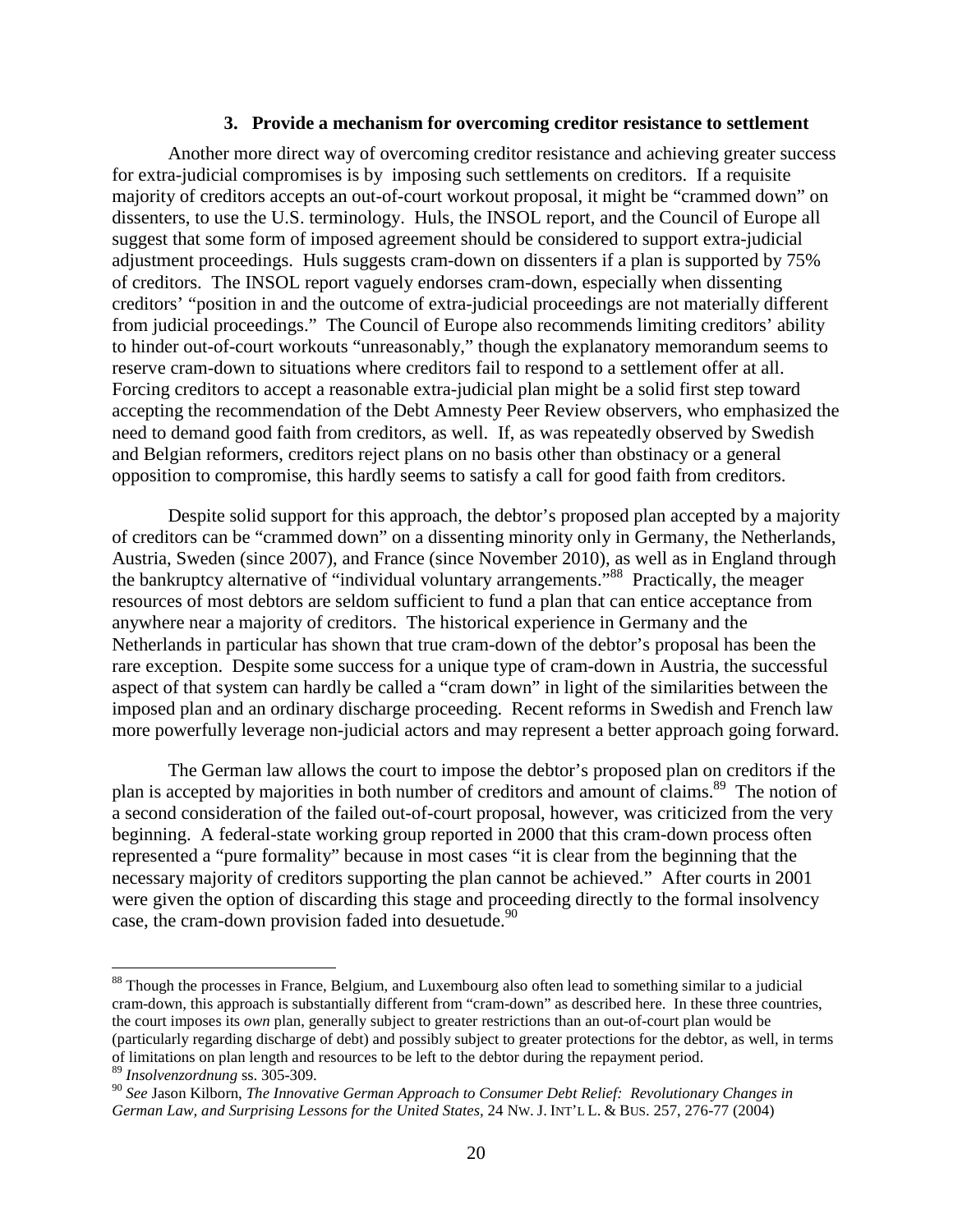Both the legal requirements for cram-down, and the infrequent use of that process, are very similar in the Netherlands. Dutch debtors can (but are not required to) request that a court impose a proposed voluntary payment plan (*akkoord*) on dissenting creditors if a simple majority in number and amount of claims has voted in favor of the plan. Alternatively, the court can cram down the plan on one or more creditors with particularly large claims if three-quarters in number of preferred and unsecured creditors vote in favor of the plan, and the refusal of the larger claimant(s) to approve the plan was "unreasonable" given the circumstances, particularly the percentage that the rejecting creditor(s) stand(s) to recover if the formal process continues without a "voluntary" plan. This combination of detailed provisions vividly reflects the recommendations of INSOL and the Council of Europe, but the theoretically attractive idea has enjoyed very little practical success. This "*akkoord*" process was invoked successfully in only 1% of cases in the first two years of the new Dutch law, and less than 4% of cases thereafter. This is still true, even after a reform effective 1 January 2008 attempted to strengthen the forced agreement provisions. The primary reason why such agreements are rejected is still that debtors simply have too little to offer in out-of-court proposals.<sup>91</sup>

Austrian law allows two attempts at a judicially imposed plan. The first, more restrictive attempt at a "forced agreement" (*Zwangsausgleich*, after 2010 called a *Sanierungsplan*) has also proven moribund, as it imposes the unrealistic requirement that the debtor promise creditors at least 20% of their claims within up to five years.<sup>92</sup> In the second, more successful approach, the debtor can ask the court to impose a majority-approved "payment plan" (*Zahlungsplan*) on a dissenting minority of creditors, and this plan must simply promise to apply an amount, equal to all of the debtor's anticipated non-exempt income over the next five years, to fund a payment plan. Given the requirement of ceding non-exempt income, and the fact that the payments of this amount can be stretched out over seven years, this plan is barely distinguishable from the wholly coercive seven-year discharge proceedings that will ensue if creditors fail to agree. Thus, it is surprising, though only mildly so, that consistently in about 70% of all cases, majorities of creditors have tended to accept inevitable defeat and capitulate to such "payment plans."<sup>93</sup>

[Privatkonkurs%202007.pdf;](https://broschuerenservice.bmask.gv.at/PubAttachments/%20Privatkonkurs%202007.pdf) Georg Kodek, *Handbuch Privatkonkurs* ¶ 324 at p. 145 (Wien 2002).

 <sup>91</sup> *See* Marijke von Bergh et al., Raad voor Rechtsbijstand, *Monitor Wsnp: Vijfde meting* 25 & tbl. 3.8b, 39, 66-67 (2009), online at [http://www.wsnp.rvr.org/pdf/rapp\\_2042\\_Monitor%20WSNP\\_5e%20meting\\_web.pdf.](http://www.wsnp.rvr.org/pdf/rapp_2042_Monitor%20WSNP_5e%20meting_web.pdf) After 1 January 2008, an additional provision on *dwangakkoord* (forced agreement) allows the debtor to request that the court force a creditor to accept the debtor's proposed out-of-court plan "if the creditor could not reasonably have refused" to accept the debtor's compromise plan, "in light of the imbalance between the [creditor's] interest . . . and the interests of the debtor and of the other creditors who will be injured by the rejection." *Faillissementswet* art. 287a (*cf. id.* art. 332, the in-court *akkoord* procedure). "Forced agreement" has been requested in only about 1000 cases in the first two years of its availability (compared to over 18,000 formal Wsnp cases initiated), and only about one-third of these requests have been granted (though 40-50% have been withdrawn without a decision from the court). *See* von Bergh, *supra* this note, at 39; Marijke von Bergh et al., Raad voor Rechtsbijstand, *Monitor Wsnp:* Zesde meting 31-32 (2010), online at http://www.wsnp.rvr.org/pdf/Monitor%20Wsnp%206e%20meting.pdf.

 $^{92}$  Konkursordnung (after July 2010, *Insolvenzordnung*) s. 141. The acceptance rate for such agreements has fallen steadily from just 3% in 2000 to less than 0.5% in 2008. Georg E. Kodek, *Fourteen Years of Consumer Bankruptcy in Austria* 12 (unpublished manuscript on file with author); Thomas Berghuber, *Ausweg gesucht!: Schulden und Privatkonkurs* 75-76 (5th ed. 2007), [https://broschuerenservice.bmask.gv.at/PubAttachments/](https://broschuerenservice.bmask.gv.at/PubAttachments/%20Privatkonkurs%202007.pdf) 

<sup>93</sup> *See Konkursordnung* (after July 2010, *Insolvenzordnung*) ss. 147, 293; Berghuber, *supra* note 92, at 76-78; Kodek, *supra* note 92, at 12. The primary distinctions between the "payment plan" and fully coercive discharge proceedings are that the latter requires a 10% minimum dividend to creditors, the debtor's non-exempt assets are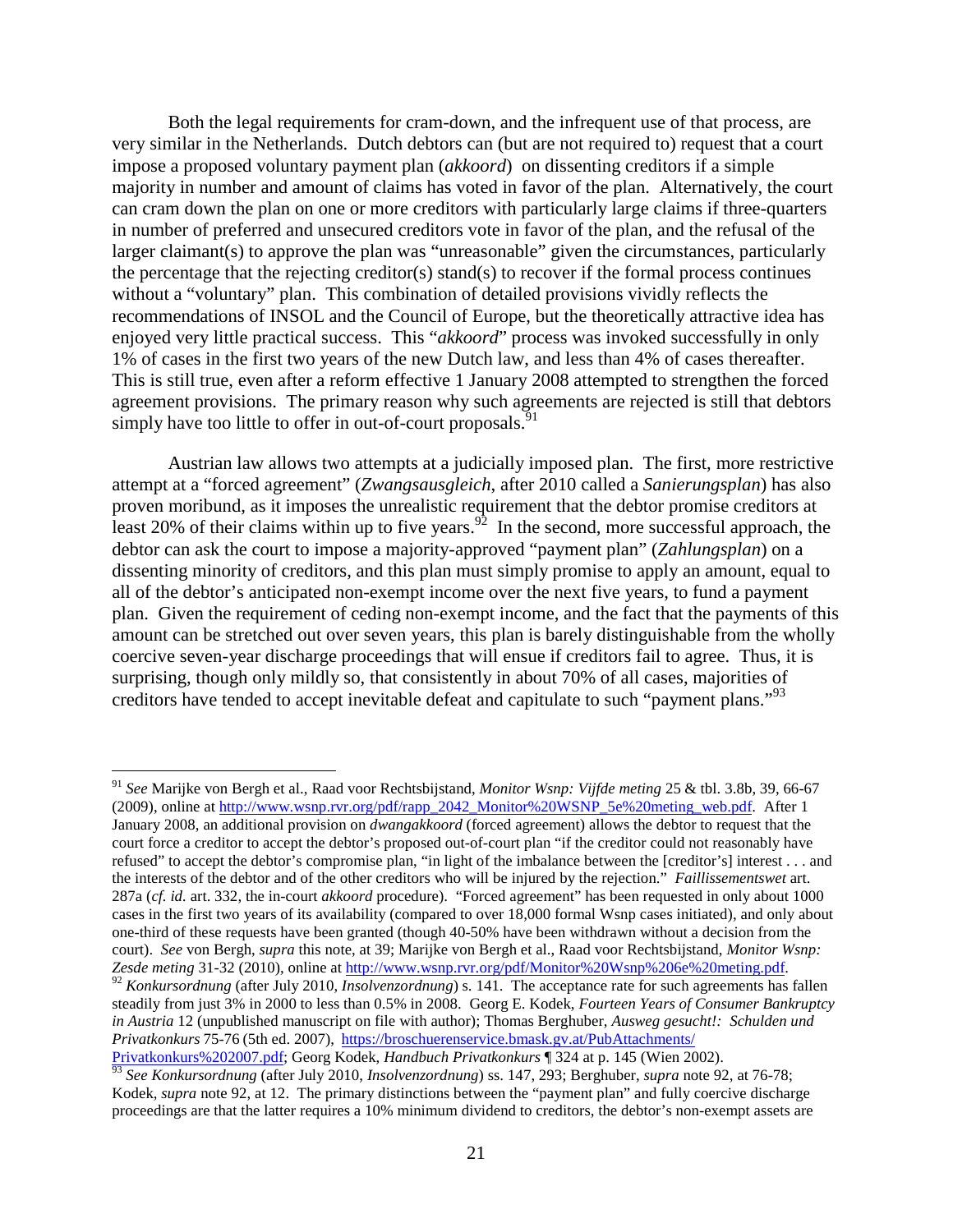While the German, Dutch, and Austrian laws engage the court to force dissenting creditors to compromise (sacrificing some of the desired time- and resource-savings of extrajudicial solutions), the latest bold move in Sweden and France is to remove the courts from the process almost entirely through non-judicial cram-down. In its original form, the Swedish debt adjustment law set up a three-step process: Step one was a required private negotiation with creditors, supported by budget counselors. When this negotiation failed, debtors would submit an application for relief to the state Enforcement Agency, who would draw up a payment plan following statutory guidelines to be presented to creditors for another vote in "step two." If creditors rejected this debt adjustment plan, the Enforcement Agency would send that plan to the court for judicial review and all but inevitable cram-down in "step three." As mentioned above, Sweden scrapped the "step one" private negotiation as a waste of time and counterproductive distraction for debt counselors. At the same time, effective 1 January 2007, Swedish lawmakers scrapped the judicial third step of the process, also. Like the debt counselors in step one, the courts had complained of wasting time and resources in step three on the very common cases where creditors had no reasonable basis for objecting to the proposed payment plan. Creditors reportedly objected on such abstract bases as "oppos[ition] to debt adjustment in principle," but the courts upheld the Enforcement Agency's proposed plans in 90-95% of cases. Ultimately, a reform report suggested that court review of the Enforcement Agency's plan had proven to be little more than a "pure formality," so the legislature responded by removing the formality. Some lawmakers voiced concern about allowing an administrative agency to deprive creditors of their property and contract rights without judicial process, potentially violating these creditors' rights under the European Convention for the Protection of Human Rights and Fundamental Freedoms. Because creditors could still access the court system via an appeal to challenge the Enforcement Agency's determinations, however, this concern was allayed, and the system has continued to function quite well in the ensuing years.  $94$ 

An even more aggressive form of non-judicial cram-down was voted into French law, effective 1 November  $2010^{95}$  Somewhat like in Sweden, the French process is commenced with the filing of a petition with a regional "commission on individual overindebtedness," administered principally under the auspices of the Banque de France. The commission acts as a sort of hybrid between debt counselor and administrative tribunal, since its goal is to draw up a debt adjustment plan that can be voluntarily accepted by creditors, but it has the power to "recommend" that a court impose relief measures on creditors if they fail to agree. The rate of success in convincing creditors to accept voluntary measures has fallen from about 70% of all administered cases in 2000 to 55% in 2008 and 2009, though this still represents an impressive success rate in the first instance. Of the remaining cases, just over half are now routed to an immediate liquidation-and-discharge system (discussed below), and just under half have been routed to a court for all but automatic judicial cram-down of the commission's recommendation. About 60% of the commissions' recommendations call for a global moratorium and reexamination after two years (so-called "extraordinary measures"), whereas about 40% more or less pass along the commission's proposed payment plan for court imposition on creditors (socalled "ordinary measures"). "More or less," because the content of a court-imposed plan cannot

 $\overline{a}$ 

liquidated before the discharge process begins, and the debtor's *actual*, not *projected,* disposable income is ceded to a trustee, who has some responsibility for monitoring the debtor. <sup>94</sup> *See* Kilborn, *supra* note 75, at 455, 460-61.

<sup>95</sup> Loi no. 2010-737 of 1 July 2010, JORF no. 0151 of 2 July 2010.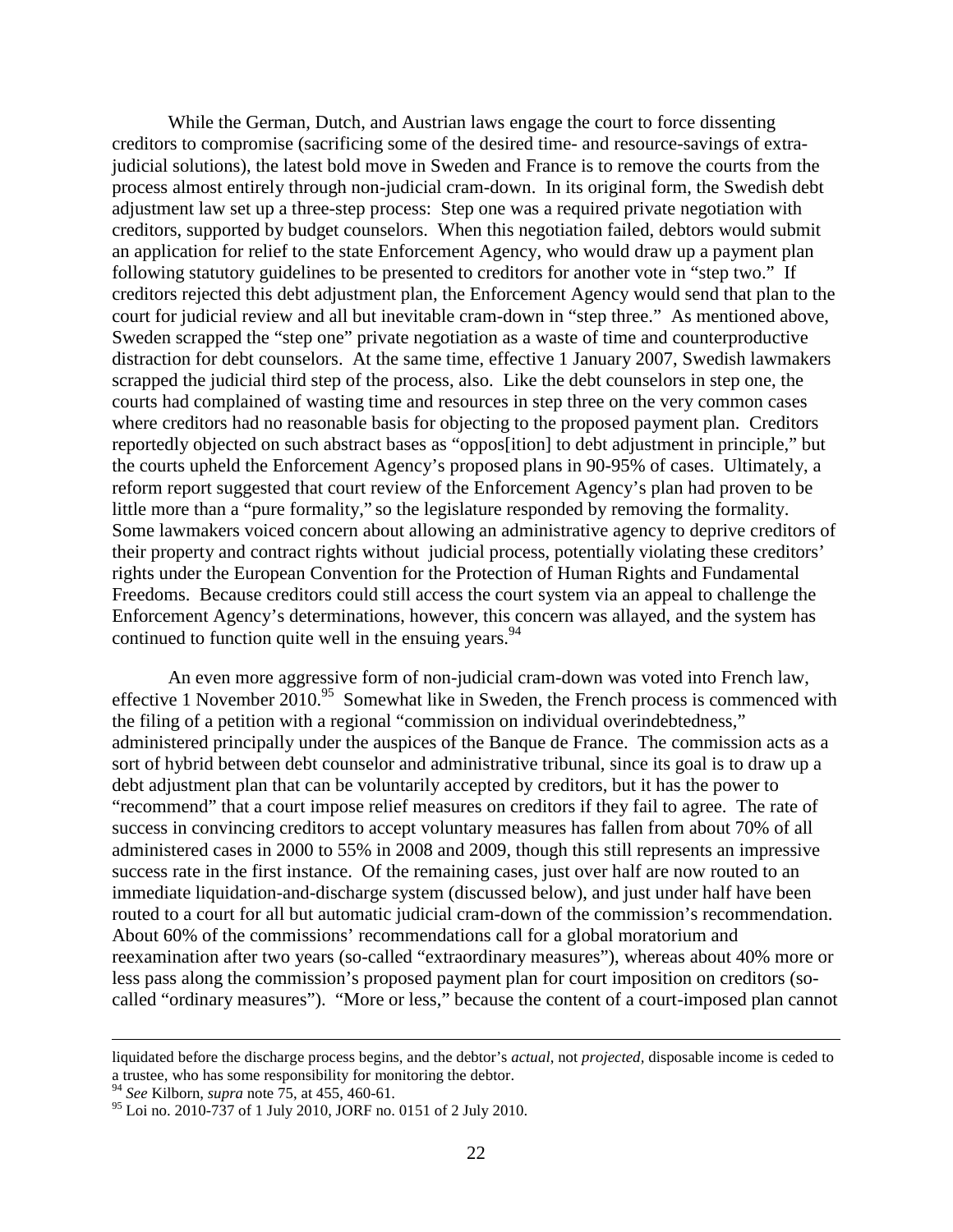include a remission of debt, as do at least some commission-brokered plans.<sup>96</sup> The innovation in the 2010 reform law is to do away with the judicial step for recommended ordinary measures. After 1 November 2010, the commissions will be able on their own authority to impose plans that include only ordinary measures.  $\frac{97}{7}$  Creditors (or the debtor) can appeal to the execution court against the commission-imposed measures,<sup>98</sup> but like in Sweden, appeal is the only means of recourse against ordinary measures of relief in France, as well.

The failure of the German, Austrian, and Dutch approaches should cast serious doubt on the inclusion of cram-down provisions in future laws that rely on majority creditor support. The experience in these countries confirms that plan negotiations usually fail either because no majority is likely to accept the debtor's inevitably meager offering, or because one or a few creditors with large claims refuse to support the process, likely with no rational economic basis. If creditor resistance to the preferred out-of-court solution is to be achieved, a more aggressive approach to cram-down should be pursued. At least along the lines of the original Swedish and French laws, courts without creditor support should be empowered in summary proceedings to impose reasonable plans developed by state-sponsored or perhaps even state-authorized negotiators. Better yet, states attracted by the notion of imposing extra-judicial workouts should learn from Swedish and French experience and keep the entire process out of the courts. If creditors are unhappy with an extra-judicial resolution, they should be able to appeal to the courts to vindicate their rights, but given the small economic stakes involved for creditors, they can be expected simply to capitulate to the reality of debtors' limited resources and the "pure formality" of engaging the courts to confirm that reality.

## **C. Ensure low-cost access to debt adjustment procedures**

For a system designed to deal with financial shortfalls, it is not surprising to see the emphatic recommendation that costs should be kept to a minimum and should in any event not hinder access to needed relief. This is explicit and unambiguous in Huls, the INSOL report, and the Council of Europe's explanatory memorandum. Indeed, it also appears in the Best Project on Restructuring, which along with the INSOL report highlights an important cause and effect relationship: costs are often a function of the procedures chosen, and avoiding superfluous and inefficient procedural formalities is an important factor in keeping costs down.

Path dependency is a real hindrance here. All of the current overindebtedness systems were developed in light of, and perhaps even along with, business insolvency procedures, but too often, the formalities and processes of a business insolvency, even in liquidation, are all but inappropriate for non-business cases. When administering a complex case and liquidating and distributing an estate worth many thousands of Euros or more, broad publicity and trustees and claims verification and meetings of creditors and similar traditional insolvency procedures make some sense. When addressing small business cases, and especially non-business overindebtedness, with small or even non-existent estates, these same formalities even in simplified form serve little more than a ceremonial function, while adding significant expense to the case.

<sup>96</sup> *See* Kilborn, *supra* note 84, at 636-40, 646-54. <sup>97</sup> *Code de la consommation* art. L331-7.

<sup>98</sup> *Code de la consommation* art. L332-2.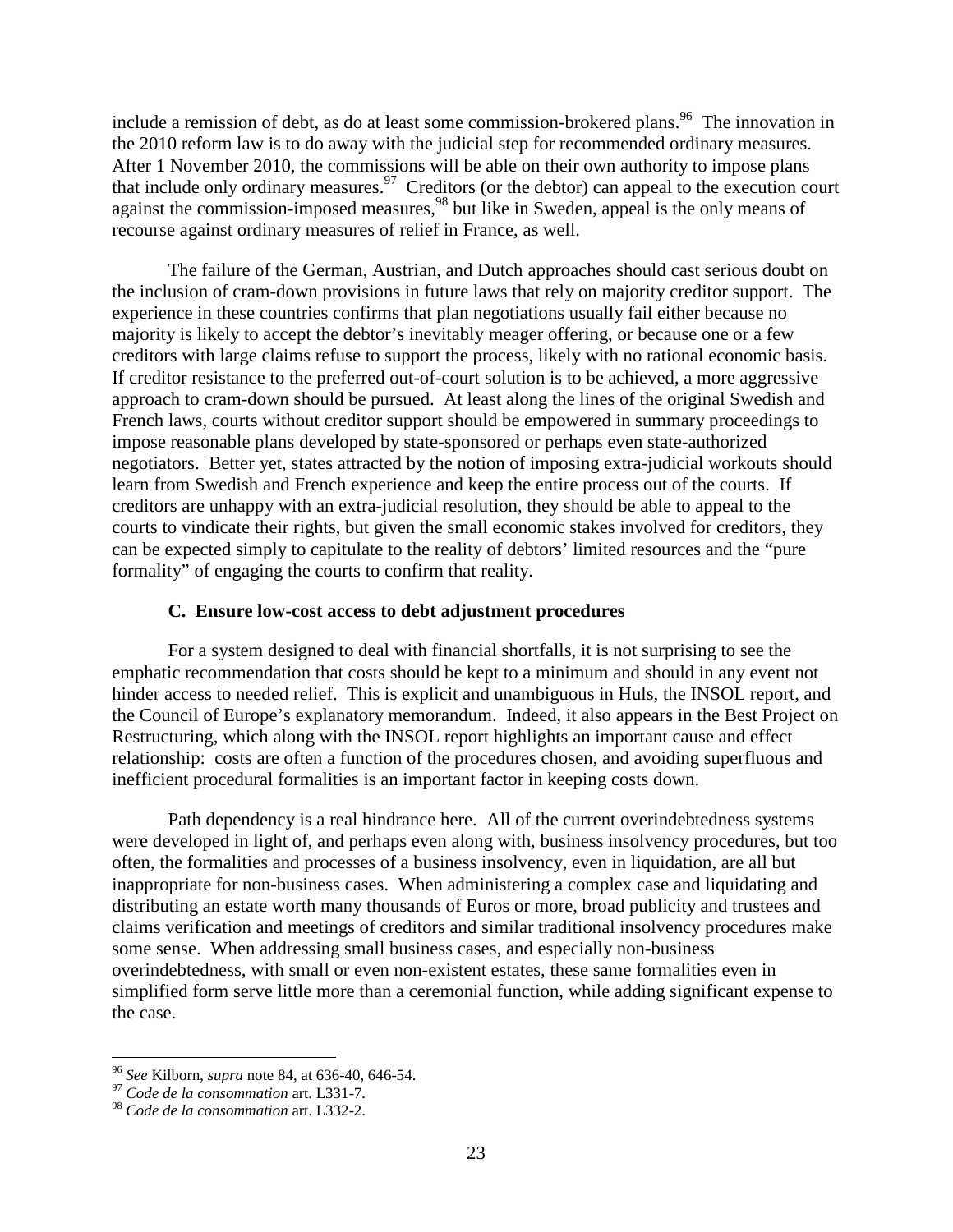Balancing the need for necessary procedures and formalities with efficiency is a serious challenge, but nearly three decades of European experience now reveals some important lessons on how to strike the proper balance. Western Europe has developed some creative ways of dealing with costs as a barrier to entry and to keeping costs down, while the newer Southern and Eastern European systems appear to be struggling with these issues.

Formal overindebtedness procedures generally involve three kinds of distinct costs.<sup>99</sup> The first is for representation of debtors before, during, and after the formal case. As discussed above, this is too often dealt with by not providing sufficient representation at all. Many countries assign responsibility for debtors' extra-judicial representation to public or private debt counselors or volunteer consumer organizations. For the great bulk of debtors who cannot afford to hire private attorneys, almost all countries leave debtors completely unrepresented in the formal, in-court portion of the process.<sup>100</sup> The formal process creates a second series of costs, general administration expenses, including not only overhead costs for the general operation of the relevant administrative and judicial bodies, but also case-specific expenses, such as those related to conducting meetings of creditors and verification of claims, as well as publication, photocopying, formal service or mailing of invitations to such meetings, voting ballots, and other case announcements. In the general civil context, such costs are usually required to be paid (or at least defrayed) upon commencement of the case through case-initiation or filing fees, but in the overindebtedness context, the petitioner seeking financial relief is often not in a position to make a large up-front payment of fees. Finally, the often most substantial cost of debt adjustment procedures encompasses the remuneration to be paid to a trustee for implementing and administering the multi-year payment plan. Even in cases where the debtor makes little or no payment of excess income, the minimum trustee fee for administering the plan for three to six years or more can be the most significant expense in any overindebtedness case, running well over  $\epsilon 1000$ , and often multiples of that figure.

Several of the newer consumer insolvency systems adopted after 2000 have not heeded the recommendation about simplifying procedures and avoiding cost barriers to relief. Even where cost is not immediately the problem, bureaucratic inefficiency and formalism alone can hamper the system's effectiveness. Judicial inefficiency has been identified as among the principal hindrances of the consumer discharge provisions of the new insolvency code in Portugal.<sup>101</sup> Cost has been an immediate problem, however, in a few of the Eastern European systems, as these laws commonly require debtors to pay—or prove that they will be able with future income to pay—either court costs or the trustee's fees, or both. Debtors who are unable to do so face immediate case dismissal. In Slovakia, for example, barely 150 cases have been opened under the consumer discharge provisions during the first three-and-a-half years of the new Slovak Insolvency Act. One likely explanation for this lies in the fact that a case is dismissed if the debtor's income is insufficient to cover the trustee's fee.<sup>102</sup> The Latvian law

<sup>&</sup>lt;sup>99</sup> *See* iff report, *supra* note 32, at 193-96.<br><sup>100</sup> Unlike in most of the rest of Europe, legal aid appears to be available to debtors in Slovenia. *See* Helena Kocmur, *Stečajev bi bilo še več, če bi ljudje vedeli zanje,* Delo.si (1 Jan. 2010), online at

<sup>&</sup>lt;sup>[101](http://www.delo.si/clanek/98198)</sup> See Catarina Frade, *Overindebtedness and Unemployment in Portugal: The Fable of the Grasshopper and the Ant, in* Overindebtedness as a Barrier to Labour Market Access in Europe: Challenges and Ways Forward 36, 38 (2004), online at  $\frac{http://www.asb-gmbh.at/ecdn/index.php?option=com-docman&task=doc-view&gid=177. 102$  Slovak Insolvency Act s. 171(A).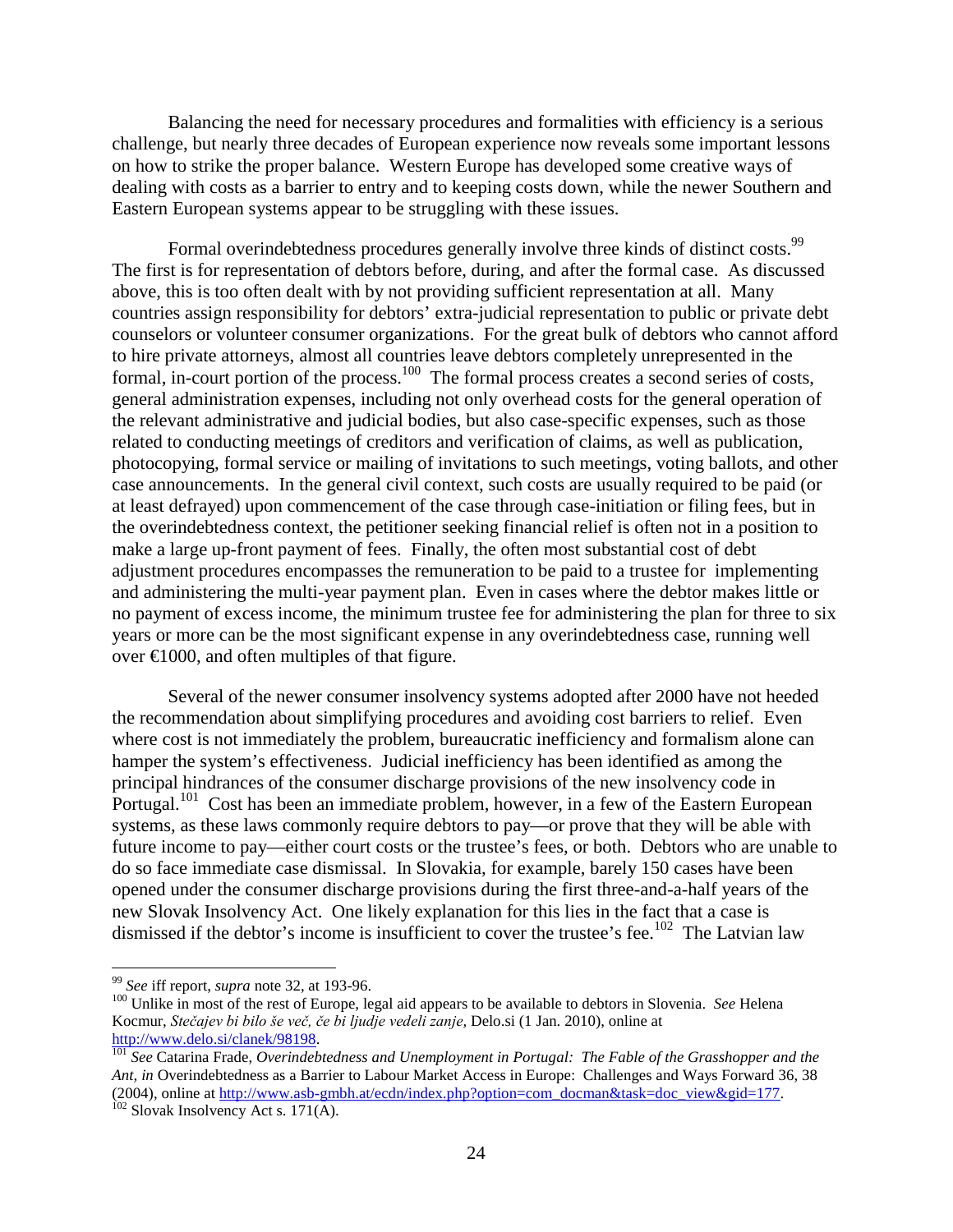requires the debtor's petition to demonstrate specifically that administrative costs have been covered in order for a case to be opened.<sup>103</sup> The Polish law contains a similar provision<sup>104</sup> for the few debtors who manage to satisfy its other very restrictive entry requirements (see below). The most recently adopted law, in Greece, contains no mention of costs, but given the law's consumer-protection orientation, one hopes that Greek authorities will not allow cost to be a barrier to entry.

In the mature systems in Western Europe, cost issues have been dealt with generally quite effectively through state subsidies and other cost-allocation strategies, as well as cost reduction through simplification. Many countries simply do not require debtors to pay any filing fee for overindebtedness cases. In the Scandinavian states, along with France, Belgium, and Luxembourg, general case administration expenses are treated as part of the overall social support system, to be absorbed into overall budgets for social services and the judiciary. In many of these same states, debtors administer their own plans, with minimal or no oversight by a trustee. Even in Denmark and Finland, where a trustee does administer payment plans, the trustee's fee is largely covered by the state for debtors with insufficient disposable income to cover this expense. In these and other systems with trustees, for debtors with sufficient income to produce a distribution, creditors indirectly pay the trustee's fee, as the fee is generally withheld from money that would otherwise be distributed to creditors.

Germany and Austria leave the burden of court costs on debtors, but these two countries have taken very different approaches to that burden. In Germany, before a 2001 reform, the overwhelming majority of consumer insolvency cases were treated in the traditional way: dismissal for "lack of estate" to cover administrative costs. The German legislature responded quickly and sensitively to this problem in 2001 by adopting the "forbearance model," by which case opening and administration fees would be deferred until after the debtor's completion of the multi-year rehabilitation plan.<sup>105</sup> The debt for these fees is not subject to discharge, though given the depressed financial state of many debtors even after their discharge, the states' (*Länder*) judiciary budgets often end up bearing the brunt of these deferred expenses. Austria, in contrast, has held firm on its "economic benefit" perspective of allowing relief only to those debtors who can actually pay both court costs and a substantial amount to their creditors. A case can be *opened* in Austria despite insufficient assets to cover administrative costs, and debtors requesting a "cost advance" (*Kostenvorschuss*) must meet the extra requirements of having unsuccessfully sought an extra-judicial arrangement with creditors and making a second, in-court compromise offer.<sup>106</sup> Though costs have been aggressively reduced in recent years, Austrian debtors face a bigger hurdle than this: they must convince the court that their *future* income will be sufficient

<sup>&</sup>lt;sup>103</sup> Latvian Insolvency Act ss. 152(1)(2), 154(3)(9)-(10).<br><sup>104</sup> See Polish Bankruptcy and Reorganization Act s. 13.<br><sup>105</sup> See Insolvenzordnung ss. 4a-4d, 26(1), 298; Kilborn, *supra* note 90, at 278-79 & n. 129. The Est a somewhat similar approach, allowing consumer cases to avoid the ordinary dismissal for lack of assets to cover costs, but instead of deferring those costs, the Estonian law seems to make no further provision for their payment after a discharge case has been opened. *Cf.* Estonian Bankruptcy Act ss. 29(1) (calling for dismissal for insufficient assets to cover costs), and 171 (directing the court to open a discharge case despite the insufficiency of assets to cover costs).

<sup>106</sup> *Konkursordnung* (after July 2010, *Insolvenzordnung*) s. 183.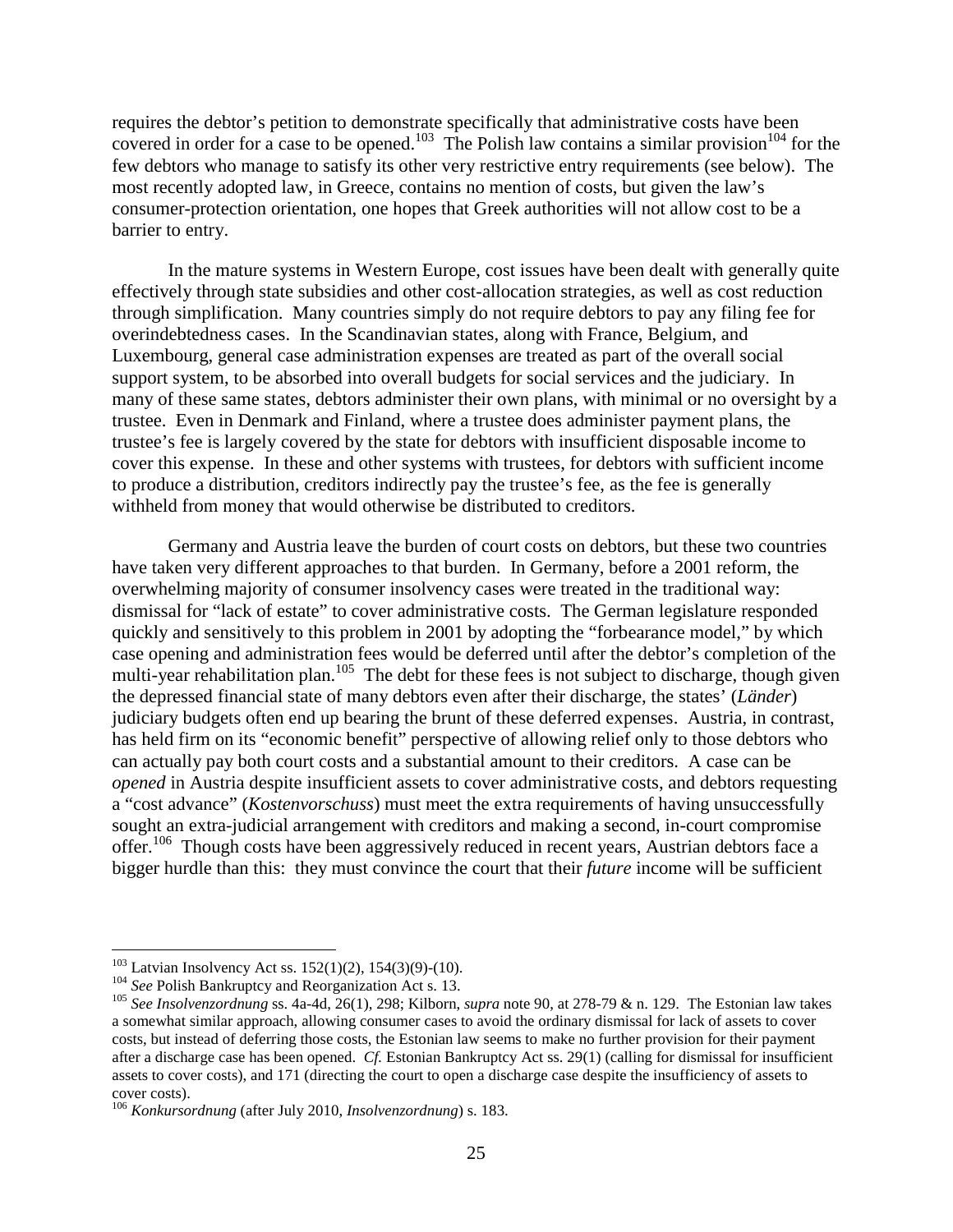to cover court costs *and* offer creditors a 10% dividend on their claims.<sup>107</sup> In any case, Austrian consumers cannot obtain a discharge without repaying these advanced court costs as well as the 10% creditor dividend (absent certain specific, compelling, exceptional circumstances).

Belgium developed a particularly creative and insightful approach to allocating cost. Belgian legislators were especially sensitive to hampering access to relief for low-income debtors. Rather than allocating the burden of these costs to either impecunious debtors or already strained state coffers, legislators reasoned that the costs of administering an overindebtedness system should be most fairly and effectively assigned to the very creditors who, at least in large part, bore responsibility for the predicament of overindebtedness faced by the poorest of debtors. Moreover, the supply side of the consumer credit market had benefited handsomely at the expense of consumers, leveraged by the cost-savings of using credit scoring instead of careful underwriting and diffusing the expected defaults across large portfolios of consumer loans. Belgian legislators thus seized upon a model to control cost and expand debtor access while creating a desired negative incentive on excessively risky lending: they created a fund from a small new tax assessed only on that portion of the total consumer lending portfolio *in default* as of the end of each year. While trustees in Belgium (as elsewhere) are generally paid by deducting their fees from distributions to creditors, this special fund is available to pay the trustee fee for cases in which the debtor's income is insufficient even to cover that fee.<sup>108</sup>

In addition to carefully considering cost distribution, lawmakers have sought to reduce administrative costs by reforming and simplifying the procedures in virtually all of the systems put in place before 2000. Where trustees are appointed to distribute the debtor's excess income, their fees are carefully regulated according to a sliding scale, and distributions to creditors generally take place only once per year, to reduce administrative inconvenience and cost. In one other mild but important innovation, Germany, Austria, and the Netherlands have made greater use of the internet to distribute official announcements regarding consumer insolvency cases, thus avoiding significant photocopying and delivery expenses.<sup>109</sup> Along similar lines, a new Belgian law of 6 April 2010 allows for a number of debt adjustment notices to be delivered through simpler, informal means, without the unnecessary formality of judicial certification. Further simplification reforms have been on the drafting table in Germany for years now, and a final push for such reform is expected from the justice ministry in the late fall of 2010.

Other countries have made even more large-scale efforts to reduce unnecessary formality and complexity. In 2007, Sweden radically restructured its three-step system with the express goal of making its process simpler, more efficient, and thus more effective.<sup>110</sup> Especially in the time- and labor-intensive process of modifying plans already underway, the Swedish reform removed the entire burden from the judiciary and refocused it on the Enforcement Agency, the administrative actor best suited to handle this task efficiently. The Dutch reform of 2008 was also expressly designed to simplify the process and reduce the burden of excess administrative

<sup>&</sup>lt;sup>107</sup> Though it doesn't mention court costs, the Czech law is similar, directing the court to reject a debt relief petition unless it is convinced that unsecured creditors will receive at least a 30% dividend. Czech Insolvency Act s.<br>395(1)(a); *see also* s. 415 (offering a hardship exception for debtors who fail to produce the 30% dividend).

<sup>&</sup>lt;sup>108</sup> See Jason Kilborn, Continuity, Change, and Innovation in Emerging Consumer Bankruptcy Systems: Belgium *and Luxembourg, 14 AM. BANKR. INST. L. REV. 69, 103-06 (2006).* <sup>109</sup> *See, e.g., Insolvenzordnung* s. 9, <u>www.insolvenzbekanntmachungen.de</u>. <sup>110</sup> *See* Kilborn, *supra* note 75, at 457-61.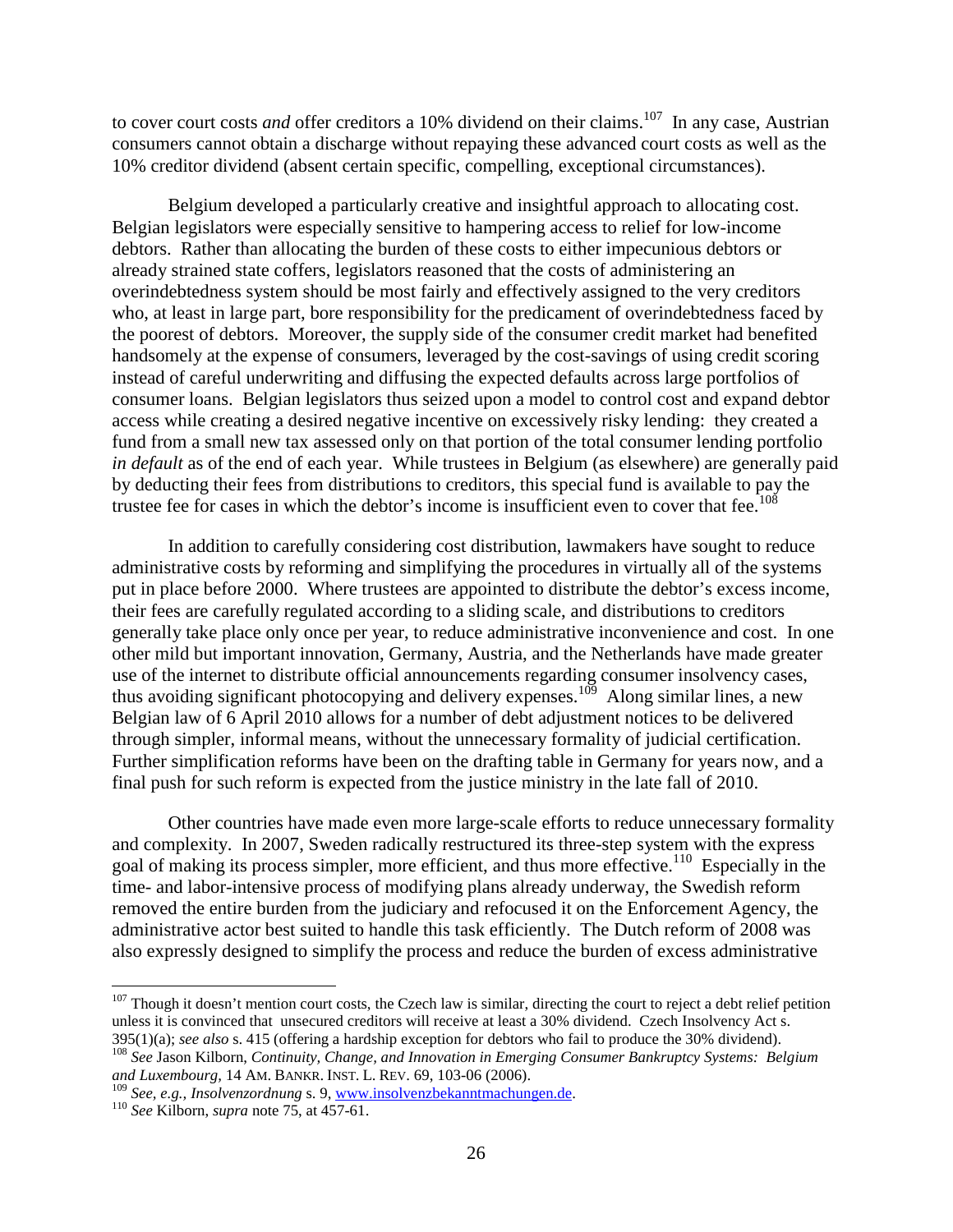complexity. A number of time-consuming and expensive procedures that in practice were used infrequently or not at all were either simplified (like the elimination of the flexible *saneringsplan* and refocus on the standard three-year statutory plan) or scrapped altogether.<sup>111</sup> A particularly prominent example is the former requirement of a formal hearing for verifying creditors' claims. After the reform, the court, commissioner, and trustee can elect to convene such a meeting only in the relatively few cases in which distributions to creditors are expected, avoiding the process of claims verification in most cases altogether.<sup>112</sup>

Cost concerns also motivated the latest reform step in England  $\&$  Wales, which restructured the multi-option menu of debt-relief options as of 6 April 2009. Before then, the £370 fee for bankruptcy and the severe limitations of the alternative, "county court administration orders," effectively prevented many low-income debtors from seeking relief. Now, for individual debtors owing less than £15,000 and having no more than £50 in disposable monthly income or £300 gross assets, a less expensive (£90) administrative proceeding is available from the state Insolvency Service: a "debt relief order." Aside from the income and asset restrictions, the terms of a DRO are very much like those in an ordinary bankruptcy case, offering a discharge of unpaid debt after one year, but without the formalities and expenses of the court-based bankruptcy procedure. This new vehicle was specifically designed to make relief available to those for whom cost would otherwise have been a barrier.<sup>113</sup>

Most recently, effective 1 November 2010, a reform in France has even more significantly reduced the burden on the judiciary and the expense to the state of the French debt relief system. As mentioned above, the commissions in charge of administering the overindebtedness system now have expanded power to impose certain debt adjustment provisions without court intervention. Moreover, in a particularly striking move, the already extraordinary "procedure of personal re-establishment" (discussed in greater detail below) has been made even more efficient. Available since February 2004, this process offers the most hopelessly overindebted petitioners an almost immediate discharge after simple liquidation of available assets, with no observation period or payment plan. As the number of cases routed by the commissions to this liquidation procedure grew, so did the administrative burden on the courts to catalogue and verify claims against these debtors and to survey their available assets.<sup>114</sup> To alleviate this unnecessary burden, the 2010 reform allows the commissions to recommend a personal re-establishment *without liquidation* of assets in cases where the debtor possesses only household assets that are necessary, of no market value, or the value of which would be "manifestly disproportionate" to the costs of sale. In such cases, which almost by definition will represent the great bulk of personal reestablishments, unless a creditor affirmatively contests the relief, the court need only confirm the commission's recommendation and announce an immediate case closure and discharge.<sup>115</sup>

 <sup>111</sup> *See* Raad voor Rechtsbijstand 's Hertogenbosch, Bureau Wsnp, *De Wsnp per 1 januari 2008: Wat wijzigt er?*  (October 2007), online a[t http://www.mvz.nl/docs\\_mvz/watverandert\\_wsnp.pdf.](http://www.mvz.nl/docs_mvz/watverandert_wsnp.pdf) 112 This is a common practice in the United States, as well, where creditors are invited to submit proofs of claim only

after the trustee establishes that assets will be available for distribution to creditors.

<sup>113</sup> *See* Insolvency Service, *Guide to Debt Relief Orders*, [http://www.insolvency.gov.uk/pdfs/guidanceleafletspdf/](http://www.insolvency.gov.uk/pdfs/guidanceleafletspdf/%20droguide.pdf)  [droguide.pdf. 114](http://www.insolvency.gov.uk/pdfs/guidanceleafletspdf/%20droguide.pdf) *See* Kilborn, *supra* note 84, at 658-60. <sup>115</sup> *See Code de la consommation* arts. 330-1(1), 332-5.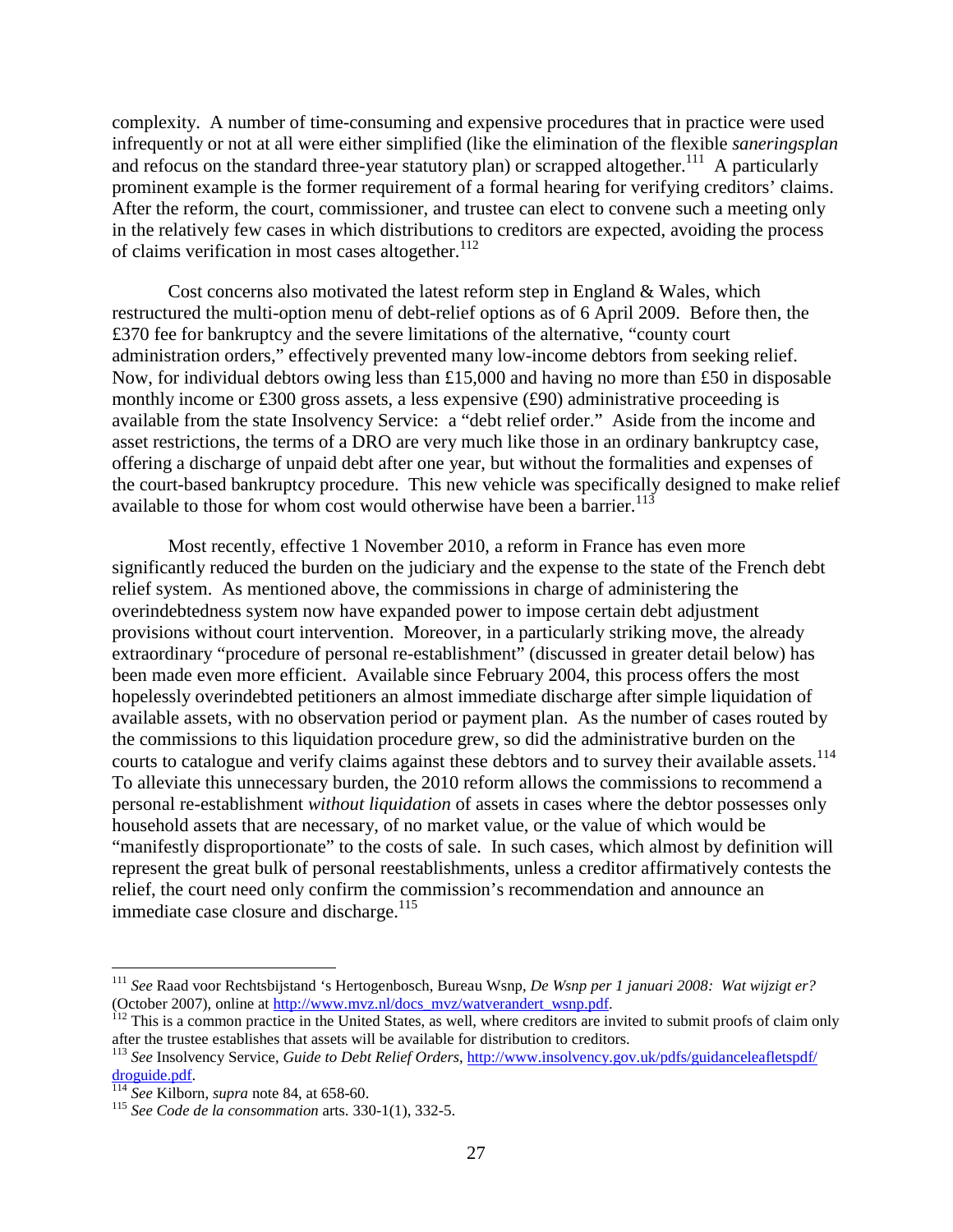While the French system is unique among its European counterparts, this latest reform of one of the oldest existing overindebtedness systems shows just how far modern European legislators might be prepared to go to reduce formalities and costs to increase access. On the one hand, imposing an appointed trustee to monitor the debtor during the course of a multi-year payment plan improves creditor confidence in the system.<sup>116</sup> On the other hand, as the iff report observes, the trustee's fee in particular is a very substantial cost that seldom produces an equivalent real economic return to creditors. The progression of French reforms reminds us that using traditional bankruptcy provisions like liquidations and trustees is perhaps a foolish consistency in a system where many cases will involve little or no distribution. The Cork Report established that avoiding wasteful collections costs is one of the desired benefits of an overindebtedness system. While three to six years of wasted trustee fees is certainly better than endless enforcement actions by individual creditors, the most recent series of reforms challenges other European policymakers to consider whether even those needless costs might be avoided with no great loss to systemic integrity. A new attitude is called for, especially in Austria and the newer systems that continue to set up cost barriers to access to overindebtedness relief. The costs of close scrutiny of debtors are not warranted by a few more drops of blood squeezed from stones—or, more likely, *not* squeezed from them. Legislators in Sweden, the Netherlands, Germany, France, and Belgium have set an example to be emulated with respect to slashing unnecessary costs and putting the weight of necessary costs where it belongs, either on the creditors, who have usually contributed most significantly to debt problems, or on society, whose direct and indirect benefits from overindebtedness relief systems are among the primary justifications for the existence of such systems.

# **D. Ensure open access through broad eligibility**

Early on, Huls realized the potential for over-zealous restrictions on access to debt relief. He recommends that national laws avoid barriers to entry, such as minimum debt levels, and in particular that they should avoid rigid application of a "good faith" requirement to exclude debtors based on subjective lifestyle judgments: "good faith is supposed, bad faith must be proven." The INSOL report seconds this position, suggesting that only fraudulent activities should bar relief, and generally, barriers to obtaining a discharge should not be so high as to discourage debtors from using the procedure. Likewise, lowering entry thresholds is among the few relevant suggestions of the Best Project on Bankruptcy, which encourages lawmakers to make these procedures more accessible. Finally, the Council of Europe also urges ease of access "on a practical level." Specifically with respect to a "good faith" requirement, the Council of Europe's Group of Specialists rejected any such entry criterion given the inherent subjectivity of this concept and the difficulty of identifying reasonable core criteria for "good faith."

The key recommendations thus all mention a concern with open access and broad eligibility, though this is the issue that perhaps most divides the national laws from each other and from the expert recommenders. Early concerns persist as to the potential for abuse of these systems by those who might view them as an easy way to evade their legitimate obligations. Therefore, unsurprisingly, every law permits relief only for those who are in fact "insolvent" or "overindebted." Though the definition of this key entry criterion varies mildly among jurisdictions, a clear consensus position limits relief to those unable to pay their debts within a

 <sup>116</sup> *See* Huls & Jungmann & Niemeijer, *supra* note 86.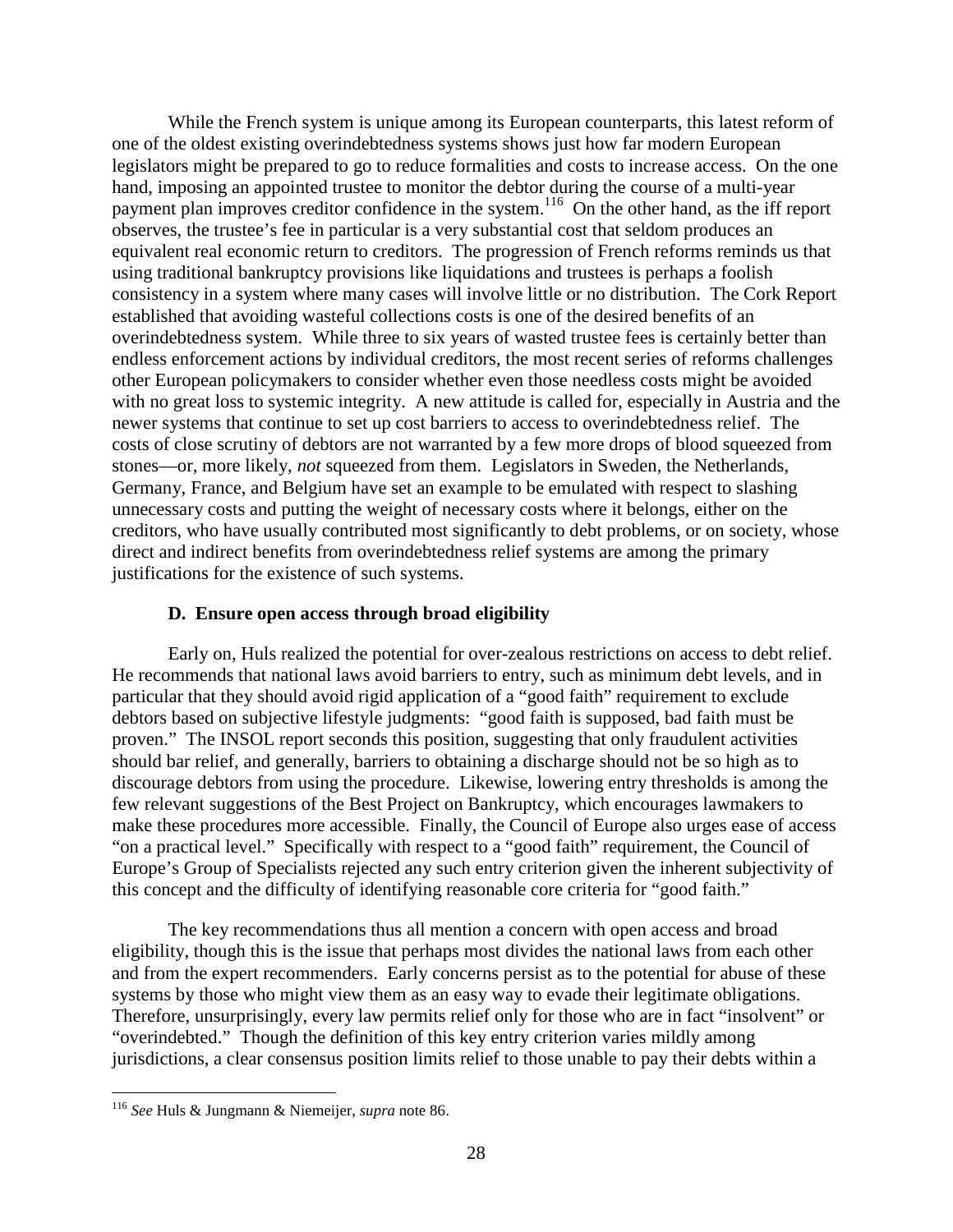reasonable period with reasonable effort. Beyond this, though, the earlier laws incorporated additional, often substantial barriers to entry to guard against abuse of the new, radical form of discharge relief, and those restrictions have been relaxed only slightly as society embraced the new systems. With only a few exceptions, the more recent laws have largely adopted the recommended policy of open access, at least in terms of eligibility criteria (though the cost issue remains a stumbling block for several of these laws, as discussed above).

## **1. Minimum debt levels, reasonableness, and other entry restrictions**

Path dependency seems also to be an issue here, as the oldest debt adjustment laws are the most restrictive with respect to access, setting up quite substantial barriers to entry that limit access to a relatively narrow segment of the overindebted population. Because these systems were in the vanguard of a new movement challenging the age-old notion of *pacta sunt servanda*, it is unsurprising that they would have been particularly sensitive to controlling potential abuse and moral hazard by limiting access to only "deserving" debtors. Unfortunately, these early access restrictions have remained, despite criticism and subsequent reform, and a few of the newer laws have adopted a similarly restrictive approach to eligibility.

Among the very first to adopt debt adjustment laws, the Scandinavian nations continue to limit access to relief to only a few hopelessly indebted people who clearly have no possibility of returning to financial health on their own within a reasonable time. In the pioneering Danish system, access is predicated on two criteria: First, the debtor must be in a state of "qualified insolvency," with no prospect of being able to pay off debts in full in the near future (generally 5 years). Though no minimum debt level appears in the statute, the courts generally require at least 250,000 crowns (about €25,000) of debt for able-bodied debtors and 100,000 crowns (about  $\triangleq$ 0,000) for retirees and disabled people to establish this factor. The question whether available income is sufficient to service this debt is a function of the debtor's way of life and how she or he chooses to use his or her resources. The courts can deny access to debtors who dedicate more than a "reasonable" amount of their income to living expenses (especially housing and cars), based on nothing more than the discretionary judgment of individual courts and judges. A final aspect of this test is a prediction of the debtor's financial situation over the next 5 years. The courts can bar entry to debtors whose economic situation is "unclear" and who might be able to regain their financial footing in the foreseeable future. Thus, *temporarily* unemployed ablebodied debtors are often denied entry.

A second, "subjective" set of access criteria originally required the court to overcome a negative presumption that relief would not generally be appropriate; that is, the court had to be convinced that the debtor's "behavior and circumstances otherwise speak in favor" of debt adjustment. The statute guides this judgment with a series of enumerated items to be considered, such as (1) the likelihood that the debtor would not remain in or return to a perpetual state of indebtedness after a discharge, (2) a long-term and active struggle with an unmanageable debt, rather than passive resignation or relatively recent vintage difficulties; and (3) a relative scarcity of fines, penalties, and "irresponsible" debts among the debtor's debt load. A reform of the Danish law, effective in 2005, reversed the presumption, now *in favor* of admission unless consideration of the enumerated factors "suggests decisively against" relief. This change only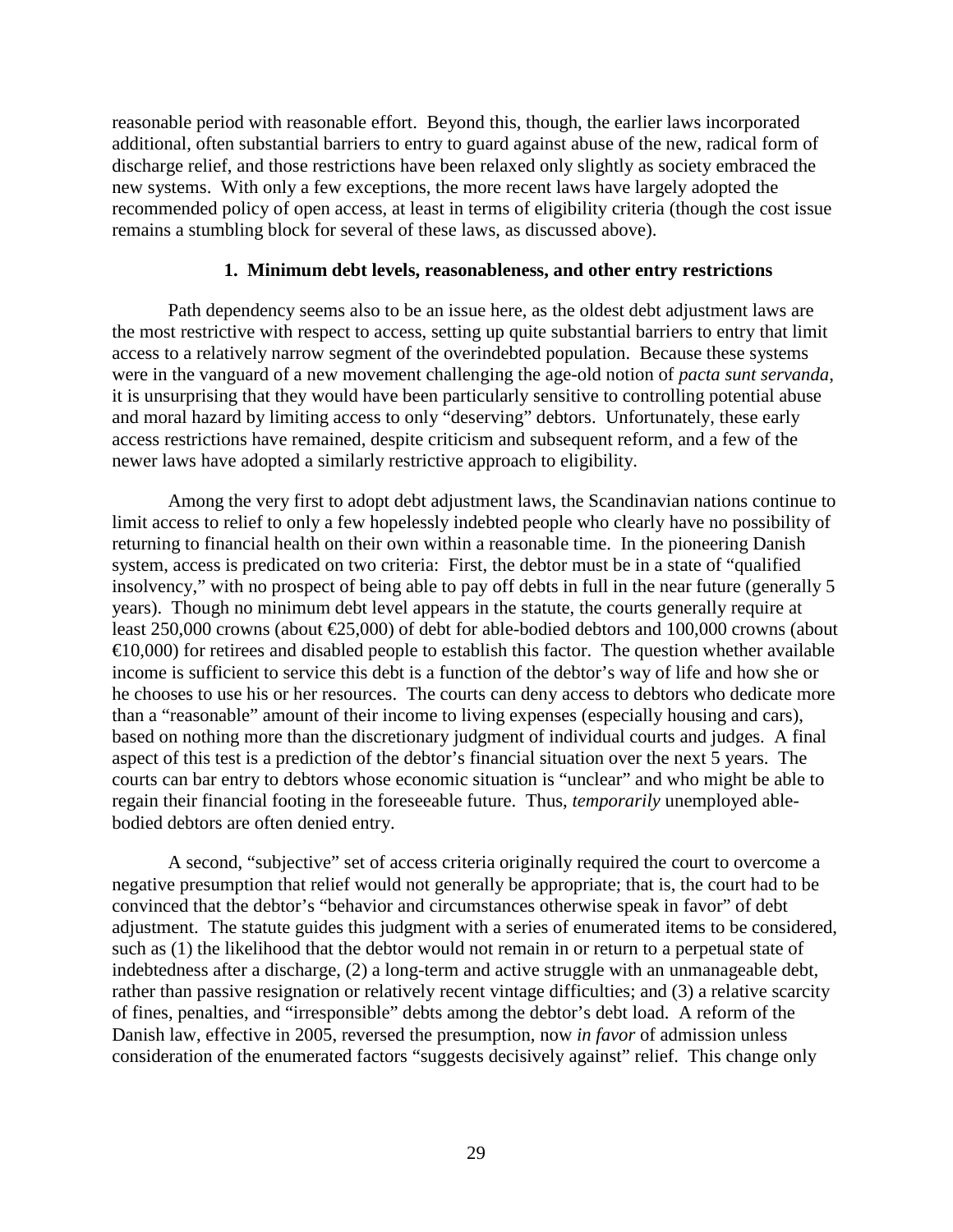mildly broadened access, however, and admission rates in the ensuing years have actually fallen, dropping below 40% of all petitions in 2009.<sup>117</sup>

The other Scandinavian laws largely adopted the Danish entry restrictions, with only mild differences of emphasis and interpretation. In both Norway and Sweden, access is allowed only to debtors whose financial situation is marked by "qualified insolvency," and for whom granting relief is otherwise "reasonable" and not morally objectionable.<sup>118</sup> In the most recent reevaluation of the Swedish law, reformers proposed to reverse the statutory presumption (as in Denmark) to favor relief unless circumstances suggest otherwise. While this proposal was rejected, the Swedish Supreme Court has long signaled its view that petitions should be denied only if the record sufficiently supports rejection. Nonetheless, the Swedish courts reject a fairly consistent average of about  $40\%$  of all petitions.<sup>119</sup> The Finnish law focuses more on the reasons for the onset of overindebtedness (unemployment or illness versus overconsumption or speculative investment), with particular attention to weeding out debtors who have "run into debt in an irresponsible way or with a debt arrangement procedure in mind."<sup>120</sup>

Outside Scandinavia, access to relief is generally much less jealously guarded, with two isolated exceptions. First, Poland's recent law is among the most restrictive, allowing access only to debtors whose insolvency resulted from exceptional circumstances entirely beyond their control.<sup>121</sup> In the first year of the new Polish law (from 31 March 2009 to 31 March 2010), only 14 debtors were admitted, from among over 1000 petitions.<sup>122</sup> Elsewhere, a second unique type of restriction, as mentioned above, is a minimum payment requirement, which can exclude debtors even after they have been "provisionally" admitted to the procedure and labored for years on a minimum budget to pay their debts. To earn relief, debtors in Austria and the Czech Republic must produce a minimum dividend to creditors over the life of their debt adjustment plans—10% of creditors' claims in Austria, and 30% in the Czech Republic! While both laws provide for a hardship discharge in exceptional circumstances, these minimum dividend rules doubtless exclude many "honest but unfortunate" debtors from relief. Years of demands from debt counselors and other social justice organizations to eliminate this requirement in Austria have been consistently rejected by the justice ministry.<sup>123</sup>

<sup>&</sup>lt;sup>117</sup> *See* Kilborn, *supra* note 82, at 166-69, 175-76.<br><sup>118</sup> *See* Kilborn, *supra* note 75, at 444-48; Hans Petter Graver, *Consumer Bankruptcy: A Right or a Privilege? The Role of the Courts in Establishing Moral Standards of Economic Conduct,* 20 J. CONS. POL'Y 162, 165-66, 170-72 (1997); Johanna Niemi-Kiesiläinen, *Consumer Bankruptcy in Comparison: Do We Cure a Market Failure or a Social Problem?,* 37 OSGOODE HALL L.J. 473, 493 (1999) (suggesting narrow interpretation of the moral escape clause for Norwegian cases that are "*støtande*.," or against good repayment morality).<br>
<sup>119</sup> See Kilborn, *supra* note 75, at 445-46 & n. 60.<br>
<sup>120</sup> See Niemi-Kiesiläinen, *supra* note 118, at 491-92.<br>
<sup>121</sup> Polish Bankr

*tylko 14 osób,* Dziennik Gazeta Prawna (31 Mar. 2010), online at [http://prawo.gazetaprawna.pl/artykuly/](http://prawo.gazetaprawna.pl/artykuly/%20410219,upadlosc_niedostepna_dla_zwyklego_konsumenta_z_ustawy_skorzystalo_tylko_14_osob.html) 

 $\frac{410219,approx.00880.0081}{123}$  $\frac{410219,approx.00880.0081}{123}$  $\frac{410219,approx.00880.0081}{123}$  The latest reform proposals, restarted in March 2010, envision broadening the hardship discharge exceptions for debtors who have not managed to pay their creditors a 10% dividend by the end of a 7- or 10-year plan period. *See, e.g.,* ASB Schuldnerberatungen GmbH, *Schuldenreport 2010*, at 12 (July 2010), online at [http://www.asb](http://www.asb-gmbh.at/asb/equal/newssystem/asb_schuldenreport_2010_END.pdf)[gmbh.at/asb/equal/newssystem/asb\\_schuldenreport\\_2010\\_END.pdf.](http://www.asb-gmbh.at/asb/equal/newssystem/asb_schuldenreport_2010_END.pdf)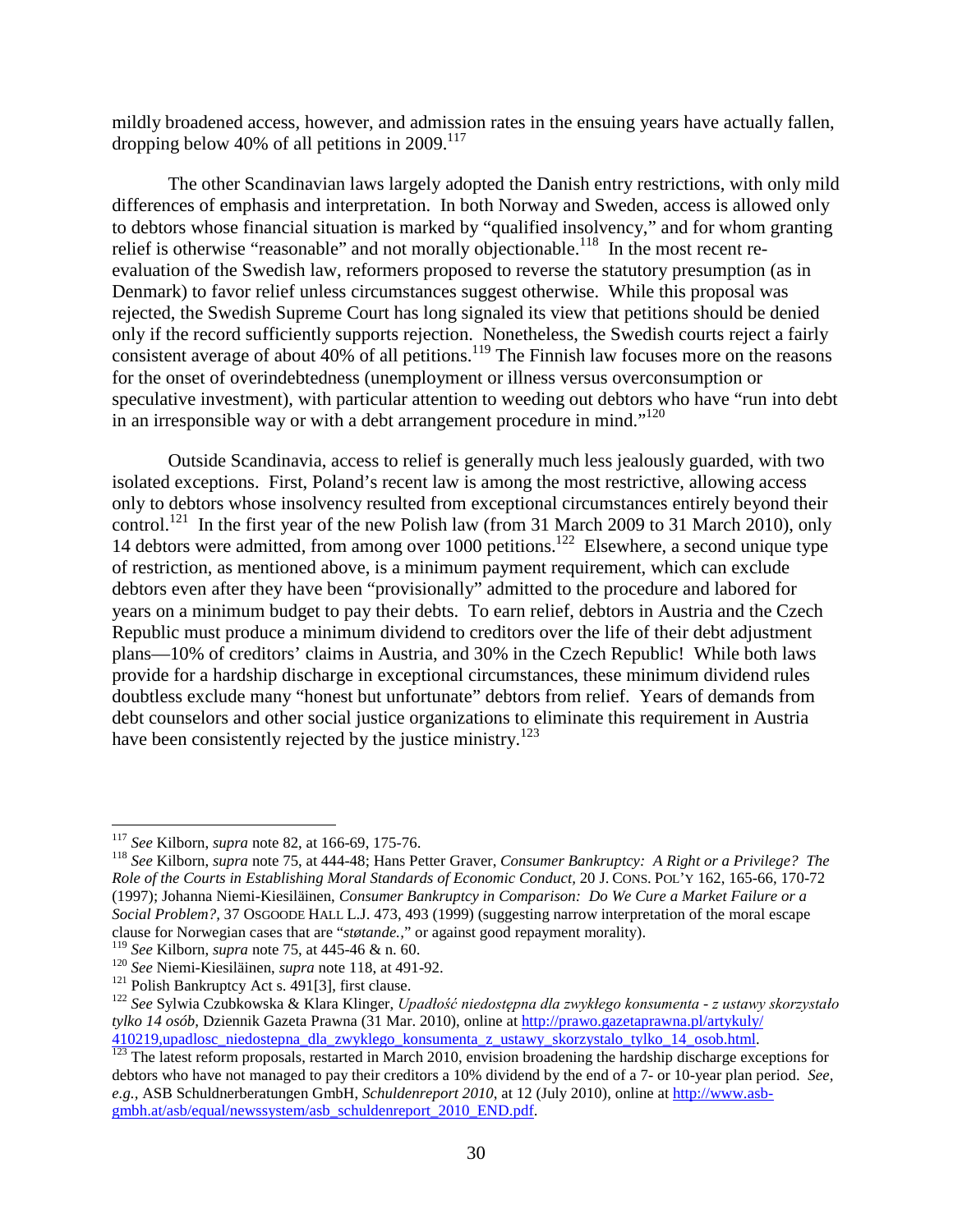#### **2. Good faith**

Only two countries' laws explicitly require "good faith" for entry into the system: France and the Netherlands.<sup>124</sup> The French commissions and courts early on struggled with nonuniformity in interpreting the vague notion of "good faith," but they have generally taken a quite liberal approach, adhering to Huls's recommendation to avoid rigid construction of this requirement. Fewer than 10% of all filings for overindebtedness relief are rejected by the commissions, and most of these rejections result from a lack of overindebtedness or the presence of professional debts.<sup>125</sup>

In the Netherlands, in contrast, the more court-centered approach of the Dutch debt adjustment law imposed a significant burden on the judiciary, and many judges chafed at this increased workload. Perhaps as a result, between 1999 and 2005, the rejection rate climbed from less than 5% to about 15% of all petitions, and "not in good faith" accounted for the great majority of these dismissals (84% in 2005, 74% in 2008).<sup>126</sup> As in France, the rejection rate has varied markedly among different Dutch courts (*e.g.,* less than 5% in Groningen, but nearly 30% in Rotterdam). The entryway to relief has become seemingly even narrower following a reform, effective 1 January 2008, that was explicitly designed to limit the number of debtors admitted to the system.127 The revised law requires (rather than just allowing) dismissal if the debtor fails to establish his or her good faith (essentially setting up a mild presumption of bad faith, which debtors have to overcome) or if the debtor owes certain kinds of relatively recent debts related to criminal conviction.128 Placing the burden on the debtor to establish his *bona fides* flies in the face of Huls's cogent recommendation that good faith should be presumed. Moreover, the legislative history of the new law invites judges to use their discretion to further restrict entry to debtors who are "not ready" to comply with their obligations during the debt adjustment, such as homeless debtors and those with "psycho-social problems" such as addictions, unless the debtor makes clear that such problems are "under control." Early post-reform admissions statistics suggest that the courts' practices have changed little if at all post-reform, though a striking 40% drop-off in filings in 2008 and 2009 might indicate some self-filtering by debtors out of the debt adjustment system for fear that their applications will be rejected.

Foreshadowing the Council of Europe's conclusion on the difficulties with a good faith criterion, lawmakers in both Belgium and Luxembourg explicitly refused to follow the French model of requiring good faith, in part because of the problem of widely varying interpretation of the notion in the French system. Instead, the laws in Belgium and Luxembourg bar access only for debtors who have "manifestly organized [their] insolvency." Consistent with

<sup>&</sup>lt;sup>124</sup> In addition to the minimum dividend requirement discussed immediately above, the Czech law (s. 395(1)(a)) directs the court to reject the petition if the judge discerns a "dishonest intent" from the debtor, which might be equivalent to a general good faith requirement, depending upon how the courts apply this provision. While the Slovak law (s. 167) requires that the debtor express an "honest" intention to make reasonable efforts at repayment, this does not seem at all to resemble a general good faith requirement.<br><sup>125</sup> See Kilborn, *supra* note 84, at 636 n. 115.

<sup>&</sup>lt;sup>126</sup> See von Bergh et al., *supra* note 91, at 34-35. For a magisterial study of the concept and application of "good faith" in the Dutch debt adjustment system, see Arnoud Noordam, *Schuldsanering en geode trouw* (academisch proefschrift, Vrije Universiteit te Amsterdam 2007).

<sup>127</sup> *See* Jan C. van Apeldoorn, *The 'Fresh Start' for Individual Debtors: Social, Moral and Practical Issues,* 17 INT'L INSOL. REV. 57, 68-70 (2008). <sup>128</sup> *Faillissementswet* art. 288.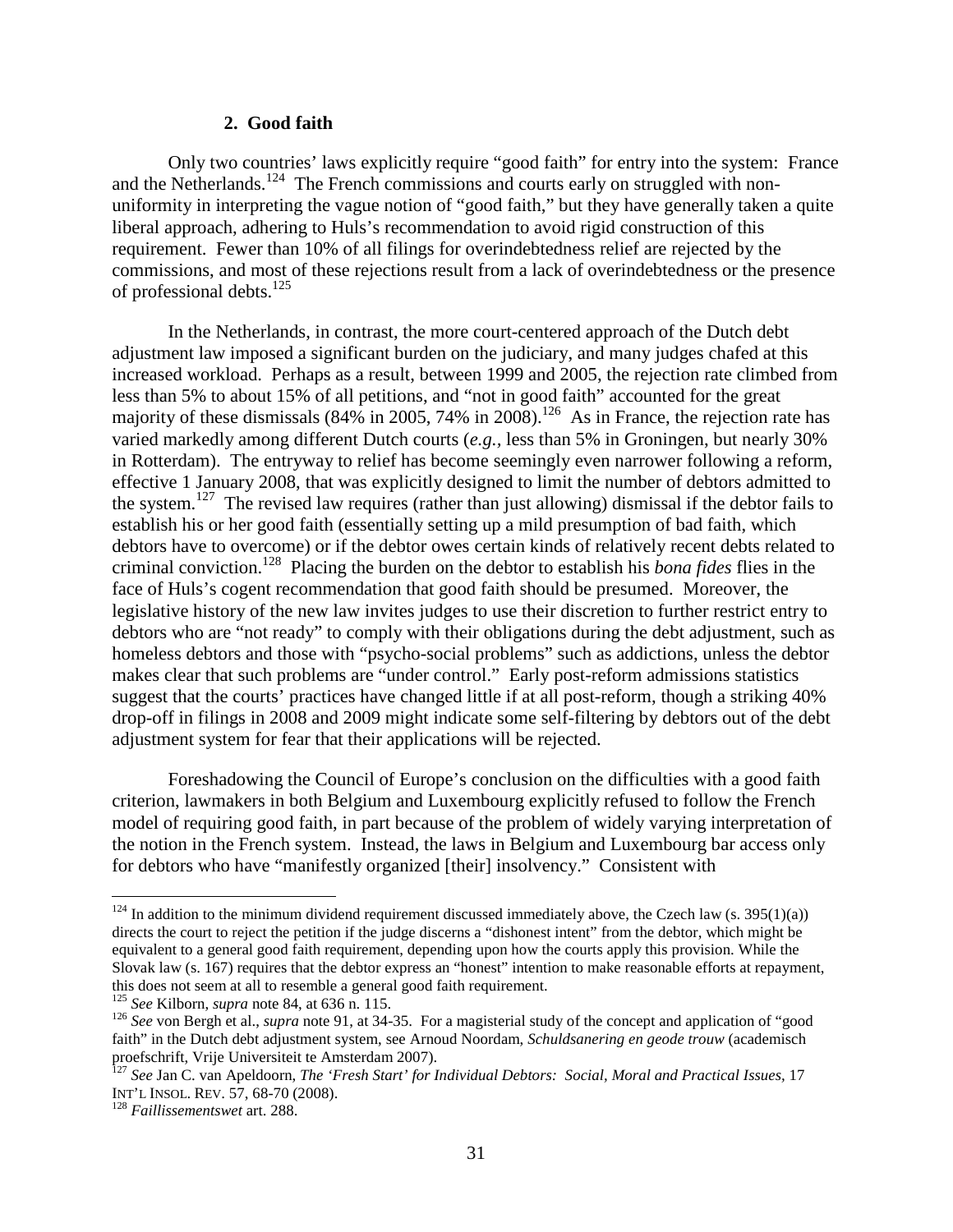recommendations from Huls and INSOL, the legislative history of these laws reveals that they were designed to exclude only debtors who had acted fraudulently or criminally in undermining their creditors' rights.<sup>129</sup>

Beyond those mentioned above, the remaining laws place few restrictions on entry to and exit from the discharge procedure. Every law excludes relief for a few categories of particularly "undeserving" debtors, such as those recently convicted of certain crimes or those who have defrauded creditors or provided false information in the bankruptcy process. Beyond this narrow range of cases, however, open access is the norm. Throwing the door wide open to those seeking to evade their obligations is a difficult recommendation to follow. This is an inherently political issue, and legislators will continue to face serious pressure from creditor interests and traditionalists who prefer to admit only the narrowest of exceptions to the traditional "thou shalt pay thy debts" rule. States will likely continue to disagree as to the range of debtors to whom relief should be offered, but the modern trend is definitely to follow the recommendation for broader eligibility.

# **E. Require best efforts as a** *quid pro quo***, but make payment plans reasonable**

The factor that most prominently distinguishes European overindebtedness law from U.S. consumer bankruptcy, even in the "Anglo-American" jurisdiction of England & Wales, is the demand made of debtors to earn their fresh start in Europe, as opposed to the more common "get-out-of-jail-free" immediate discharge in U.S. "Chapter 7." The European insistence on income payment orders or payment plans has been criticized in both the INSOL report and the iff report as a fruitless (or insufficiently fruitful) squandering of substantial administrative resources that suppresses debtor initiative for far too long, but the requirement persists and can be expected to persist in most cases. One can today confidently say "most cases," as experience has shown that the required "payment" is often no more than theoretical where it is required, and in France, more and more debtors are not required to make any future income payments at all. By and large national laws have adhered to the recommendation to ensure human dignity for debtors laboring under debt adjustment plans, though this continues to be a contentious and dynamic issue.

# **1. Plans for all debtors, or only those with payment capacity?**

Both Huls and the INSOL report mention the possibility of "zero plans" or alternatives to a payment plan for debtors with no payment capacity. While this might seem scandalous to traditionalists and creditor interests, adding insult to injury in a system already undermining the bedrock notion of fulfilling one's obligations, it has quietly and increasingly become a reality throughout Europe.

So-called "zero plans" have constituted a significant portion of all "payment plans" from the earliest days. In Denmark, the commission that produced the first Continental debt adjustment law speculated that cases offering an immediate full discharge in exchange for no payment from the debtor would be "relatively few," but such cases turned out to represent nearly one-third of all confirmed cases.130 Likewise in Sweden, the possibility of an immediate full discharge for debtors with no payment capacity was acknowledged from the very beginning, and

<sup>129</sup> *See* Kilborn, *supra* note 108, at 80-81 n. 55. <sup>130</sup> *See* Kilborn, *supra* note 82, at 171 n.110.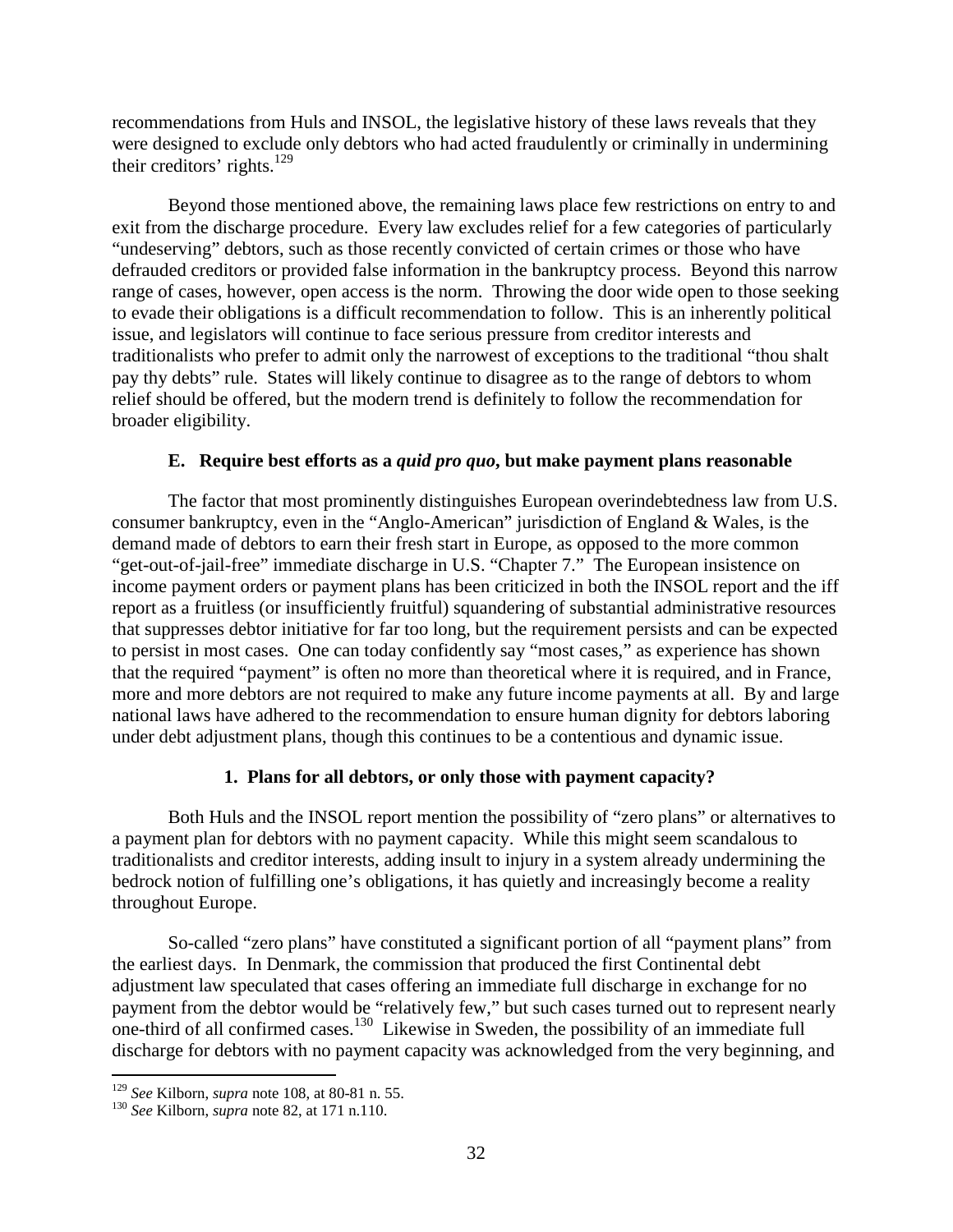at least 30-40% of all administered cases have involved "zero proposals" with no payments to creditors.<sup>131</sup> Dutch lawmakers, too, anticipated from the very beginning that many debtors would be unable to pay anything substantial beyond the trustee's fee. On the one hand, very little use has been made of a special fast-track procedure for discharge after one year for cases where "it is not reasonably anticipated that the debtor can fulfill his or her obligations in full or in part."<sup>132</sup> On the other hand, a majority (and perhaps as high as two-thirds) of Dutch payment plans to date have been purely symbolic, paying only the trustee fee, if even that.<sup>133</sup>

The notion of a "payment" plan is even more often illusory in Germany, and in both Germany and Belgium, early resistance to such plans has waned or been crushed. Lawmakers in Germany also were prepared for creditors to receive nothing or nearly nothing in most consumer cases, as they have roundly and repeatedly rejected proposals to require a minimum dividend to creditors (as is still required in Austria). While courts in the early years resisted so-called "zero plans," the majority of lower courts, and all appellate courts of the *Länder* that dealt with this issue, soon concluded that so-called "zero plans" should be allowed if that represents the debtor's best efforts.<sup>134</sup> Today, an estimated 80% of all cases in Germany produce no dividend to creditors at all.

Belgian lawmakers were compelled to amended the Belgian law to clarify that a full discharge is available even to debtors unable to make any payment to creditors. The law as originally formulated allowed judicial plans to impose only a *partial* discharge, requiring some payment from the debtor. Questions surfaced immediately about the plight of debtors with no ability to pay. The government insisted that the law allowed for a "quasi-total discharge," such as a "partial" discharge leaving only a nominal debt, like one franc. Many courts disagreed with the government, however, imposing a minimum required payout for debtors to be eligible for discharge. In April 2003, the Belgian constitutional court finally settled the issue by adopting the government's position. It held that extending relief only to debtors who could pay some portion of their debt violated the equality principle in the Belgian Constitution.<sup>135</sup> The legislature swiftly responded with a reform proposal, which became the law of 15 December 2005. Among other modifications, the reform law brought the discharge provision into compliance with the constitutional court's ruling, providing explicitly for a total discharge even for debtors unable to pay anything to creditors. $136$ 

It might be both more honest and more meaningful to refer to these arrangements as "debt adjustment" plans, rather than "payment" plans, or better yet something like "rehabilitation" plans, to focus on their real purpose. Especially in places like Germany, where the overwhelming majority of plans produce no payment to creditors, yet debtors are required to

<sup>&</sup>lt;sup>131</sup> *See* Kilborn, *supra* note 75, at 453.<br><sup>132</sup> *Faillissementswet* art. 352(2) (version prior to 1 Jan. 2008). This provision, now in art. 354a, has been slightly broadened to allow for early discharge after one year if the court is convinced by a reasoned analysis from the trustee that "it is not anticipated that the debtor can fulfill his obligations in such a way that continuation of the debt adjustment is justified." I doubt this reformulation will result in a noticeable increase in early case endings.

<sup>133</sup> *See* Jason Kilborn, *The Hidden Life of Consumer Bankruptcy Reform: Danger Signs for the New U.S. Law From*  Unexpected Parallels in the Netherlands, 39 VAND. J. TRANSNAT'L L. 77, 106-07 (2006).<br>
<sup>134</sup> See Kilborn, *supra* note 90, at 291-92.<br>
<sup>135</sup> See Kilborn, *supra* note 108, at 93-94.<br>
<sup>136</sup> See Gerechtelijk Wetboek/Code ju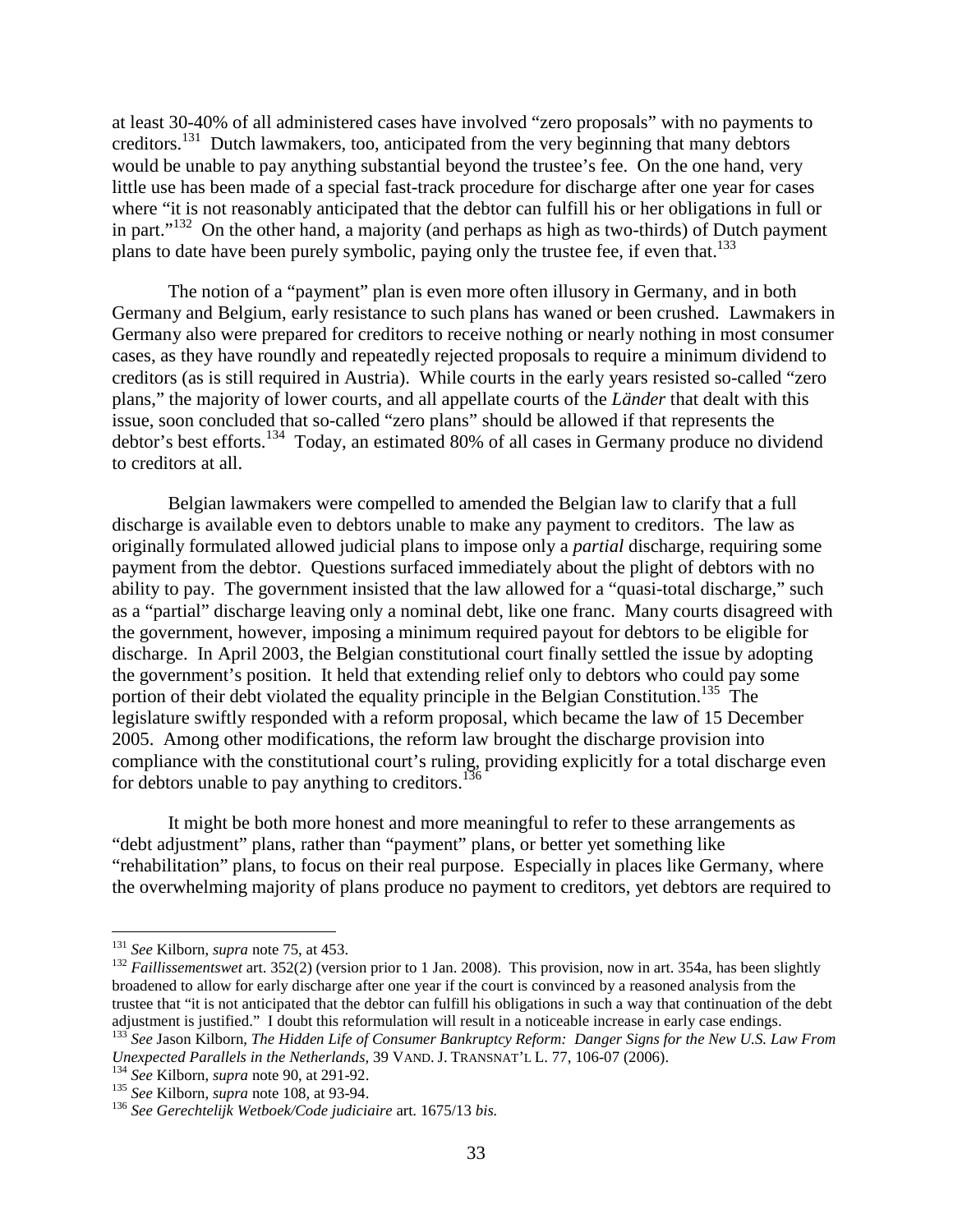remain "in administration" for six full years, the purpose of the aptly called "good behavior period"<sup>137</sup> is more about good behavior, and inculcating responsibility, than about payment.

Nevertheless, European legislators seem to reasonably disagree with INSOL's recommendation for an immediate and unconditional discharge for totally impoverished debtors, and that "there is no benefit extending insolvency procedures for a longer period" for such debtors. On the contrary, European policy seems rather consistently to recognize at least a pedagogical purpose to be served; that is, multi-year plans remind debtors and those around them that everyone must do their best to fulfill their obligations, whatever that "best" is, and budgetary guidance and supervision might be provided to debtors during the plan period to reinforce this goal. To one degree or another, this pedagogical purpose is moralistic, inculcating good payment morality by reminding debtors that they must sacrifice their own comfort and desires to offer something to their creditors, even if debtors "have nothing to offer but blood, toil, tears and sweat."<sup>138</sup> The Belgian government and parliament made this point clearly, noting that nopayment plans have a "symbolic character," with debtors demonstrating worthiness for discharge by subjecting themselves to the plan's constraints and furnishing an *effort* to pay their debts over several years.<sup>139</sup> Moreover, it does make some theoretical economic sense to at least offer creditors what they might legitimately have expected when entering into credit arrangements. While lifelong indebtedness and social exclusion for debtors are not reasonable expectations, creditors might legitimately expect debtors to apply their full disposable payment capacity over a reasonable period of time to service their debts. The notion of "disposable payment capacity" and the appropriate length of the "reasonable period of time" are separate matters, discussed below, but the idea of requiring a plan of everyone has some undeniable, if controversial, merit. The key question for the future is pointed out in the iff report: is it worth the substantial administrative expense on the state to require protracted debt adjustment plans in every case in order to achieve these moral-educational goals?

One jurisdiction has finally responded in the negative. France's long accumulated experience has prompted it to move steadily and now decisively in the direction suggested by the iff report. The series of reforms in the past decade in the robust French overindebtedness system most vividly illustrates progression toward exempting large groups of debtors from payments and plans altogether, in large part to avoid a resource-intensive and unproductive administrative burden. Originally, the French law only invited creditors to offer their debtors a remission; it did not allow the courts to impose a discharge. Soon, a "revolving door" phenomenon became apparent, as debtors returned after the expiration of a previous ineffective restructuring plan to request more relief. After ten years of this, effective 1 February 1999, the French legislature armed the commissions with the additional tool of "extraordinary" measures; that is, global deferral of all debts for three years (in 2004, reduced to two years) followed by a partial or total discharge if the debtor remains "insolvent." When later surveys revealed that more than a quarter of all debtors had no ability to repay any of their debts, yet few debtors were receiving "extraordinary" discharge relief, the legislature took even more aggressive action.

<sup>&</sup>lt;sup>137</sup> This is the German term for the repayment period, *Wohlverhaltensperiode*.<br><sup>138</sup> See Wikipedia, "Blood, toil, tears, and sweat," <u>http://en.wikipedia.org/wiki/Blood, toil, tears, and sweat</u>.<br><sup>139</sup> See Kilborn, *supr*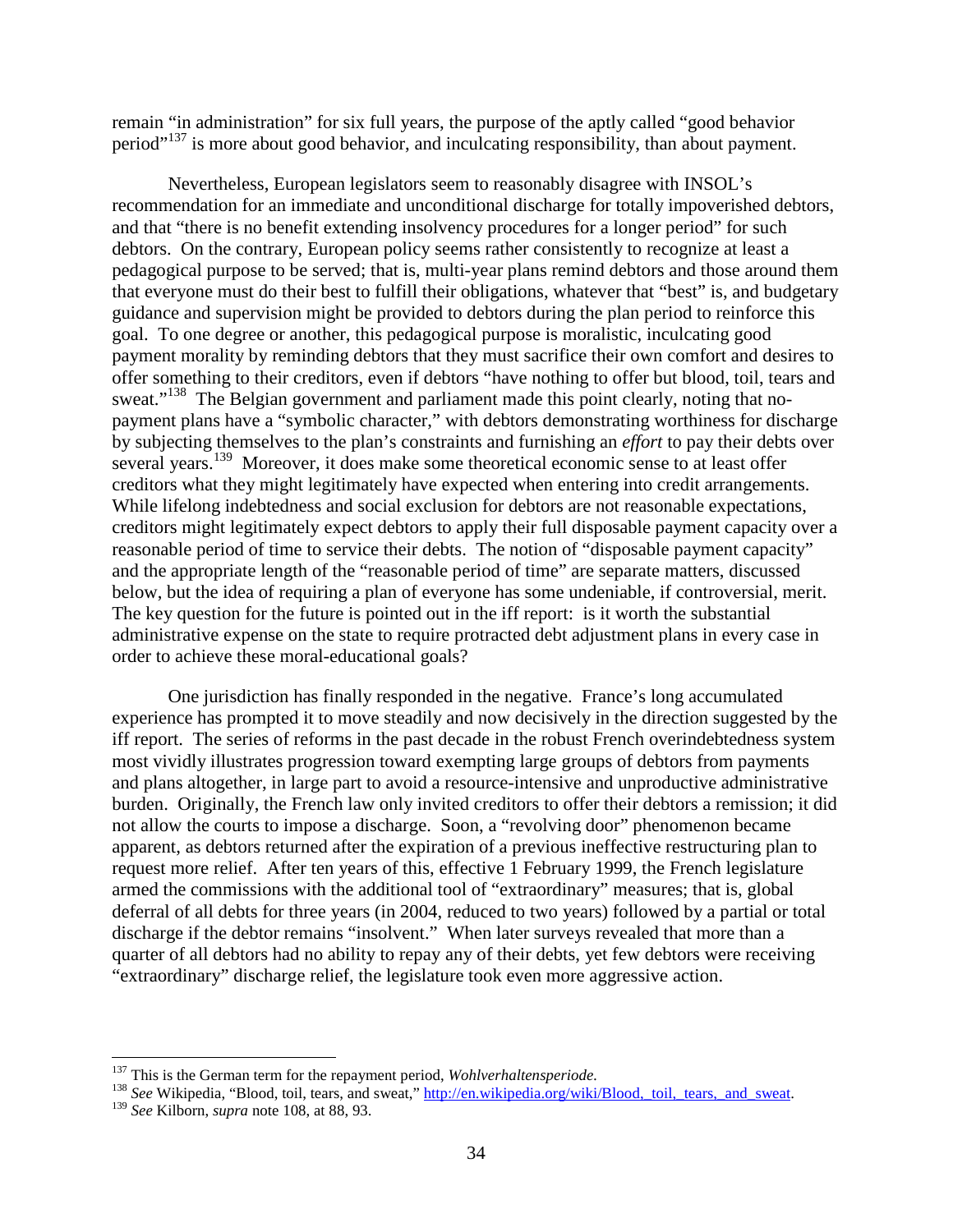As of 25 February 2004, the commissions have been able to recommend that debtors whose financial situation is "irremediably compromised" be routed to a new procedure, called "personal recovery" (*rétablissement personnel*). A personal recovery procedure is very similar to a U.S. "Chapter 7" consumer bankruptcy proceeding, offering a full and immediate discharge, with no rehabilitation plan of any kind.  $^{140}$  As mentioned above, the French legislature recently moved to make even this process more efficient and less time-consuming for the courts. The original idea was that personal recovery cases would involve at least an inventory of the debtor's assets (and debts) and a potential liquidation of those assets. As anticipated, very few of these debtors had any assets worth liquidating, so effective 1 November 2010, the commissions can recommend a personal recovery procedure *without liquidation* of assets—effectively, an immediate and completely unconditional discharge. The percentage of administered cases routed through a personal recovery procedure has grown steadily from about 11.5% in 2004 to nearly 25% in 2009. In the first six months of 2010, the number of new personal recovery procedures has grown another 16% over the same period in 2009.<sup>141</sup> Tens of thousands of debtors every year in France are receiving a discharge with no payment plan or observation period at all.

## **2. Payment plans should not be overly extended**

The appropriate length of time to expect debtors to work largely for the benefit of their creditors has been a hotly debated topic, and the debate continues unabated even in countries with well-established systems. Moving away from lifelong indebtedness is already an extremely positive step, but countries that have made that move have struggled with the choice of a shorter period of indentured servitude.<sup>142</sup> One thing is relatively clear: Huls's recommendation of "significant flexibility with respect to duration of the plan" has been roundly rejected. Even in the many systems that allow for some discretion in the length of plans, practice has quickly become standardized almost everywhere, usually settling on the upper end of the given range.<sup>143</sup>

The specific recommendations with respect to plan duration are divided and seem to struggle themselves to find an optimal plan duration. Huls and the iff report favor three or four years, while the INSOL report suggests that plans "should not be over-extended," but it seemingly accepts existing procedures with seven- or eight-year plans. Likewise, while the Best Project on Bankruptcy calls for "early discharge," holding up Finland's five-year plan as a model, it also categorizes the German and Austrian requirement of seven years as "full implementation" of this recommendation. The Debt Amnesty Peer Review observers were impressed with the Dutch three-year period, and all agreed that a "reasonably short time," in any event less than seven years, would be best. The Council of Europe remains aloof on this point, directing only that countries adopt "reasonable" plan durations to protect debtors' human dignity.

<sup>&</sup>lt;sup>140</sup> *See* Kilborn, *supra* note 84, at 648-51, 655-60.<br><sup>141</sup> *See* Banque de France, Statistiques mensuelles du surendettement, online at [http://www.banque](http://www.banque-france.fr/fr/instit/protection_consommateur/statistiques_mensuelles_surendettement.htm)france.fr/fr/instit/protection\_consommateur/statistiques\_mensuelles\_surendettement.htm.<br><sup>142</sup> For discussions of the various thought processes that went into defining the various repayment periods, see

Kilborn, *supra* note 82, at 172 (Denmark); Kilborn, *supra* note 75, at 450 & n. 92 (Sweden); Kilborn, *supra* note 90, at 282-83 (Germany); Kilborn, *supra* note 108, at 86-88 (Belgium and Luxembourg); Kilborn, *supra* note 132, at 102-03 (the Netherlands).<br><sup>143</sup> This practice was confirmed in reform legislation in Sweden, where after 1 January 2007, the system

administrator generally may no longer craft plans exceeding the standard 5-year duration. *See* Kilborn, *supra* note 75, at 450 & n. 94. Note that the Netherlands represent an exception to the norm of gravitating toward the top of the range, as the standard Dutch plan length is the *lower* end of the allowed range of 3 to 5 years.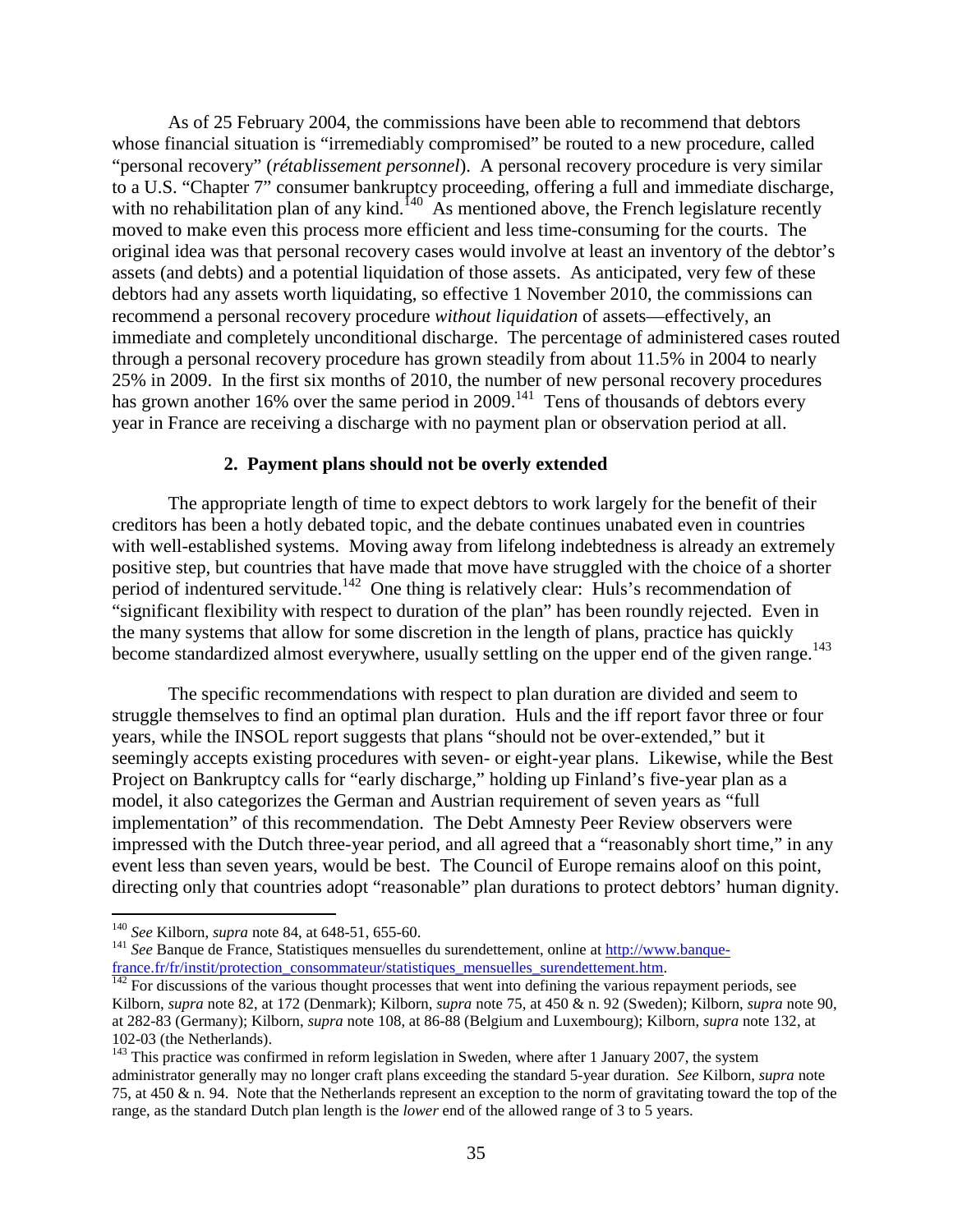With this hodge-podge of divergent recommendations, it would be difficult to find fault with virtually any of the existing procedures, with the exception of Ireland's twelve-year waiting period for a discharge. One can observe, however, two distinct trends: a gradual movement toward reducing the length of the repayment period, and a gravitation toward five years as the median plan duration.

On the first point, France, Germany, and Latvia have reduced the length of the payment period, and reform proposals are pending in Germany and Sweden to reduce the period further. The maximum repayment period for court-imposed plans in France has first risen and now most recently begun to fall. Originally, court-imposed plans could not exceed five years, but this limit was raised to eight years in 1999, and then to ten years in 2003 to conform to the reduced limit for out-of-court plans.<sup>144</sup> Most recently, effective 1 November 2010, the maximum has been pulled back to eight years, for both out-of-court and court-imposed plans. This is still the longest allowed period for court-imposed plans in Europe, but it is better than ten years, and the majority of court-imposed plans do not exceed five years.<sup>145</sup> Also effective 1 November 2010, a reform law adopted by a vote of 90 to zero by the Latvian Saeima (parliament) reduced the payment period of that relatively new law (effective only since 1 January 2008) from seven years to a maximum of three-and-a-half years.<sup>146</sup> Years earlier, in 2001, the German Bundestag had also reduced the original seven-year "good behavior period" to six years and tied the beginning of the period to the opening, rather than the conclusion, of the simplified insolvency proceeding stage. Sustained calls continued for further reduction of this still extraordinarily long six-year period. On 17 March 2010, the Federal Minister of Justice delivered a speech in which she promised a forthcoming reform proposal to halve the six-year period to three years. A similar proposal from the Swedish government to reduce Sweden's five-year repayment period to three years is under discussion in the Swedish legislature.<sup>147</sup> If these latest initiatives are successful, Germany and Sweden would join the Netherlands, Slovakia, Latvia, England & Wales, and Greece in adopting the low-end recommendation of Huls and the iff report with a three- to four-year plan period.

Elsewhere in Europe, five years remains the most common period, but the newest laws (in bold in the table below) have often chosen shorter periods. The following table catalogues the non-consensual (that is, imposed on creditors by a court or administrative body) debt adjustment periods in Europe, arranged from longest to shortest. This table assumes no more reforms are adopted after August 2010, and that plans offer an average payment to creditors of no more than 15% of total debt<sup>148</sup> (that is, ignoring the rare possibility of shorter plan periods for higher dividends or, in England & Wales, an IVA generally spanning 5 years).

<sup>&</sup>lt;sup>144</sup> *See* Kilborn, *supra* note 84, at 647 n. 208.<br><sup>145</sup> *See* Banque de France, *Enquête Typologique 2007 Sur le Surendettement* 26 & tbl. 25 (Sept. 2008), online at http://www.banque-france.fr/fr/instit/telechar/servic

http://institutionstituter.<br><sup>[146](http://www.banque-france.fr/fr/instit/telechar/services/enquete_typo2007_surendettement.pdf)</sup> See Aaron Eglitis, *Latvia's Personal Bankruptcy Law Won't Impact Nordic Lenders, Nordea Says,* Bloomberg.com (27 July 2010)[, http://www.bloomberg.com/news/2010-07-27/latvia-s-personal-bankruptcy-law](http://www.bloomberg.com/news/2010-07-27/latvia-s-personal-bankruptcy-law-won-t-impact-nordic-lenders-nordea-says.html)[won-t-impact-nordic-lenders-nordea-says.html.](http://www.bloomberg.com/news/2010-07-27/latvia-s-personal-bankruptcy-law-won-t-impact-nordic-lenders-nordea-says.html) [147](http://www.bloomberg.com/news/2010-07-27/latvia-s-personal-bankruptcy-law-won-t-impact-nordic-lenders-nordea-says.html) *See Vägen tillbaka för överskuldsatta,* SOU 2008:82, at 27-28, online at

[http://www.regeringen.se/content/1/c6/11/20/95/fe91859c.pdf;](http://www.regeringen.se/content/1/c6/11/20/95/fe91859c.pdf) *Interpellation* 2009/10:186 (15 Jan. 2010), online at

<sup>&</sup>lt;sup>[148](http://www.riksdagen.se/webbnav/index.aspx?nid=63&dok_id=GX10186)</sup> Studies have suggested that 15% is an average recovery in these cases. *See* iff report, *supra* note 32, at 167.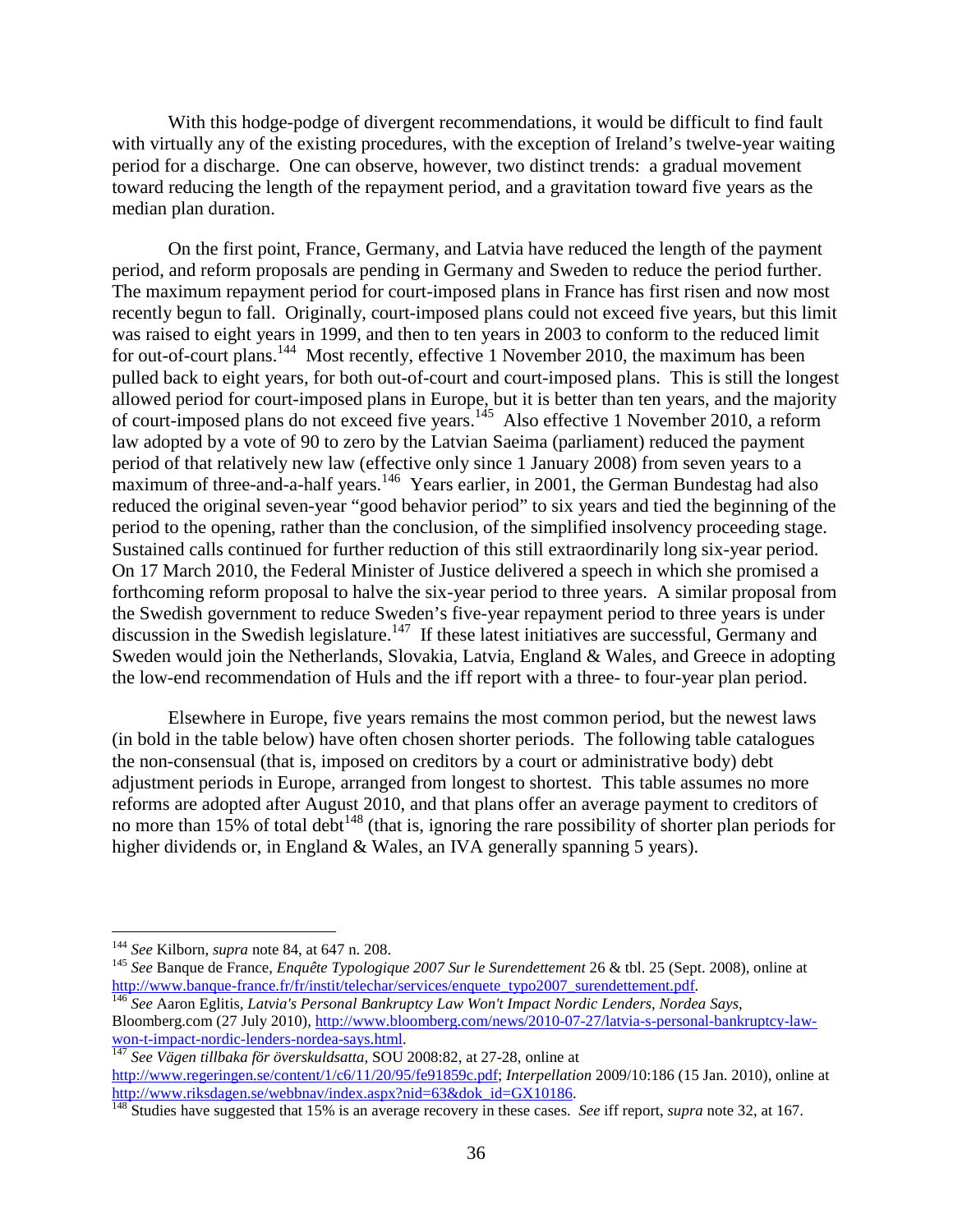| France                  | up to 8 years                                                                       |
|-------------------------|-------------------------------------------------------------------------------------|
| Austria                 | 7 years (possible extension to 10 to reach 10% min. dividend)                       |
| Luxembourg              | up to 7 years                                                                       |
| Germany                 | 6 years (from beginning of simplified insolvency proceedings)                       |
| Norway                  | 5 years (though commonly up to 7 to 10 years) <sup>149</sup>                        |
| Denmark                 | 5 years (possible extension to regain missed payments)                              |
| Sweden                  | 5 years (possible extension up to 7 to regain missed payments)                      |
| Finland                 | 5 years (possible up to 7 for guarantors, 10 for mortgages)                         |
| <b>Czech Republic</b>   | 5 years (min. 30% dividend, unless hardship)                                        |
| Estonia                 | 5 years                                                                             |
| Portugal                | 5 years                                                                             |
| Belgium                 | 3-5 years (in non-capital discharge plan, no min., possible extension for mortgage) |
| Slovenia                | 2-5 years (from beginning of proceedings)                                           |
| Poland                  | up to 5 years                                                                       |
| Greece                  | 4 years                                                                             |
| Latvia                  | 3.5 years (down from 7 in original $1/1/2008$ law)                                  |
| Slovakia                | 3 years                                                                             |
| Netherlands             | 3 years (up to 5 if more than minimum income provided, but $>$ 3 extremely rare)    |
| UK (England $& Wales$ ) | up to 3 years (of income payments, but discharge after 1 year)                      |

**Table 1. Ordinary, nonconsensual debt adjustment plan periods in 18 EU Member States and Norway**

If the Swedish and German reforms are successful in reducing those countries' plan periods to three years, the formerly clear preference for five years will be in serious question. Time will tell how practice develops in Poland and Slovenia, both of which allow for plans shorter than five years, and if they follow the trend toward shorter plans, Huls, the iff report, and the Debt Amnesty Peer Review's recommendations may yet gain the upper hand. In any event, it seems fair to observe that the clear preponderance of practice has already adopted the general recommendation of early discharge, though in terms of numbers of heads, the vast majority of debtors in Europe pass through the exceptionally extended periods in France and Germany.

# **3. Payment amount should reasonably support human dignity**

Along with the proper length of time to leave petitioners in debt purgatory, the most crucial question in these systems is the appropriate financial demands to make of debtors during the debt adjustment period. As the INSOL report observes, these procedures are not necessarily designed just to maximize creditor returns, so the most central question is not what creditors must be paid, but what portion of a debtor's income will be reserved for supporting the debtor's family's reasonable needs and, as the Council of Europe emphasized, having due regard for their human dignity. The recommendations are vague on this point, but they all agree that debtors should be left with sufficient income to meet their basic needs and necessary living expenses, especially housing.

After some early difficulties with leaving debtors far less financial support than a reasonable standard of living would require, the existing systems seem to be heeding the recommendation for reasonable payment demands and preserving debtors' human dignity. Many jurisdictions have also faced problems with the Council of Europe's call for uniformity, though recent reforms have begun to tackle this problem, as well. The most recent laws, however, seem

<sup>&</sup>lt;sup>149</sup> See Graver, *supra* note 118, at 168-69 (noting that, in the early years of the Norwegian system, courts deviated upwards more often than not in some regions).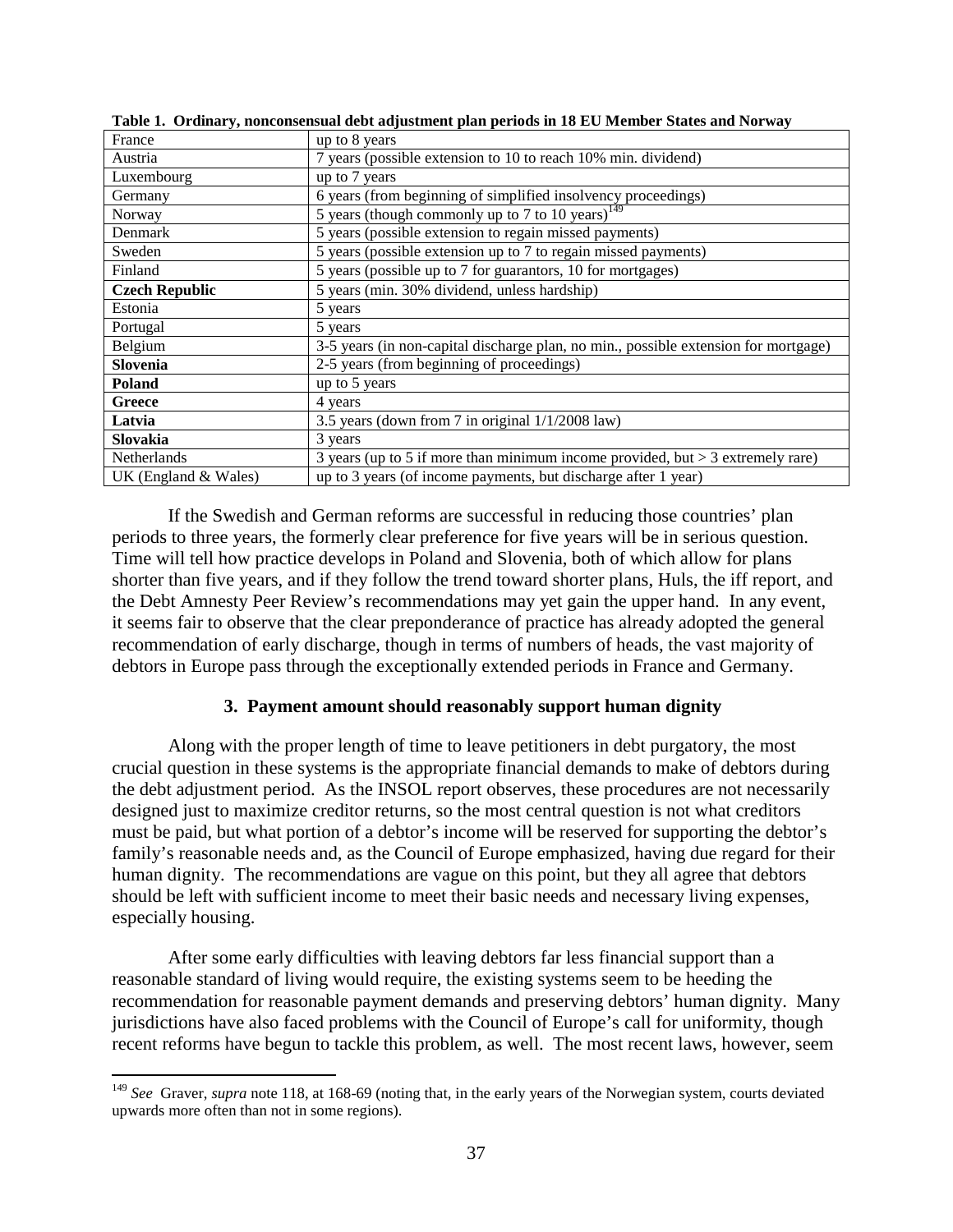to revert to an unbridled discretionary approach, which portends trouble to come in these jurisdictions in light of earlier negative experience with similar procedures elsewhere.

Existing debt adjustment laws generally take one of three different approaches to calculating the amount of the debtor's income to be budgeted for family support, with any excess to be distributed to creditors over the plan duration. Most laws today co-opt the general civil execution law that limits the amount of the debtor's income that can be seized (garnished) by general creditors. Whatever income would be protected in ordinary enforcement proceedings is reserved for the debtor's family in overindebtedness cases, as well. Garnishment laws in these jurisdictions often include an absolute floor, below which all income is reserved for the debtor. Instead of allowing creditors to leave the debtor on this subsistence income for life, the overindebtedness laws set a finite boundary on the number of years that this income can be garnished. This approach is taken today in France, Denmark, Sweden, Austria, Germany, Estonia, the Czech Republic, Belgium, and it seems to be the case also in Latvia.<sup>150</sup>

Earlier, the laws in France, Denmark, and Sweden had left the budgetary reserve to a discretionary determination of "reasonableness" by system administrators. In light of miserly allowances and undesirable regional non-uniformity, however, lawmakers imposed clearer guidelines later. In France, some commissions in the early years exercised their discretion to leave debtors with woefully insufficient household budgets (as little as €100 per month per person), and budgetary practices varied considerably among the different commissions. After years of criticism of these unconstructive practices, the legislature abandoned the discretionary approach and adopted the national general garnishment restriction as the *starting point* to be left to debtors, implicitly inviting the social worker on each commission to recommend a higher budget.<sup>151</sup> The most recent reform law, effective 1 November 2010, attempts to increase transparency (and likely uniformity) by directing each commission to adopt and make public a governing guideline, which presumably will include operating standards for budgetary determinations, and to make a report annually on their practices.<sup>152</sup>

In Sweden, though the law originally suggested that the general garnishment limitation should be simply "guiding," the regional system administrators have almost never strayed from the guide, other than to "top up" the allowance with an extra "buffer" for unanticipated expenses (averaging generally around  $\epsilon$ 30 per month).<sup>153</sup> Before unification of the regional administrative bodies in 2006, the existence and amount of the "buffer" varied considerably from region to region, but greater uniformity is expected after the administrative consolidation.

Wide disparities in judicial appreciation of the original Danish statutory standard of "modest" budgetary allocations also posed serious problems, so much so that some counselors advised debtors living in especially miserly districts to move to nearby areas where relief was

<sup>&</sup>lt;sup>150</sup> I have been unable to determine exactly how the Latvian law makes provision for payments from the debtor's future income, though it clearly seems to envision future income payments, see s. 155(1)(5)-(8), and it does protect personal property not subject to seizure under general civil enforcement law, see s. 176. It appears that the income payments aspect of the case is left to judicial discretion, but likely subject to general civil enforcement restrictions.<br>See Latvian Insolvency Act s. 157(1)(3), 158(7), 174(1), 175.

<sup>&</sup>lt;sup>151</sup> Code de la consommation art. L.331-2; Kilborn, *supra* note 84, at 630-32, 642-44, .<br><sup>152</sup> Code de la consommation arts. L.331-1 (final clause), L331-12 (new).<br><sup>153</sup> See Kilborn, *supra* note 75, at 450-53.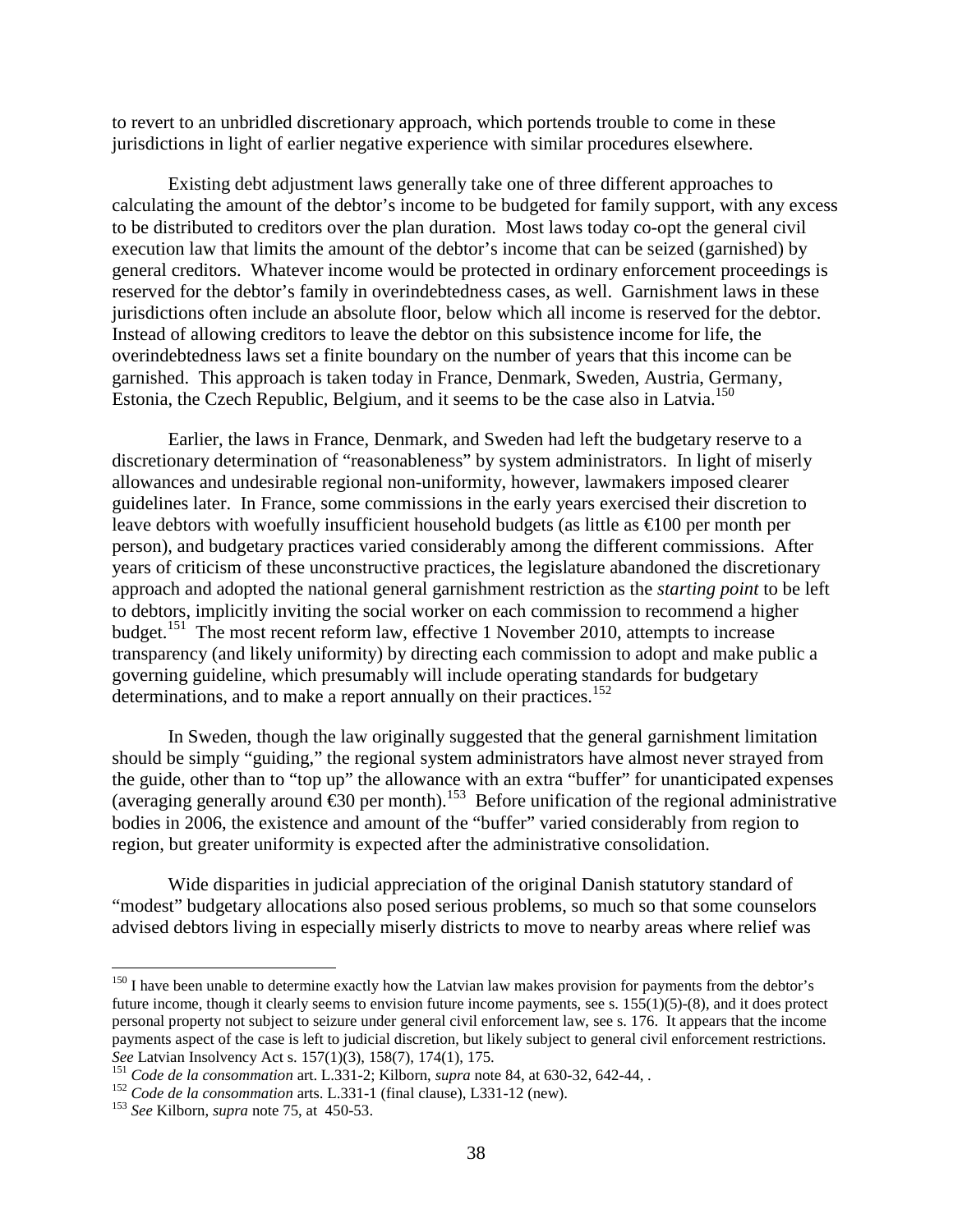available on more generous terms. In 2005, the Danish legislature adopted the first major reform of its debt adjustment law primarily to address this problem. It charged the Justice Ministry with establishing uniform basic budgetary allowances for both general garnishment and debt adjustment cases, though still subject to flexible guidelines for variable expenses like housing and child care. A positive side-effect of this reform was to offer more generous budgets to most debtors. The basic budget allowance adopted by the Justice Ministry was nearly 20% higher than the upper range then applied in most debt adjustment cases, and more types of income were excluded from seizure (*i.e.*, reserved to debtors), such as transfer payments for children.<sup>154</sup>

Like in Denmark, legislators in Germany reformed the general garnishment restriction to increase the budgets for most debtors. After implementation of the new insolvency law in 1999, complaints about the burden of long payment periods on this tight budget prompted the Bundestag to revisit the garnishment reserve generally. At the same time when it reduced the "good behavior period" from seven to six years, the Bundestag significantly increased the amount of income reserved for debtors and their families. Beginning 1 January 2002, the minimum statutory wage exemption for single debtors and childless couples, and the maximum exempt amount for all debtors, rose nearly 50%, and the levels were finally subjected to biannual indexing to keep pace with inflation<sup>155</sup> Another unique innovation appears in both the German and Estonian laws. To encourage debtors to keep progressing through the five- or sixyear debt adjustment period, these laws offer debtors a "motivation rebate" at the end of each year (in Estonia) or the fourth and fifth years (in Germany). A stated percentage (between 10% and 25%!) of the income transferred by the debtor to the trustee during the preceding year is refunded to the debtor, not distributed to creditors.<sup>156</sup>

In Belgium, the limitation on financial demands imposed on debtors is at first stated simply and vaguely in a way that seems to incorporate the Council of Europe's human rights directive: debtors and their families must be guaranteed the ability "to lead a life in conformity with human dignity."<sup>157</sup> Indeed, the Belgian law *had* to proceed from this baseline, as the Belgian Constitution establishes this basic right in exactly these words as a generally applicable proposition. In the original law, no clear mention was made of using the general garnishment exemptions to form a "human dignity" baseline, but the reform law of 15 December 2005 finally made this clear. The law still allows debt mediators and judges to reach into the exempt reservoir "by specially motivated decision," but as in France, the absolute limit that must be left to the debtor is the minimum "revenue of social integration."

This "minimum income" is the focus of the second major approach to calculating the debtor's reserved budget. It references only the minimum income preserved by the general social insurance program, without regard to the debtor's actual income or garnishment restrictions. This can be quite generous, as in the exceptional case of Norway, where debtors are allowed to keep  $85\%$  of the national social insurance allowance, plus extra housing costs.<sup>158</sup> More often, very little income is protected for debtors, though the usual result is that this

<sup>&</sup>lt;sup>154</sup> See Kilborn, *supra* note 82, at 160 n. 22, 172, 174, 176-78.<br>
<sup>155</sup> See Kilborn, *supra* note 90, at 267-68, 285-86.<br>
<sup>156</sup> Insolvenzordnung s. 292(1); Estonian Bankruptcy Act s. 173(4).<br>
<sup>157</sup> Gerechtelijk Wetboek Norway is famous for its high reserve of 85% of the minimum pension, much higher than social assistance levels).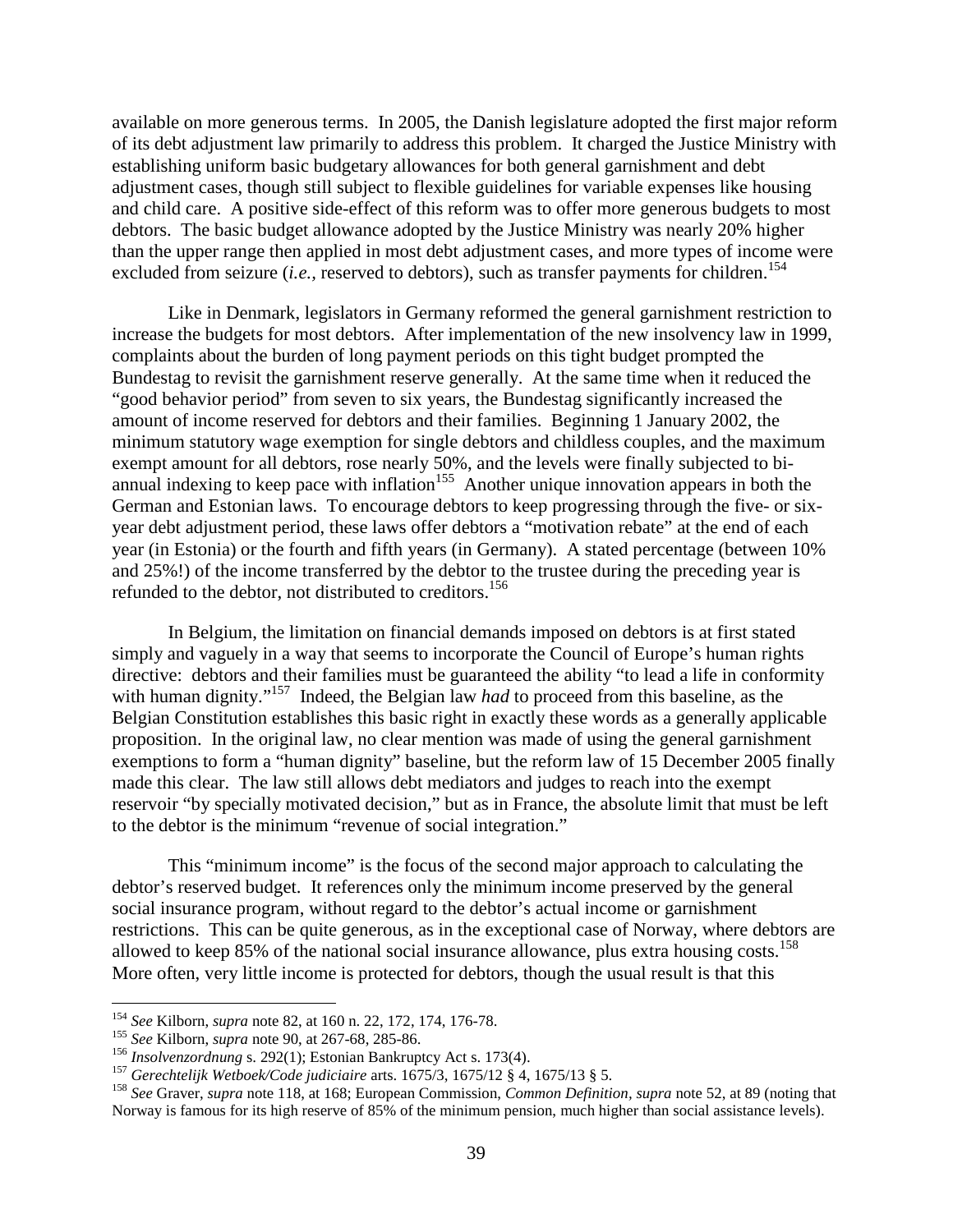approach differs little from the one oriented on the general garnishment limit, since many debtors' incomes lie at or below the floor for income absolutely shielded from garnishment, which is also often the same as the floor for social security. This approach is taken today in the Netherlands and Slovenia, <sup>159</sup> though the Dutch approach is somewhat more complex than the face of the law would suggest.

Unlike other European overindebtedness laws, the Dutch "Wsnp" establishes the debtor's "exempt" budget not as a percentage of the debtor's total income, but as a percentage of the general welfare assistance level for various types of debtors. The law *seems* to require debtors to turn over all income in excess of 90% of the basic social assistance minimum income, subject to a series of adjustments based on certain of the debtor's household expenses. The more important section, though, is the one that follows, which affords the judge discretion to increase the debtor's budget. 160 A national working group of Dutch bankruptcy judges (*Recofa*) in late 2000 established a uniform basis for calculating the so-called "amount to be left free" for debtors (*vrij te laten bedrag,* or *vtlb*), which reserves significantly more baseline income to debtors than the statutory 90% of the social assistance minimum income and more carefully regulates extra allowances for expenses like housing, childcare, and transportation. The Recofa calculation guide has since been adopted as the standard by nearly all courts, and increasingly by officials in normal judicial execution proceedings, as well.<sup>161</sup> The Debt Amnesty Peer Review observers speculated that the Wsnp's very short three-year debt adjustment period might be counterbalanced by their perception that "debtors are allowed a significantly higher retained income" in other countries, but they may well not have understood that the "law in books" differs here in a fundamental way from the "law in action." The Dutch approach represents an exceptionally impressive combination of a reasonably short repayment period and reasonably sensitive and sufficient debtor budgets.

Finally, though this problematic approach was abandoned by France and Denmark, as discussed above, some countries continue to leave debtors' budgetary reserves to the discretion of a judge or other system administrator, generally guided only by a vague directive to provide for debtors' "reasonable needs" or "human dignity. " For example, in Luxembourg, the only provision constraining judicial discretion in determining debtor budgets is drawn from the Belgian law: courts must simply guarantee debtors and their families "a life in conformity with human dignity."<sup>162</sup> Lawmakers intentionally left this vague standard open for discretionary judicial interpretation.<sup>163</sup> A broad discretionary approach was also adopted in the new Greek law,<sup>164</sup> and it appears to be the approach taken in Slovakia,<sup>165</sup> and Poland.<sup>166</sup> These systems risk

<sup>&</sup>lt;sup>159</sup> See Slovenian Insolvency Act s. 389.<br><sup>160</sup> Faillissementswet art. 295(2)-(3).<br><sup>161</sup> See Kilborn, *supra* note 132, at 98-101.<br><sup>162</sup> See Law of 8 Dec. 2000, art. 1.<br><sup>162</sup> See Kilborn, *supra* note 108, at 88-89 & n.1 approach is "preferable" to identifying a minimum figure, such as the "minimum guaranteed revenue" established by law in Luxembourg as in other European countries).<br><sup>164</sup> Art. 8(2) (directing the judge to balance the debtor's income with the debtor's and his family's living needs).

<sup>&</sup>lt;sup>165</sup> The Slovak law refers simply to "the amount specified by the court," which the debtor must cede to the trustee, limited to "up to 70% of his total net income." Slovak Insolvency Act s. 168(A). I could find no more detailed explanation of what these phrases mean or how they have been applied in the limited experience under the new law.

<sup>&</sup>lt;sup>166</sup> The new Polish law (s. 491[7]) is particularly vague, providing no guidance to the judge in determining when and how much the debtor must pay creditors and how much of the debtor's obligations will be discharged.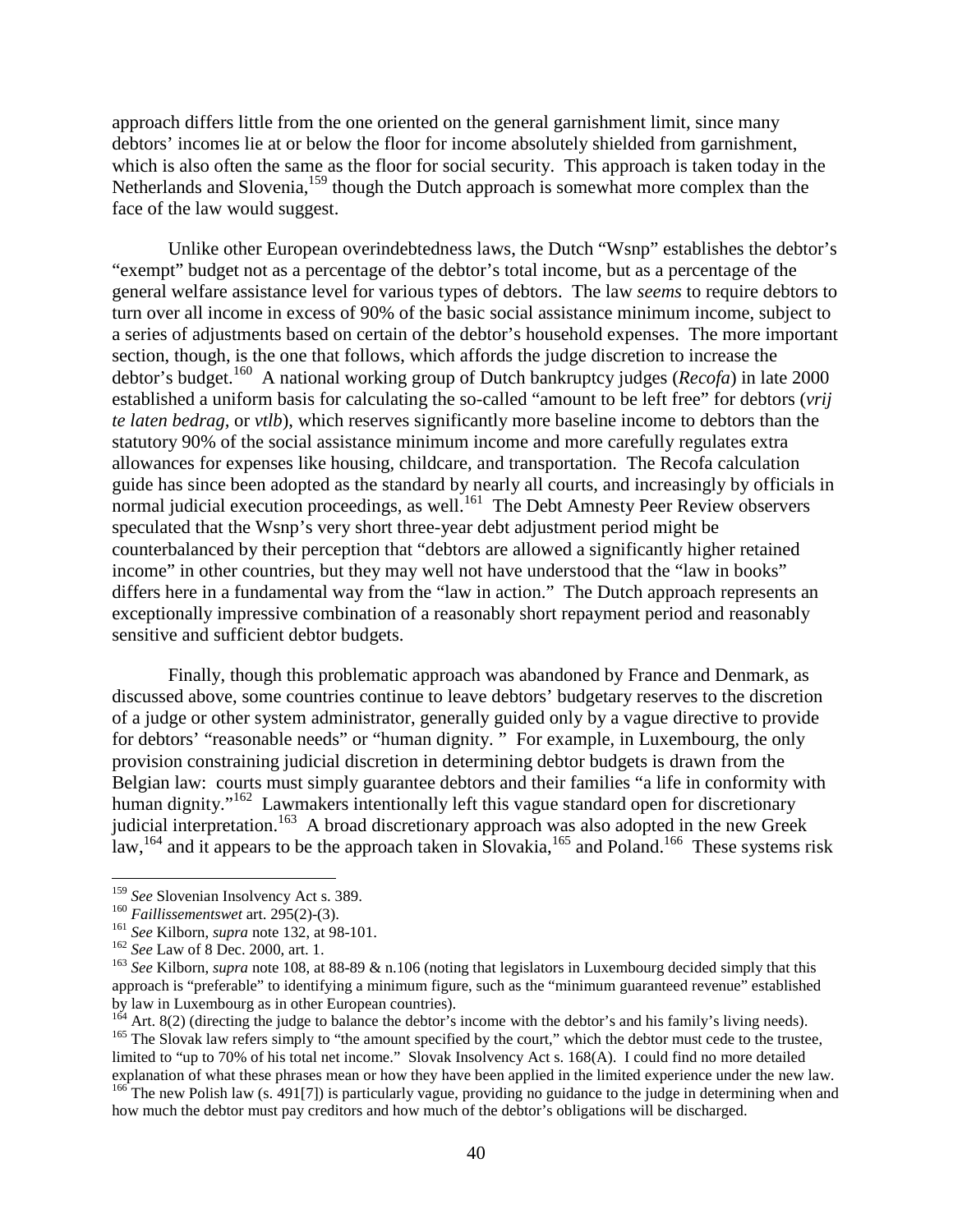falling into the same traps from which France and Denmark escaped after years of trial and error. One hopes that the legislatures in these states will be as vigilant as those in France and Denmark and will follow the Council of Europe's recommendation to impose clearer guidelines and preserve uniform minimum standards if courts fail to exercise their discretion in a way that meets these important goals.

#### **4. Allow for modification for unforeseen weakness, improvements**

Finally, even if debt adjustment plans are reasonable at first, much can change over the long rehabilitation periods called for by many of these laws. Huls and the iff report recommend that laws include some facility for modifying a plan for changed circumstances, whether the debtor's circumstances improve or deteriorate. The other recommendations do not mention modification, perhaps because this has not proven to be a major problem in most systems, or it has been successfully overcome where it has posed challenges.

The most sensible way to approach this problem is to make plans self-modifying; that is, the debtor's payment requirements change with the debtor's income automatically, without the need for modification requests for positive or negative changes in circumstances. In Germany, Austria, Estonia, the Czech Republic, and Slovenia, the debtor's payment obligation is not settled in advance; rather, the debtor either automatically assigns (Germany, Austria) or makes payments monthly (Estonia, Czech Republic, Slovenia) of any amounts not protected from garnishment. This approach avoids the problem of modification entirely, with the only drawback that it is not overly flexible in taking into account differing needs for different debtors and families.

In areas that establish payment obligations in anticipation of *projected* income, taking into account differing debtors' needs in allocating budgets, modification is usually specifically provided for (e.g., Denmark, Sweden, Belgium, Luxembourg, Latvia, Poland, Greece).<sup>167</sup> The Danish rules on modification of ongoing plans are unique, and early problems prompted a reform in 2005. Post-confirmation modification of the plan is allowed under the Danish law, but only in the debtor's "most exceptional interest,"<sup>168</sup> so modifications for *improvements* in the debtor's financial situation are not allowed. The original law allowed for changes to aid the debtor to make the payments called for in the plan, but only by lengthening the repayment period (beyond five years) to allow time for the debtor to catch up on arrears—a problem that turned out to be much more common than expected. Given this limitation, debtors often simply dismissed their cases and refiled anew, in which case a new plan would be crafted based on the debtors' newly

<sup>&</sup>lt;sup>167</sup> Slovakia seems to be an exception, making no obvious mention of plan modification, though it may be that the payment amount in the Slovak system also changes in accordance with the debtor's actual income subject to seizure, *see supra* note 165. The Dutch law also does not seem to contain a general modification provision, other than one allowing for change in the duration of the plan. *Faillissementswet* art. 349a(2)-(3). I believe this provision is used much as in Scandinavia, to lengthen the plan to allow debtors to catch up on arrears if need be, though ultimately, the uniquely short three-year standard plan duration likely renders this question largely moot in the Netherlands. Finally, in France, the overindebtedness system has long observed a "revolving door" of debtors' refiling cases after having been unable to comply with an earlier adjustment plan. French legislators seem to have chosen to respond to this problem not by allowing for modification of plans, but by gradually ratcheting up available forms of relief and routing more debtors to procedures not involving extended payment plans at all (*i.e.,* extraordinary

recommendations and personal recovery procedures). <sup>168</sup> *Konkurslov* § 228 ("*ganske særlige hensyn*").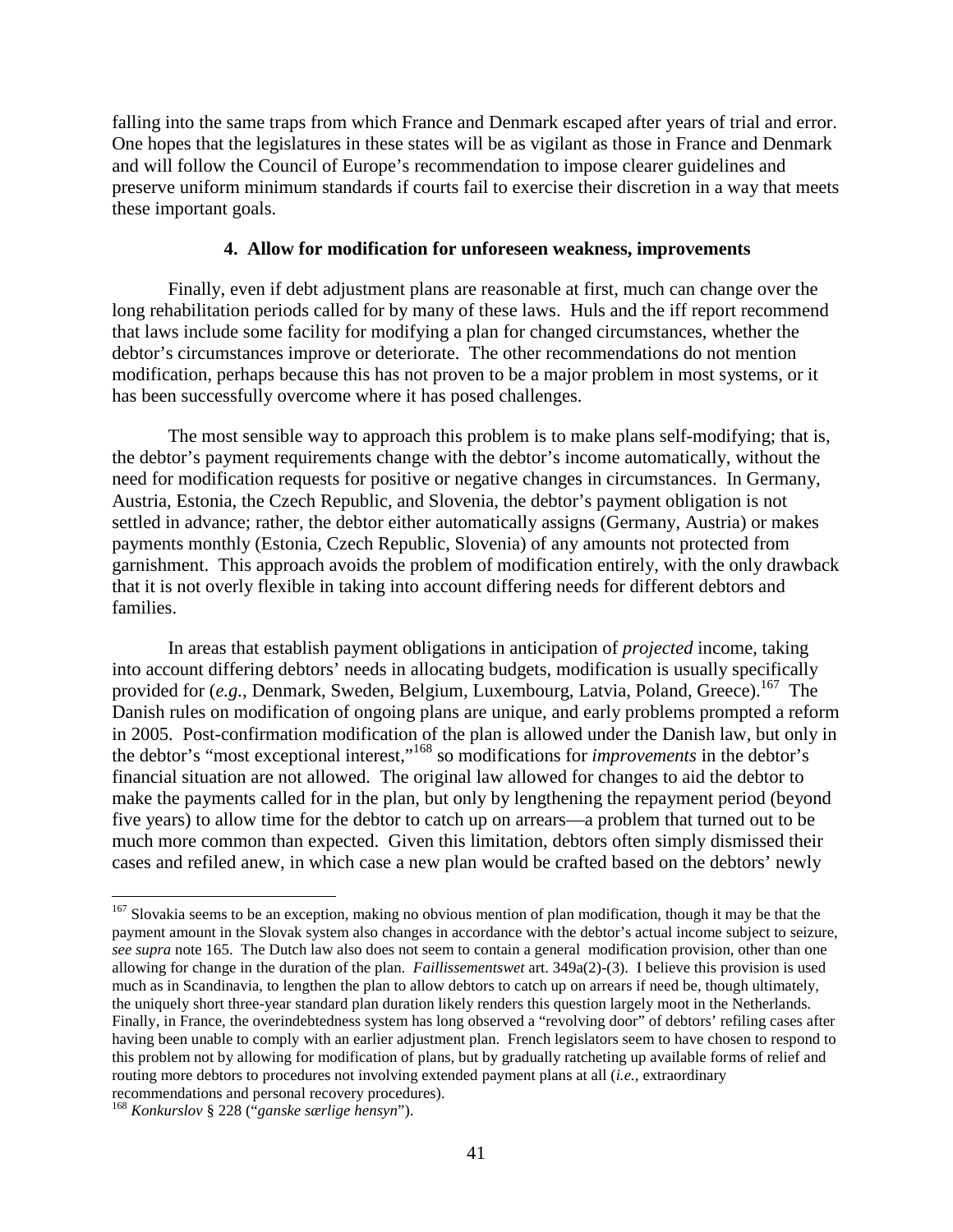depressed financial circumstances. A 2005 reform law addressed this problem by allowing for modification of *any* aspect of the plan, including reduction of the required payout to as little as zero. $169$ 

# **F. Other recommendations**

The preceding analysis concentrated on the most fundamental shared recommendations. This final section concludes with three more that are worthy of note, even though they appear in only one or two of the sources. These other recommendations have been incorporated into some national laws, and they raise issues that merit strong consideration in future policy discussions.

# **1. Good faith for creditors**

Though the notion of creditors' good faith and their responsibility for debtors' financial predicament appears often in the legislative histories of debt adjustment laws, very few laws contain any specific provision on this point. The Debt Amnesty Peer Review observers, however, emphasized their view that, if debtors' good faith is to be so heavily scrutinized (as it is in the Dutch system), then creditors' good faith should be examined as well. As noted above, only the Dutch and French laws specifically require "good faith" of debtors petitioning for relief, and the peer reviewers might have looked to the French law for an example—at least theoretical—of what they expected here. The main thrust of the original French "Loi Neiertz" was to require more responsibility from creditors when making decisions on extending credit. If lenders extend credit to consumers who ultimately find themselves in the overindebtedness system, the law directs the commission to "take into account the knowledge of the debtor's debt situation that each creditor might have had at the time of execution of the different contracts," and to "verify that the contract was entered into with the seriousness imposed by standards of professional practice."<sup>170</sup> While not explicitly demanding a "good faith" inquiry of creditors, the French law encourages the commissions to sanction lenders who make foolish or unfounded loans, primarily those who extend credit to already overextended debtors.<sup>171</sup> This provision does not seem to be applied nearly as aggressively as the good faith requirement for debtors, but it is a solid foundation on which the French and Dutch overindebtedness systems might build toward a more evenly balanced appraisal of debtors' and creditors' good faith, consistent with the Debt Amnesty Peer Review's recommendation.

# **2. Protection for guarantors**

The iff report raises to the level of a principle the notion of protecting personal sureties from the effects of discharge of their principal obligor's guaranteed debts. At that time, no state specifically provided for "collateral" effect of a discharge to benefit guarantors of the discharged debt<sup>172</sup>—most likely because guarantees are used precisely as security for the insolvency of the

<sup>&</sup>lt;sup>169</sup> Konkurslov ss 228-229; see also Kilborn, supra note 82, at 179-80.<br><sup>170</sup> Code de la consommation art. L.331-7 (2004).<br><sup>171</sup> See Kilborn, supra note 84, at 669-70.<br><sup>172</sup> A unique provision in the Finnish law offers m of debts on which the principal obligor has been discharged, but only by reducing interest obligations on the guaranteed obligation and subjecting the creditor to a five-year plan that offers payment in full. Johanna Niemi, *The Finnish Act on the Adjustment of the Debts of a Private Individual* 9 (2010 manuscript on file with author).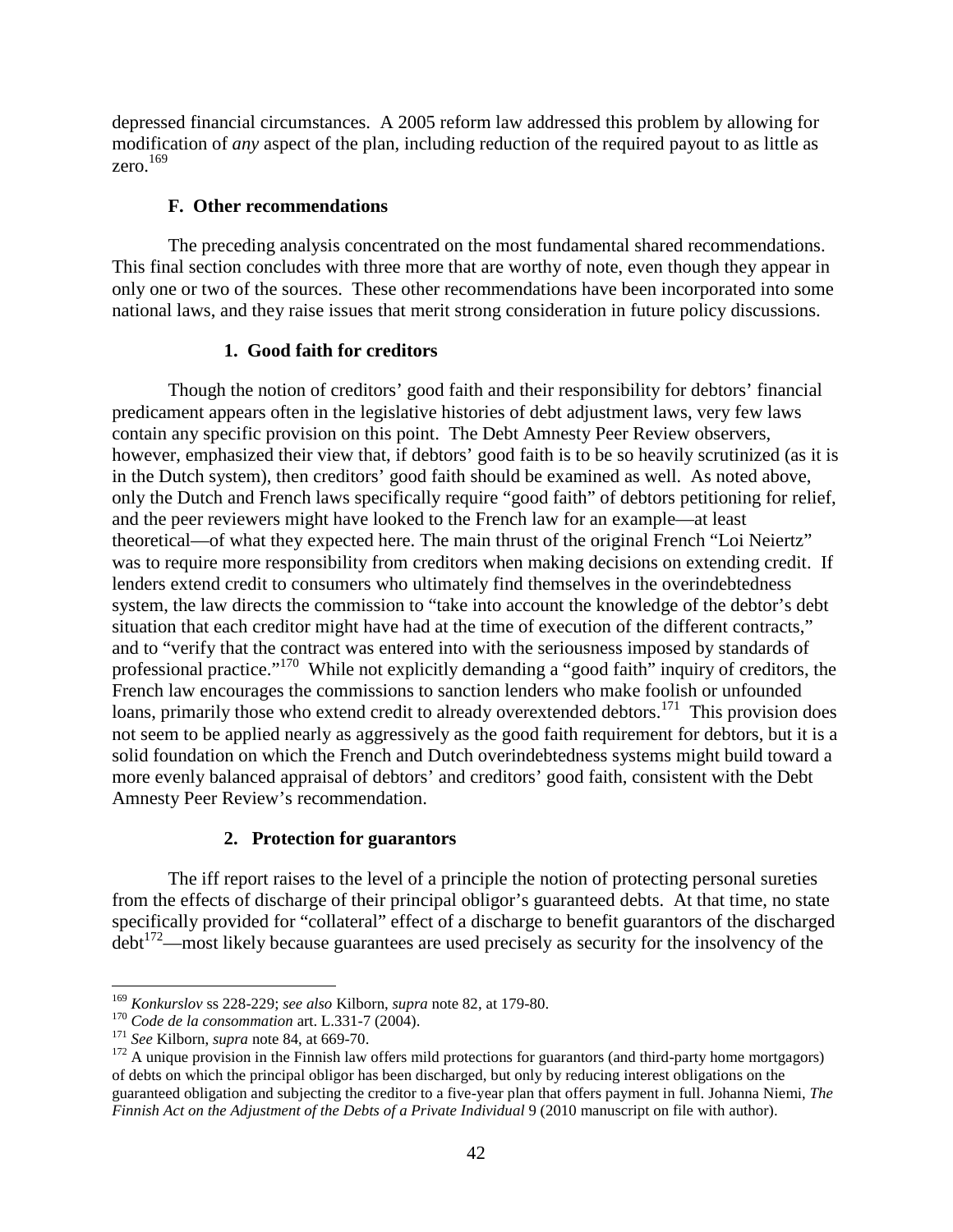principal borrower. The plight of co-obligors generally was raised in the discussions leading up to the German law, but protections for guarantors and other co-obligors was intentionally excluded, since these people could simply apply for relief under the overindebtedness law themselves in case of need. But in December 2005, Belgium adopted what seems to be the first provision specifically extending protection to guarantors. Only natural persons and gratuitous sureties are covered, but such people are allowed to petition for a discharge of a suretyship obligation implicated in a pending debt adjustment case for the principal obligor if the surety's resulting obligation is "disproportionate to his revenue and patrimony."173 This unique provision seems unlikely to be adopted elsewhere, but it is noteworthy that at least one jurisdiction seems recently to have taken the iff report's unique recommendation to heart.

## **3. Cross-border recognition of discharge**

One final substantial challenge for the growing corpus of overindebtedness laws lies in the larger domain of private international law. If a discharge under one state's debt adjustment law either does not affect creditors and property in other states, or is not recognized at all in other states, <sup>174</sup> debtors' freedom of movement (and the free migration of labor) will be constrained. It may be that this problem will be relatively isolated if the great bulk of debtors resorting to overindebtedness relief systems will have creditors and assets in one state or will remain in the territory of that state after their discharge. It seems more likely, however, that cross-border credit arrangements will be commonplace for many or even most European debtors, and that many debtors will seek work in other states after their incentive to engage in productive activity has been renewed by a discharge of their debts. If the fruits of these debtors' labor in other states will be encumbered by old debts not subject to an earlier discharge in their original home states, the very *raison d'être* of these debt adjustment laws will be seriously undermined.

The INSOL report, the iff report, and the Expert Report that preceded the Council of Europe's recommendations<sup>175</sup> all point out this potential problem and recommend broad crossborder recognition of discharge. They also all observe that the EC Insolvency Regulation<sup>176</sup> is a solid foundation for a solution, but it is oddly incomplete. First, it does not apply at all to discharges obtained in Denmark and Norway (or to inbound debtors with discharges from other, non-Scandinavian<sup>177</sup> states), because these two are not EU Member States. Second, the list of proceedings in Annex A, the results of which are automatically entitled to recognition in other Member States, does not include mention of the overindebtedness proceedings in several states. This is likely not a problem for those states where debt adjustment is just one aspect of the general insolvency procedure (*e.g.,* Germany, Austria, Estonia, Poland, <sup>178</sup> Portugal, Slovenia,

<sup>&</sup>lt;sup>173</sup> *Gerechtelijk Wetboek/Code judiciaire* art. 1675/16 bis.<br><sup>174</sup> *See, e.g.,* Apeldoorn, *supra* note 127, at 64 (describing one such situation from 1998, where Dutch courts refused to acknowledge a discharge under Fre

<sup>&</sup>lt;sup>175</sup> See Niemi-Kiesiläinen & Henrikson, *supra* note 54, at 38-41.<br><sup>176</sup> Council Regulation (EC) 1346/2000 of 29 May 2000 on Insolvency Proceedings [2000] OJ L160, p. 1.<br><sup>176</sup> Scandinavian international private law in th and since the debt adjustment laws in the region are so similar, one could expect comity for discharges obtained in neighboring Scandinavian states in any event.<br><sup>178</sup> It seems that the special provisions for persons not engaged in business would be included within the scope of the

specific *Upadłość* procedures mentioned by Poland in Annex A, but this is not entirely clear.